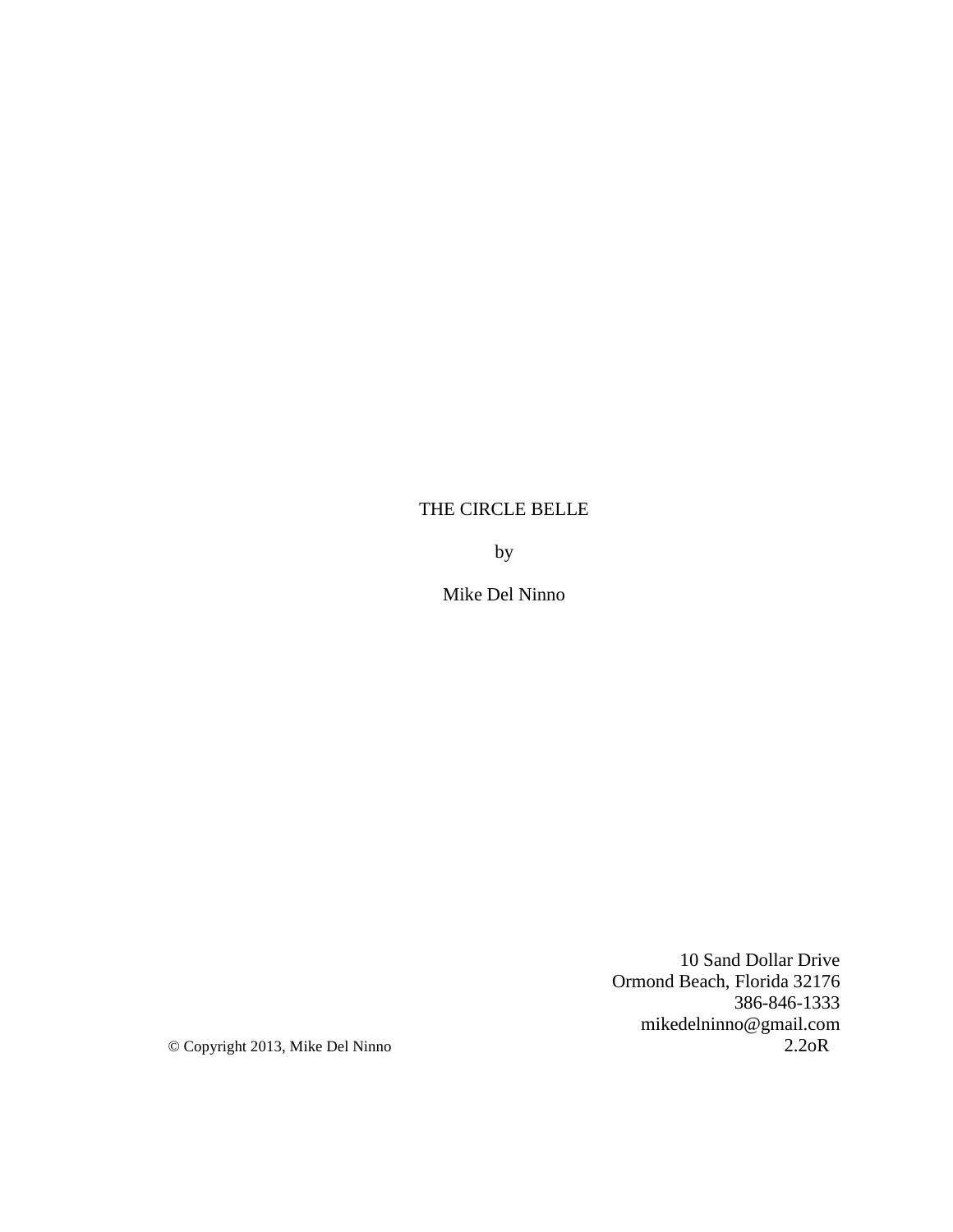Cast of Characters

**GRAN DAD JOE**, 60, grandfather of the family **JAKE,** 18, youngest son **JEB,** 20, oldest son **DADDY JOE,** 40, father **LILLIE,** slightly younger than Daddy Joe, his wife **SHERIFF BUCK,** middle aged **JACK HONEYWELL,** mid 30's, corporate advertising executive, professional **ED NORTHWOOD,** mid 40's, local race track owner **ABBY,** 19, daughter, cute **OTIS MAY,** mid 20's, black man from Boston, strong, handsome

A one act.

The play takes place over several days in a barn.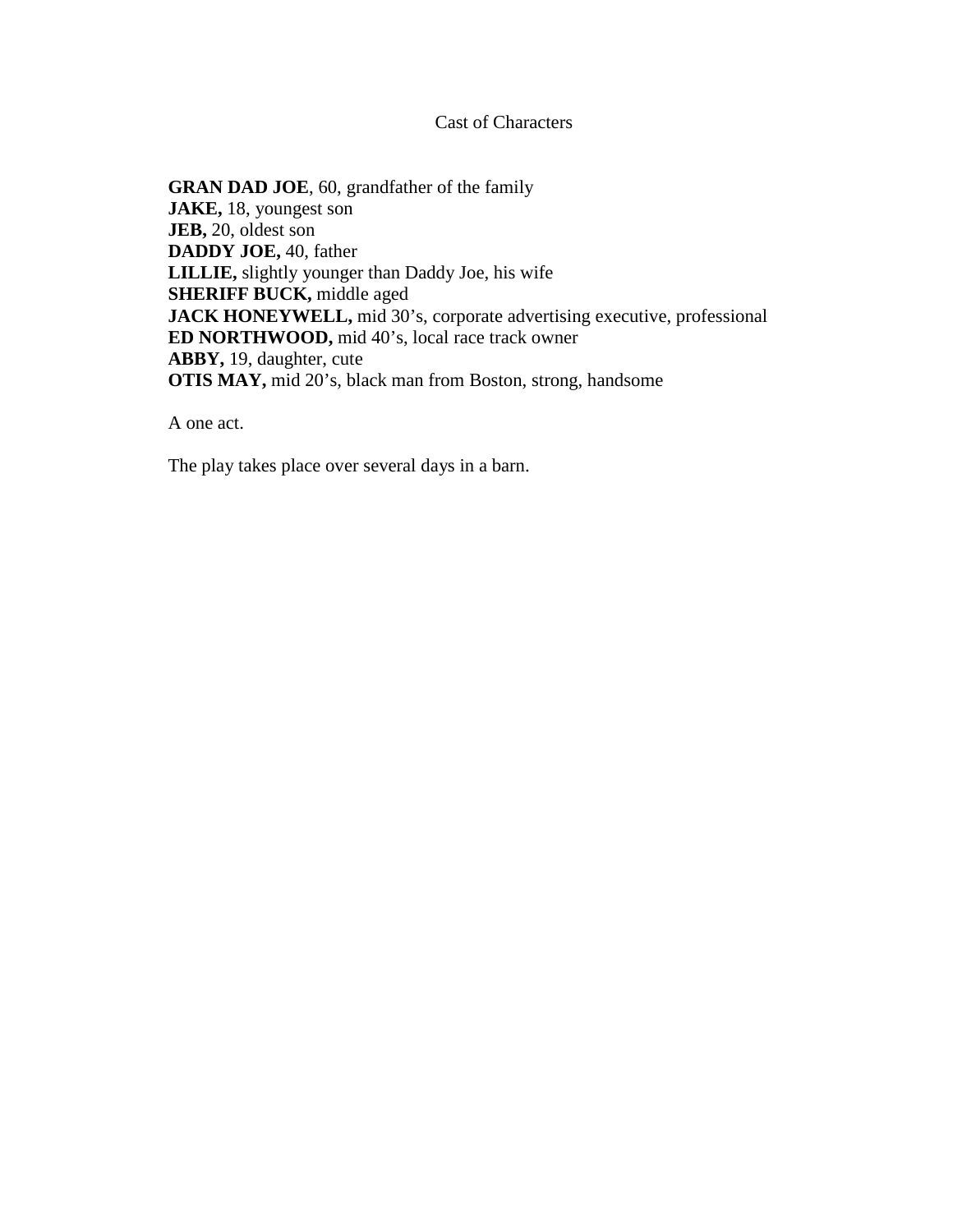#### Act I

# SCENE 1

(1947. A mid-summer Sunday afternoon. A stock car race shop located in North Carolina back woods barn. Tires, rims, tools and supplies are all in their place. A confederate flag hangs above a wall of trophies. An old couch. Chairs and stools are peppered around the shop. A built-in bar and gun rack. A COPPER MOONSHINE STILL sets against the outside wall of the barn, with a tap line nuzzled inside to the bar. A stock car with hood up. A door exits to the main house.)

*(GRAN DAD JOE enters and flips on the shop lights. A trophy in his hands. He looks over at the trophy wall, walks over and lays it on the shelf. JAKE bursts into the shop carrying a 20 pound bag of cane sugar on his shoulder.)*

# JAKE

*(excited)*

When will those old boys learn? They ain't no stopping Jake Weaver!

GRAN DAD JOE

Stop nesting in your own feathers and start helping your brother switch out the car.

*(JAKE drops sugar bag near stock car and exits as JEB enters)*

#### JAKE

Man, I thought you were gonna send that number 10 right in to the infield scoreboard.

## JEB

*(yelling to JAKE as he exits)* I'm getting sick and tired of running interference while you cruise to victory lane. *(to GRAN DAD JOE)* As much as he's a pain in the ass, ya gotta love his driving.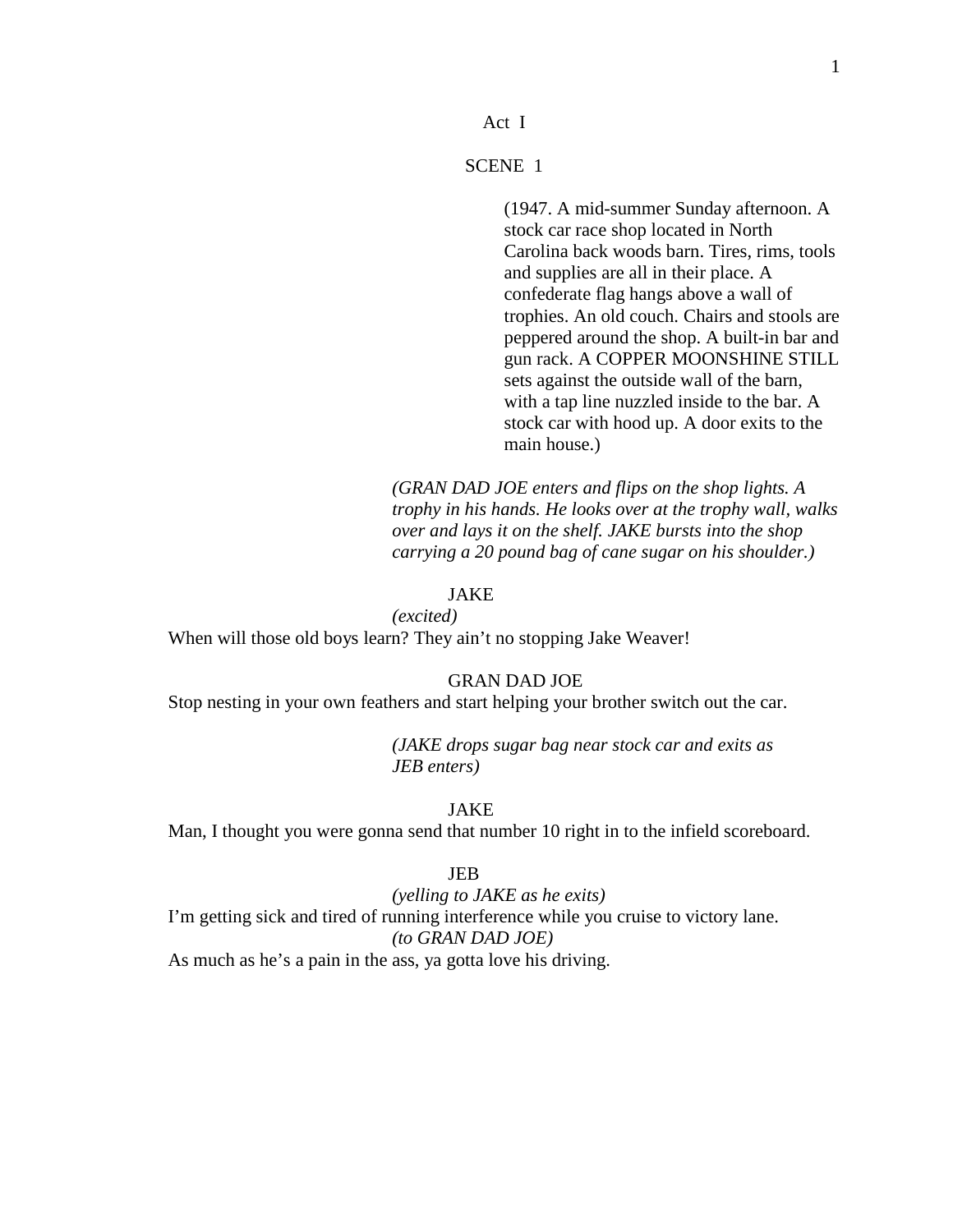Your brother lives in a dream world. I keep telling you kids the world's a changing, but the only one that wants to listen is your sister Abby.

#### JEB

If I had her brain for learning, I'd be rooming right next to her at that fancy college.

*(GRAN DAD JOE walks over to the tap and pours four glasses of moonshine, JEB heads over and takes a stool)*

# GRAN DAD JOE

You're the only other one that has half a brain. What the hell are you still doing here, anyway? Take flight, son. Get the hell out of here!

#### JEB

I'm gonna take flight, right after I sip down some of this smooth smash.

*(GRAN DAD JOE and JEB raise their glasses to toast)*

## GRAN DAD JOE

I'm serious JEB, take stock with your life.

# *(they toast and sip the moonshine)*

We're damn good at hiding from them feds, but eventually, they will shut us down.

#### JAKE

*(enters and drops another sugar bag*) No one is shutting us down, Gran Dad Joe. Why do you keep saying that?

*(walks to the bar, takes his drink and salutes trophies)*

Here's to me.

*(throws back shot)*

# GRAN DAD JOE

You live in a dream world, Jake.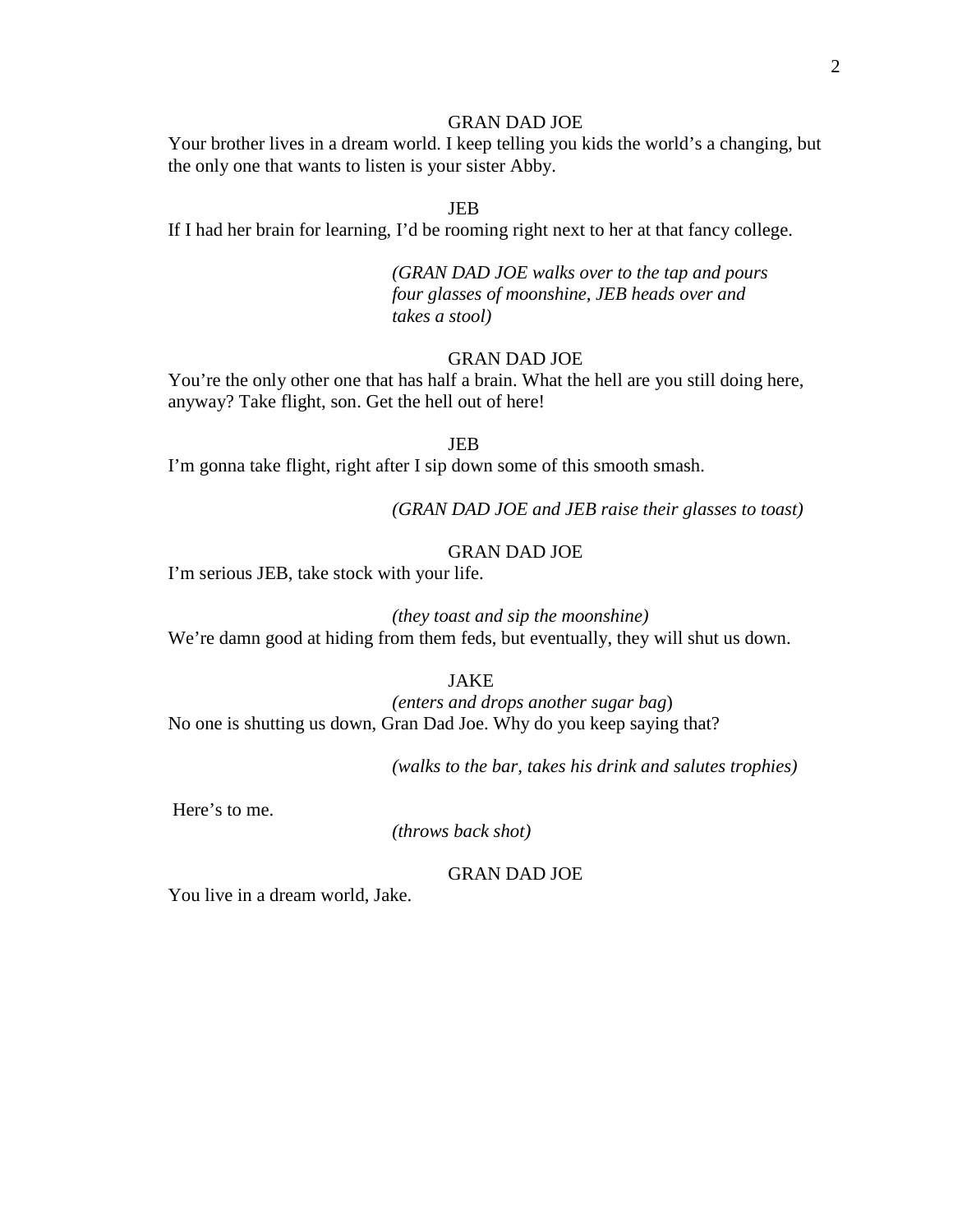#### JAKE

What the hell is wrong with dreaming!

#### JEB

Ease it down, Jake. Be respectful.

## JAKE

We are the best damn moon shiners and bootleggers this side of the Mississippi. Every law man and politician is on our payroll. We make the best shine around. Our prices are fair. Who the hell is gonna shut us down? The Feds?

#### GRAN DAD JOE

That's exactly who's gonna shut us down. Daisy Brooks from over in Madison County says the feds have come up with a new program. Any tax agent that can catch moon shiners keeps half the tax revenue for himself.

## JAKE

#### *(laughing)*

You have got to be kidding. Gee, half the tax dollars for himself. Now I'm no brain child, but my math tells me I could triple - half the tax dollars - to Mr. Federal Agent man and that would be one and a half times more than he was supposed to get. And that's the kind of program that will keep you in business.

#### *(GRAN DAD JOE and JEB look confused)*

#### JEB

I agree, you ain't no brain child.

#### *(DADDY JOE enters)*

## DADDY JOE

*(impatient)* Switch out the car. You boys have a bunch of drops tomorrow.

> *(walks to bar, downs his shot. Fills another, drinks)*

#### JAKE

Does anybody here care I just won the Northwood Stakes?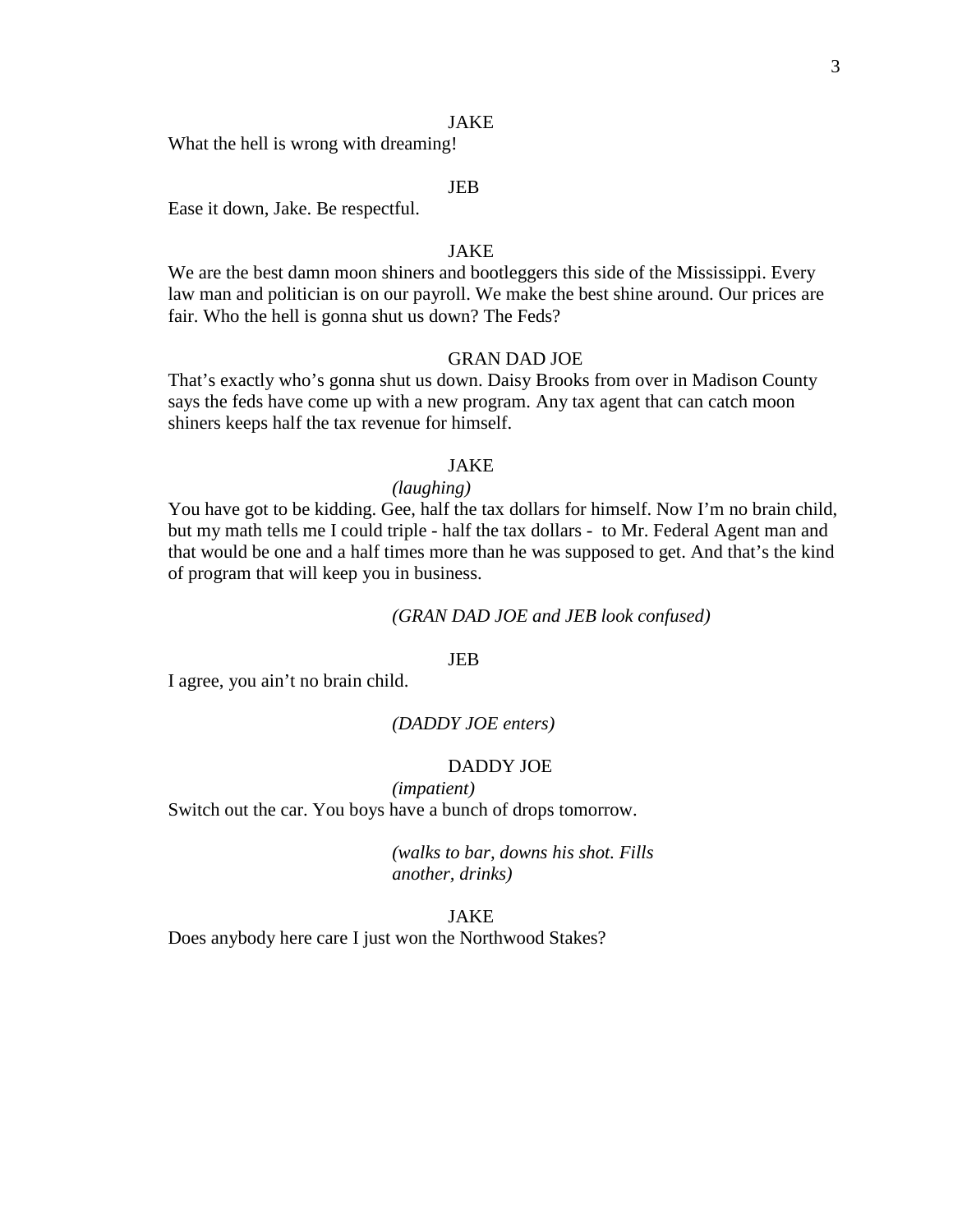#### DADDY JOE

What I care about is switching out the car and making sure we drop those loads.

*(to JEB)*

And make sure you collect all those IOU's. Sherriff Buck has been increasing his visits, lately.

## GRAN DAD JOE

Yea, like he needs more fishing equipment.

#### DADDY JOE

Please dad, don't start. All right? Please?

*(to boys)*

We've got a heavy load tomorrow and word has it the feds are beefing up their horsepower. I want you to install the new supercharger, and make sure it's fine tuned. What the hell are you waiting for?

## *(enter Lillie)*

# LILLIE

Stop working boys, supper's waiting. And make sure you clean up before going in the house. I spent the entire day cleaning while you boys were playing at the race track.

> *(the boys take the opportunity to ditch work and head for the door)*

## DADDY JOE

You just have a knack for doing that.

*(Lillie looks confused)*

## LILLIE

Doing what? Cooking dinner? You best get some before it gets cold.

*(DADDY JOE, JEB and JAKE exit)*

#### LILLIE

I thought I heard some happy news.

#### GRAN DAD JOE

I gotta admit winning the Northwood Stakes was damn exciting.

#### LILLIE

I just got off the phone with Abby. She's coming to visit.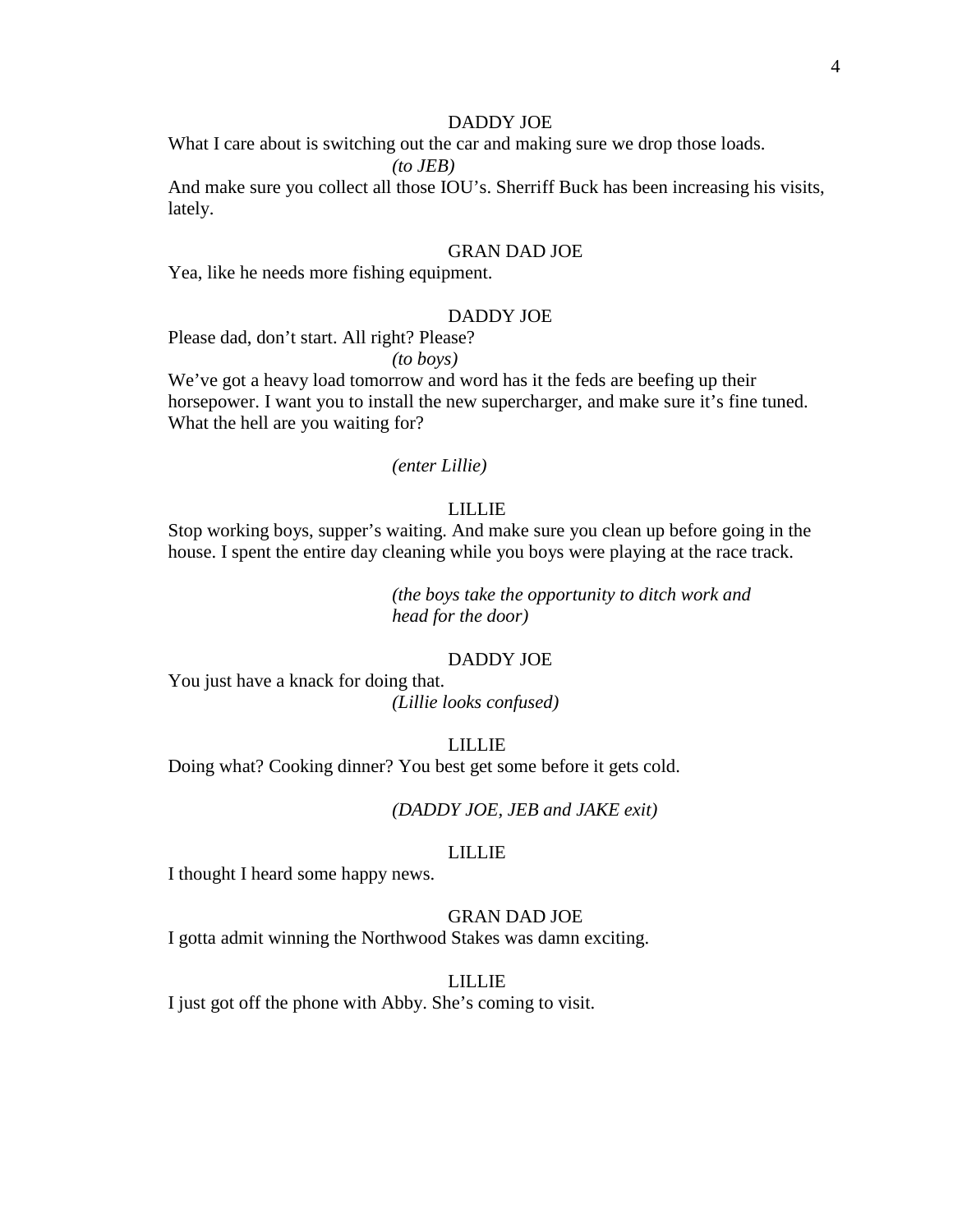#### *(sarcastic)*

Oh, well that should put Daddy Joe in a cheery mood.

#### LILLIE

She's bringing a friend. Someone she met at school.

## GRAN DAD JOE

Does her friend know she'll be taking her life in her hands with Jake and Jeb? The last friend she brought couldn't take a shower without leaving her clothes on.

## LILLIE

It's not a her, it's a him.

#### GRAN DAD JOE

Cheery mood, indeed.

*(pause)*

She just loves to crank his engine up, doesn't she? And I mean, supercharger!

# LILLIE

She is impetuous. Sometimes I wonder if teaching independence and reaching for a better life is the right thing to do.

#### GRAN DAD JOE

It's the only thing to do. I'm not making excuses, but it's obvious I could have done a better job. But when his mother died...well...it just got tougher and tougher.

*(pause)*

## GRAN DAD JOE *(cont'd)*

Speaking of visitors. I met someone at the track. I think he sells soap or something. It seems a fella from Daytona Beach, Florida is starting up some organized racing series, with big prize money, and this fella is looking for drivers. Something about paying for all expenses if he could use our car as a moving bill board. I didn't have time to understand all the details, but he's coming by the shop to talk more. Ed Northwood swears this fella is not a federal agent.

#### LILLIE

Sounds fetchy to me. What's the gentleman's name?

#### GRAN DAD JOE

Jack something…….Honeywell…….Jack Honeywell.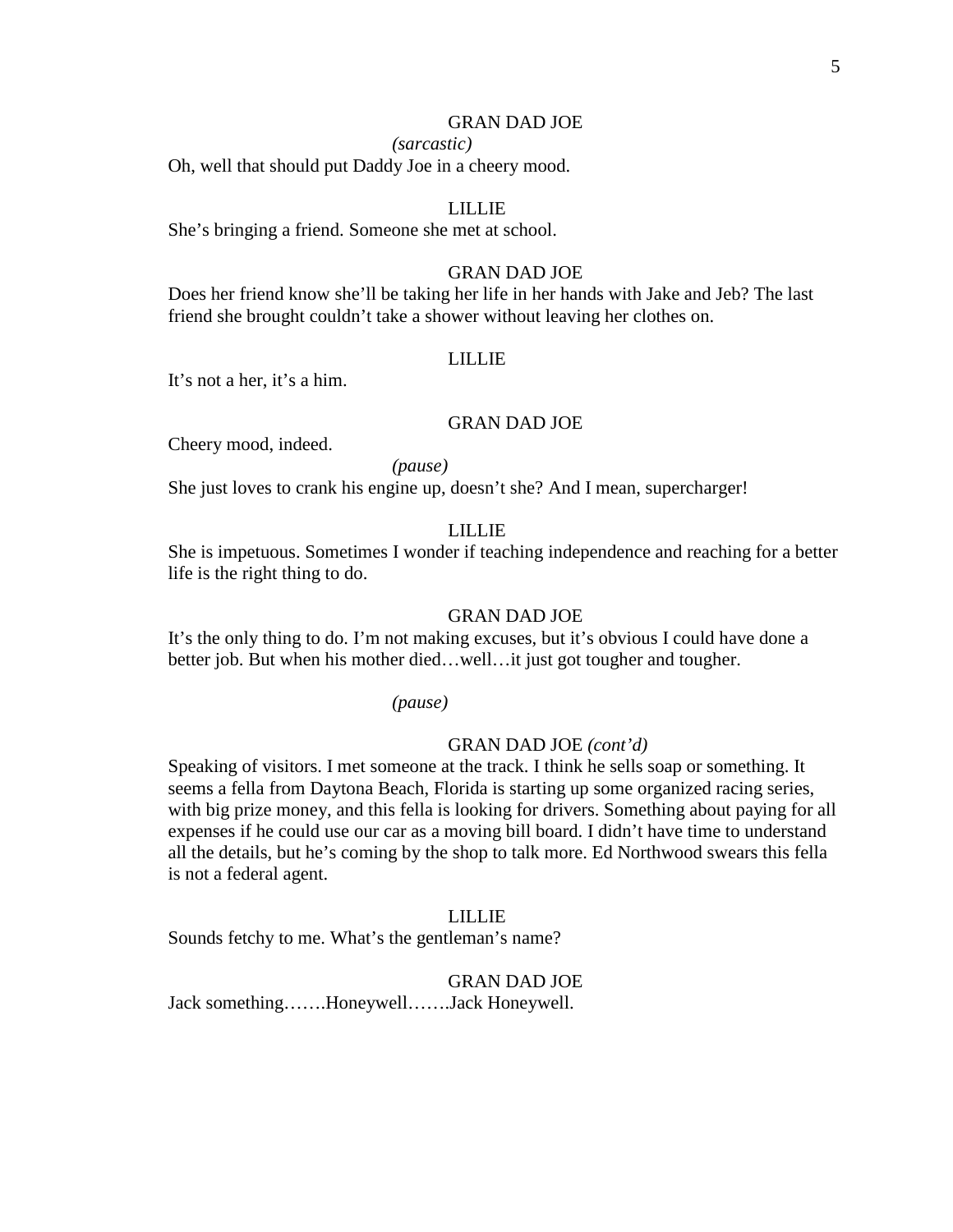#### LILLIE

What soap company?

# GRAN DAD JOE

Don't know. Don't even know if it's soap, but just to be on the safe side, why don't you call Ed Northwood and get the name of the company. Then, call the company and ask for a Jack Honeywell. Ed has a pretty good nose for this kind of stuff, but I'd feel better if you check it out yourself. When is Abby and her friend arriving?

#### LILLIE

Don't know. It's a surprise. Let's keep it that way. Daddy Joe already has enough things on his mind.

## *(SHERIFF BUCK enters)*

# SHERIFF BUCK

*(womanizing)*

Lillie. That's a mighty fine dress.

# LILLIE

#### *(uncomfortable)*

Buck.

# GRAN DAD JOE

# *(to LILLIE)*

Why don't you head up to the house for supper. I'll be up in a minute.

#### *(LILLIE exits)*

## SHERIFF BUCK

I heard Jake won the Northwood Stakes. I guess nobody can catch the Weaver clan.

*(walks over to the bar and helps himself)*

#### GRAN DAD JOE

I've been hearing rumblings about a beefed up effort from the feds.

#### SHERIFF BUCK

You wouldn't be getting worried, now, would ya Gran Dad? I mean if those federal revenuers can pocket public tax money, legally, well then, maybe I should just turn all you boys in……hell, that would be quite a haul, and legal too boot. Or maybe I should just keep it simple, and raise my fishing fee? What'd you think?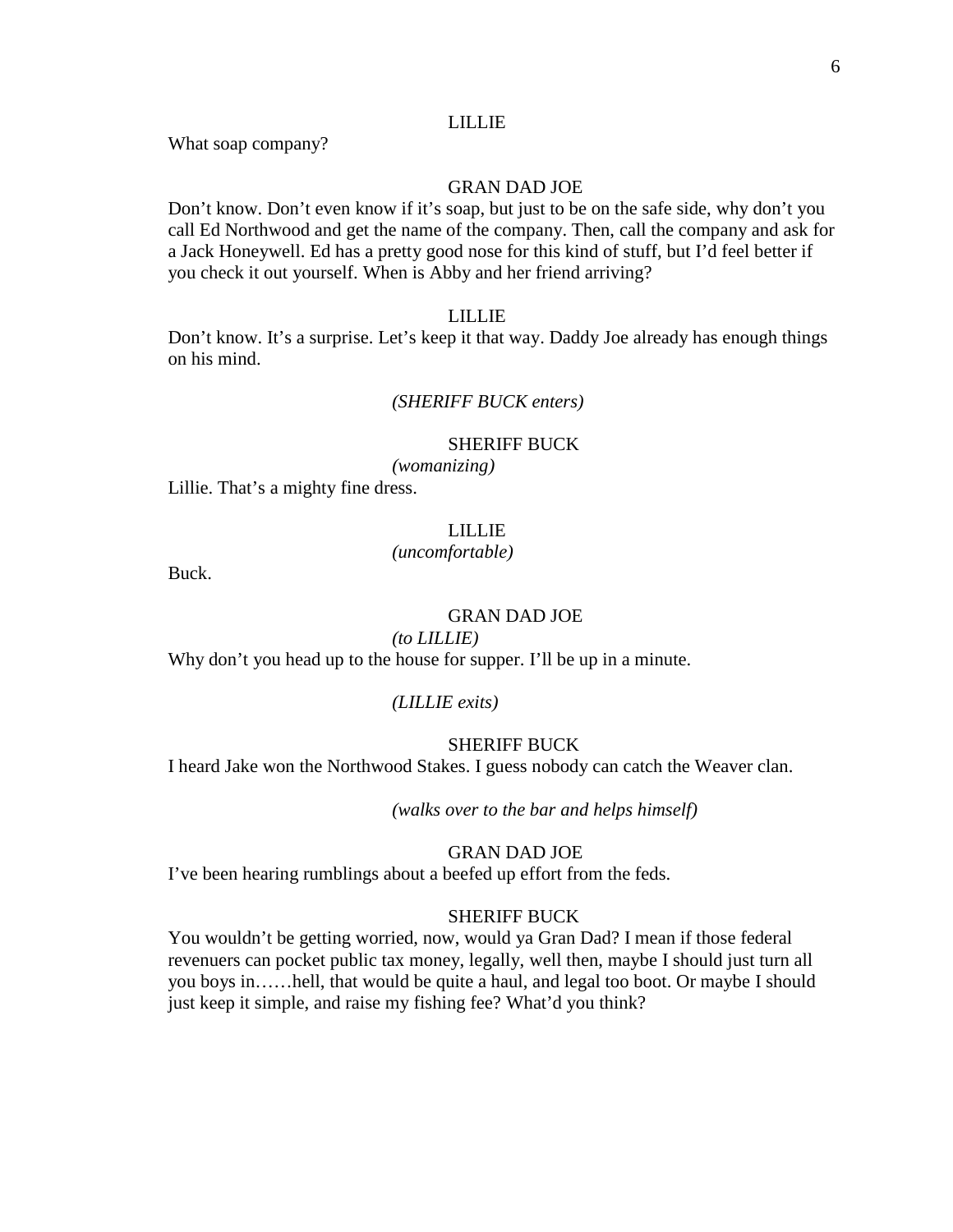I think you better do your job and keep your ears to the floor.

## SHERIFF BUCK

I'd rather keep my fishing pole in the water….if you know what I mean.

# GRAN DAD JOE

What are you gonna do when we ain't running shine no more?

## SHERIFF BUCK

Ain't running moonshine no more? You better stop sucking on that still, brother….you're starting to talk crazy. I'd actually have to start enforcing the law. I'm not even sure I remember how to fire this here gun anymore.

#### GRAN DAD JOE

The day's coming. The government is sick of losing out on all that tax money, the legal stuff is high quality, and the government is paying people to grow corn and sell it tax free. Sounds like a good honest day's work to me.

#### SHERIFF BUCK

## *(laughing)*

You're a hoot! The hypocrisy of it all…..moonshiner turns into honest corn farmer. Now that's an exciting life, a corn farmer. Somehow I don't see your kids farming corn for a living.

# GRAN DAD JOE

I provide for my family the best I know how. Moonshining has afforded me the opportunity to provide plenty for my family. We don't want for nothing. But I do it cuz I have too, not because it's exciting. It's what I know. And I sure don't enjoy flirting with the law. We're honest folk.

#### SHERIFF BUCK

Yea, you're the best damn moon shining, bootlegging, corn growing honest folk around.

#### *(enter DADDY JOE)*

# DADDY JOE

Hey Sheriff, I heard you were down here. More shine? This week's batch is mighty tasty.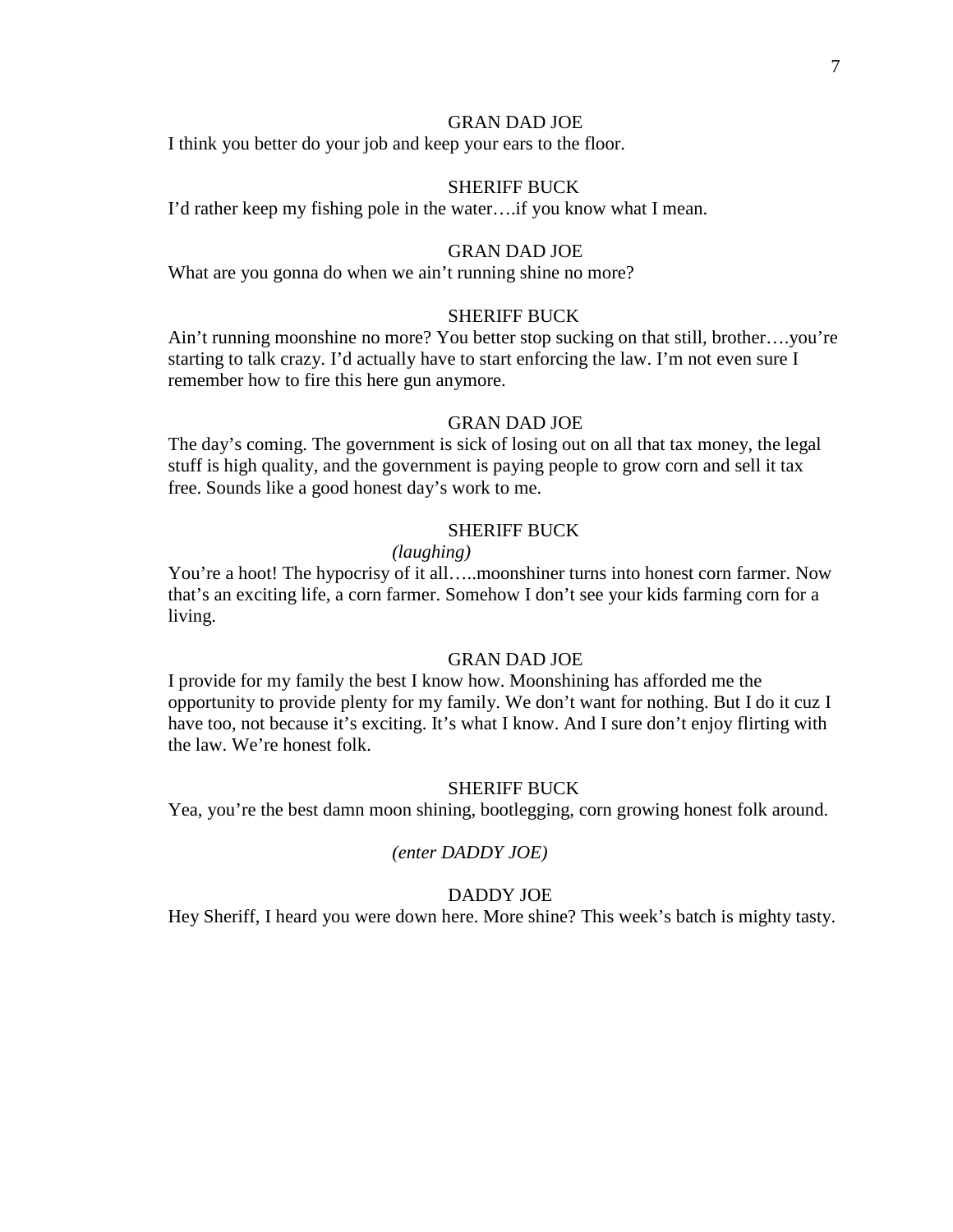## SHERIFF BUCK

I'm a law biding citizen. I sure wouldn't want to get arrested for drinking and driving. I'll tell ya what I could use though…..some fishing money. They just came out with this new rod and reel combo that guarantees I can catch anything that even burps a bubble.

## GRAN DAD JOE

We already gave you your fishing money for the week.

# SHERIFF BUCK

*(threatening)*

I need some new fishing equipment.

*(pause)*

#### DADDY JOE

Come on Sheriff. The boys will be collecting IOU's tomorrow during their run. Why don't you stop by for a sip or two and we'll check out your new fishing gear.

#### SHERIFF BUCK

Sounds like a plan. You're lucky I like you boys. *(moves toward exit)*

Who knows, by tomorrow, the price of that equipment might even go up. By the way, Miss Lillie is looking mighty sassy.

## *(SHERIFF BUCK exits)*

#### GRAN DAD JOE

One day the Lord's gonna have a reckoning day for that boy. I just hope I'm around to see it.

> *(They sit at the bar, DADDY JOE sips. He offers GRAN DAD JOE a drink, he declines )*

#### GRAN DAD JOE *(cont'd)*

Congratulations on that one, two finish today, son. If there's one thing you learned good, it's setting up a race car and making moon shine.

#### DADDY JOE

That's two things.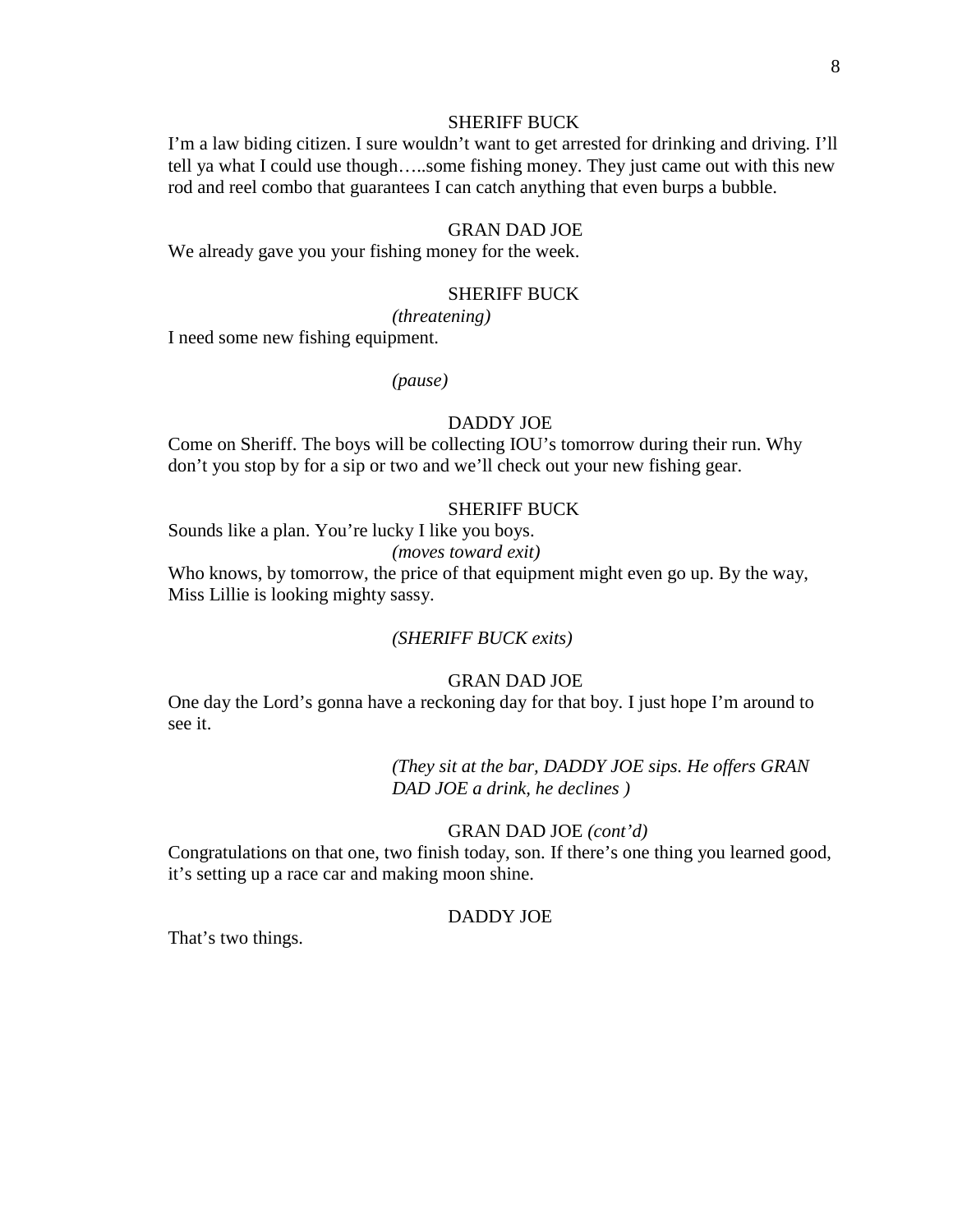I guess it is. You OK? It seems like you've been a little on edge lately.

## *(DADDY JOE takes a drink)*

# GRAND DAD JOE *(cont'd)*

Our job is to make it…deliver it…but not drink it all.

#### DADDY JOE

I've just been feeling a little anxious lately.

# GRAN DAD JOE

You've been feeling anxious, or the moon shine is making you feel anxious?

#### DADDY JOE

#### *(quick tempered)*

So I've been drinking a little more shine lately, so what. The moon shine has nothing to do with it.

#### GRAN DAD JOE

That would be an example of you being a little edgy.

#### DADDY JOE

I just have a lot on my mind, that's all. The shine business is getting big. The feds are getting smarter, and everybody wants a bigger piece of the action. I don't know what I'd do if they took us down!

#### GRAN DAD JOE

If you're talking about getting caught, I'm scared as hell.

#### DADDY JOE

You scared? Bullshit! I've never seen you scared in your life.

#### GRAN DAD JOE

I'm not scared of going to jail. I figure I deserve that for breaking the law. I'm scared I won't be able to provide for my family. That both of us won't be able to provide for *our* family.

#### DADDY JOE

Jesus, that's a scary thought. Jeb and Jake running the family fortune.

## GRAN DAD JOE

I'd put my money on Lillie. She's strong, smart and a good provider…for a woman.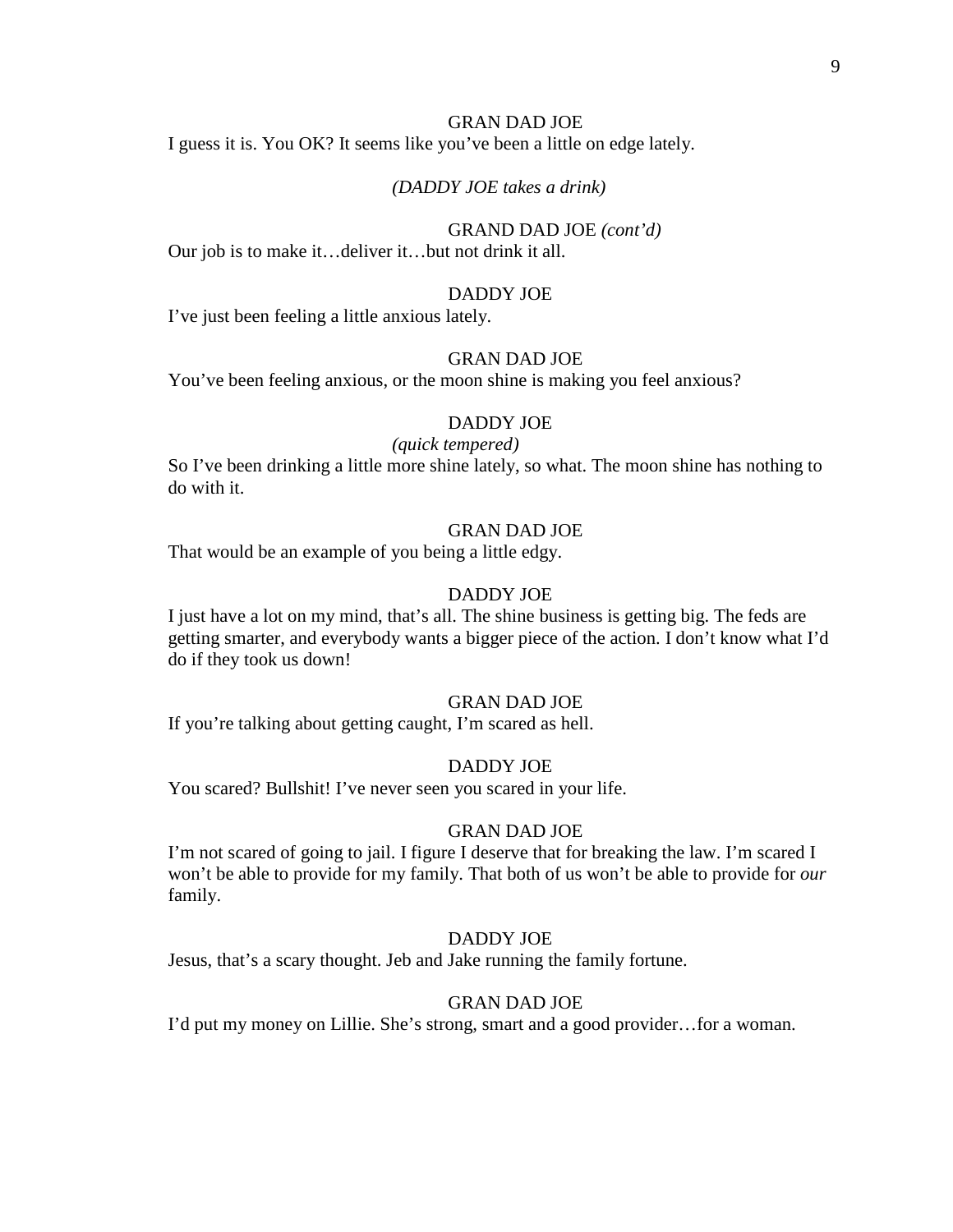## DADDY JOE

That's just it, she's a woman. Her place is by my side, cooking, cleaning and taking care of the family. Not making family decisions.

# GRAN DAD JOE

I'd trade all the decision making in the world to get your mom back.

*(pause)*

# DADDY JOE

What are we gonna do about Sheriff Buck?

#### GRAN DAD JOE

If the right circumstances came along he'd turn his mother in without conscience.

#### DADDY JOE

Money has a funny way of bringing demons out in a man.

# GRAN DAD JOE

*(jokingly)*

Speaking of demons, Abby's coming.

*(DADDY JOE shoots the rest of his drink and pours another)*

# DADDY JOE

That explains my bad feelings of late. The last time she showed up we lost the boys for a week – all they wanted to do was take showers.

#### GRAN DAD JOE

I get the feeling that won't be a problem this time.

#### DADDY JOE

When she coming?

# GRAN DAD JOE

Don't know. It's a surprise. But don't tell Lillie I told ya. She thinks you got enough going on in that pea brain of yours.

# GRAN DAD JOE *(cont'd)*

Sounds like it's time to call a family meeting. Let's get some grub!

*(They walk out, blackout)*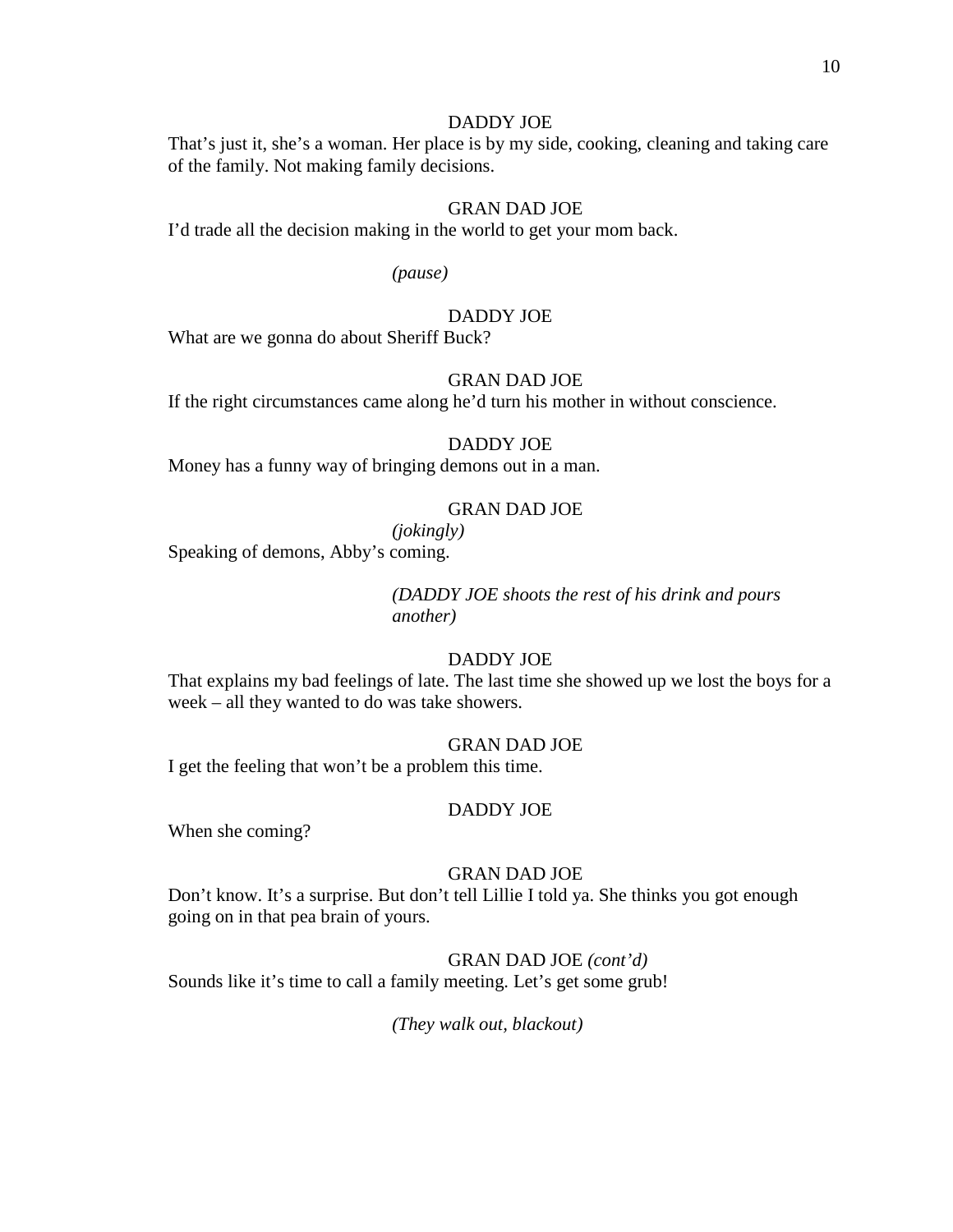# SCENE 2

(JAKE and JEB are working on the car. LILLIE is tiding up the bar. DADDY JOE and GRAN DAD JOE walk in to the shop.)

# GRAN DAD JOE

Great supper, Lillie. How's that supercharger coming along boys?

# JAKE

They should let us run this set up on the track. It's more fun running shine than running in circles.

#### DADDY JOE

There's nothing fun about spending jail time.

# Jail time?

## JAKE

JEB

Is this about Sheriff Buck? Hell, let's buy him a whole truckload of fishing stuff. He won't have time to collect any money. He'll always be fishing!

#### JEB

Definitely no brain child.

# JAKE

Smart enough to whoop your ass!

JEB You want to count those trophies? Most of them are mine!

## LILLIE

Pay attention boys!

*(DADDY JOE quickly glances at LILLIE, then GRAN DAD JOE)*

# GRAN DAD JOE

It's bigger than Sheriff Buck.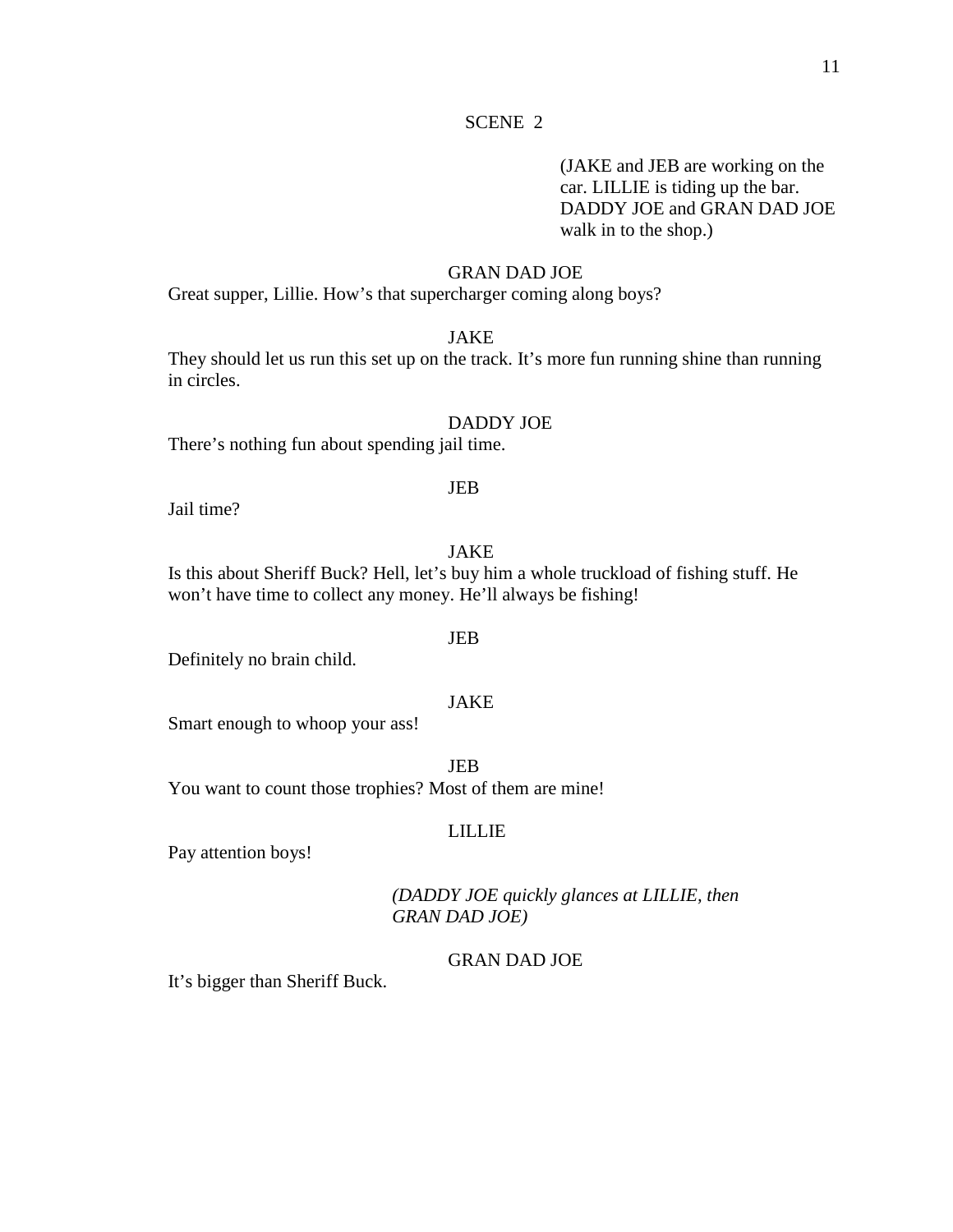#### JAKE

Like me winning the Northwood Stakes?

#### JEB

That win should have gone to me!

#### DADDY JOE

Get your head out of your ass, boys! SIT DOWN, SHUT UP AND LISTEN.

# *(pause)*

# GRAN DAD JOE

The last time we had a family meeting this serious we got in to moon shining. Now it may be time to get out.

#### JAKE

*(angry)*

Why do you keep saying that!

## JEB

Let 'em talk!

# JAKE

He's talking like federal agents are living up at the house!

# DADDY JOE

Do I have to come over there and solder your mouth shut!

#### LILLIE

Don't talk to the boy like that.

# *(pause)*

## GRAN DAD JOE

*(calm)*

I'm just saying we're at a cross road boys.

#### GRAN DAD JOE *(cont'd)*

#### *( to JAKE)*

And I'm NOT suggesting we get out of moon shining. At least not tomorrow. But I am suggesting we start planning for a different life.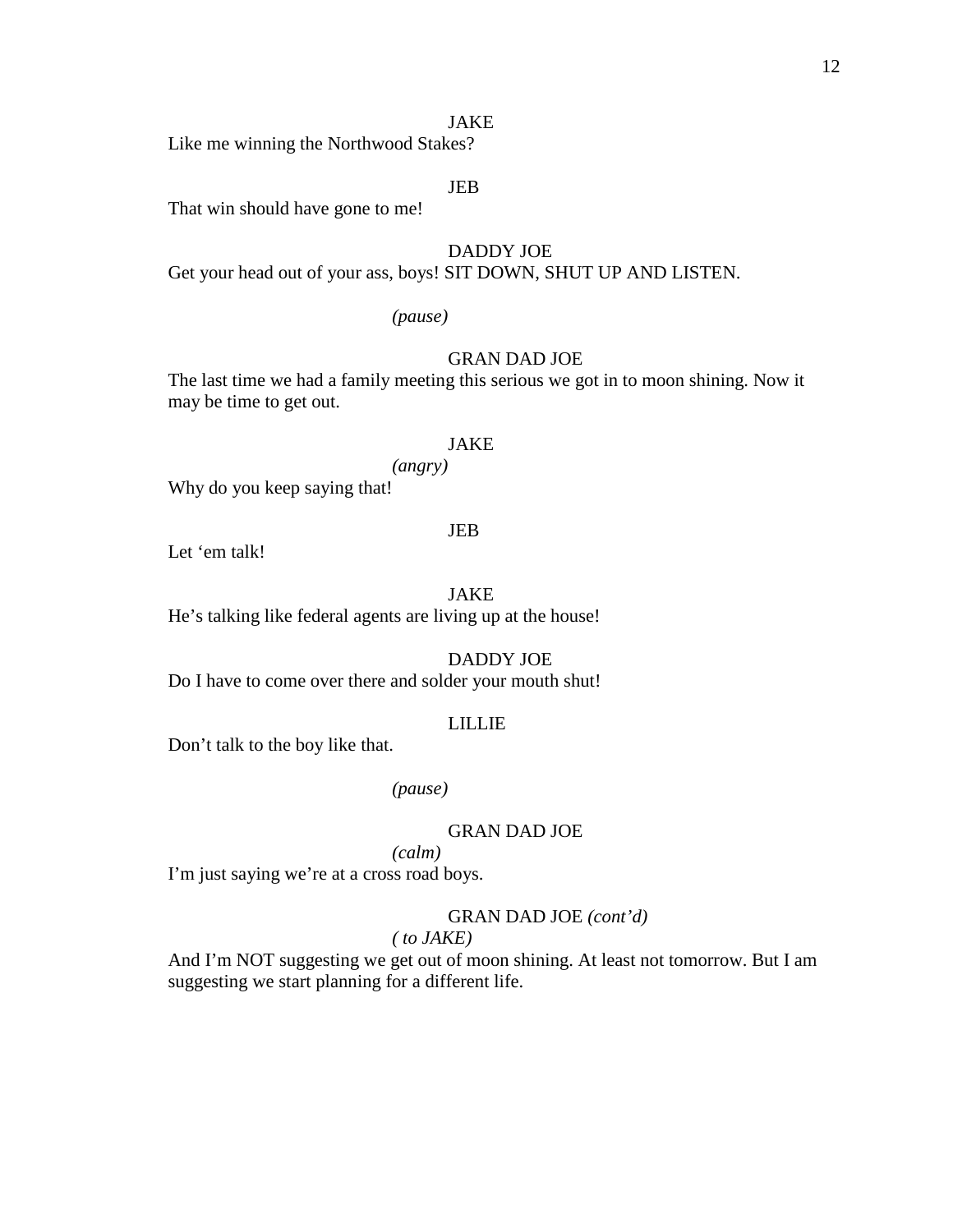#### LILLIE

What about corn farming?

# *(everyone stares at LILLIE)*

*(pause)*

# GRAN DAD JOE

I think corn farming would be a respectable business.

JAKE

Why don't we just pick cotton with the colored folk!

LILLIE Jake Weaver don't you talk like that, not in this house!

#### JEB

What is wrong with you!

*(JAKE moves to bar and taps moon shine. Drinks. Pours another.)*

# DADDY JOE

Do you really know what's going on here, boy! We're talking about a livelihood that can provide for our family….without spending the rest of our lives in jail!

#### JAKE

You're serious! Corn farming.

# GRAN DAD JOE

We do it now. We've got the land. We just need to do it better......lots bigger.

JAKE

Count me out! I'd rather go to jail than farm corn.

*(JAKE glances at trophy wall)*

## JAKE *(cont'd)*

Look around. What do you see?

JEB

I see a brother that's living in a dream world.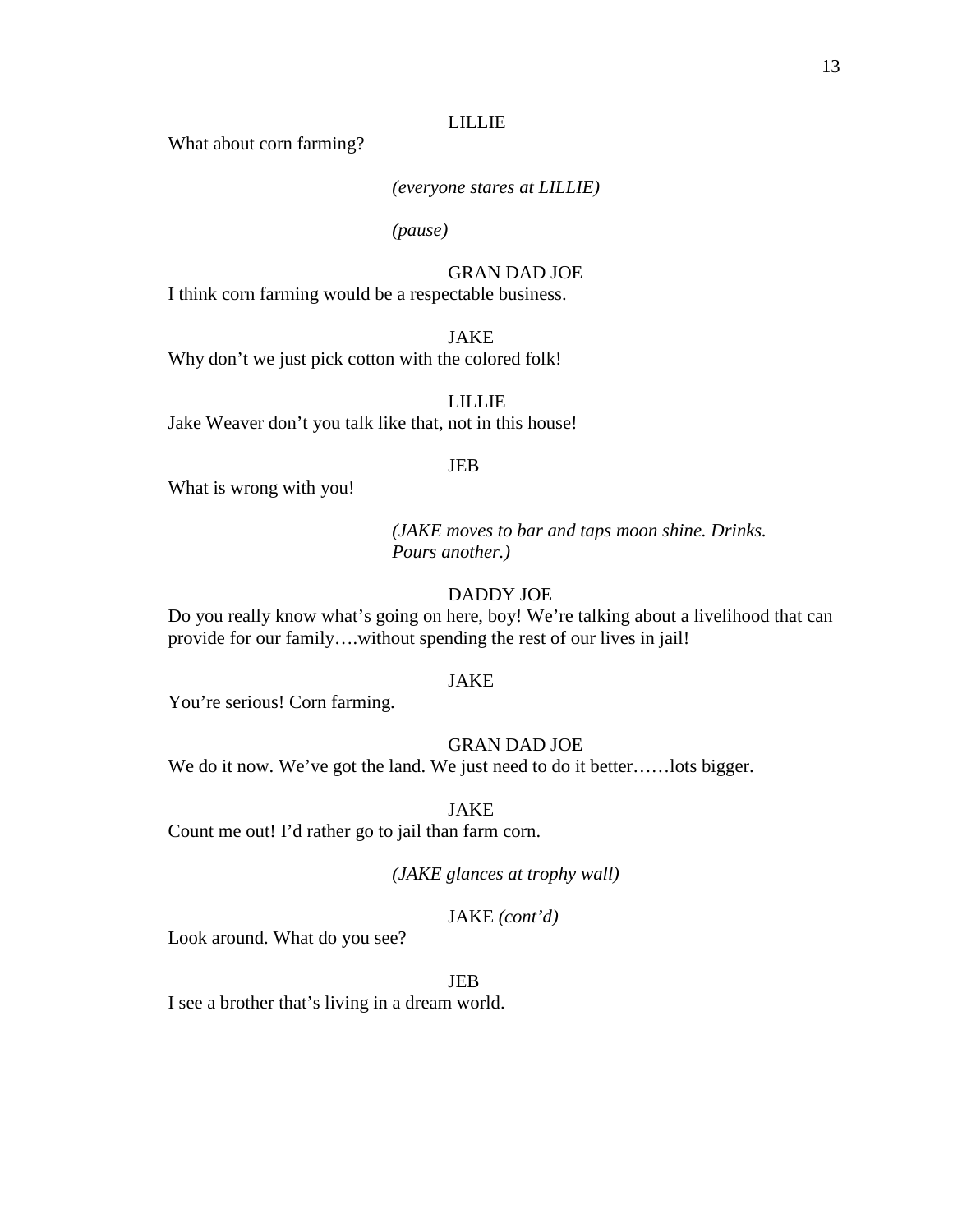# JAKE

I see a race shop.

# LILLIE

Don't start with that racing again.

# JAKE

Why not? It's in our blood. Most of the bootleggers in North Carolina are making a move to racing.

# DADDY JOE

Do you know how much money it takes for you to have fun running in circles?

# GRAN DAD JOE

Moon shining affords us the opportunity to race. We can't race without moon shining. It's what they call a catch 22, and we're in it right now.

#### JAKE

And you think corn will afford you the opportunity to go racing?

JEB

Actually I read where corn can be used as gasoline.

#### JAKE

*(to JEB)*

Who's the brain child now!

# GRAN DAD JOE

Farming corn won't provide us the opportunity to go racing. But it will provide us a livelihood, and maybe down the road we can still be contenders at Northwood.

#### LILLIE

What's got you worried about moon shining?

#### GRAN DAD JOE

I can't put my finger on it. Just a feeling.

# LILLIE

Does it have anything to do with that soap fella?

#### GRAN DAD JOE

Maybe.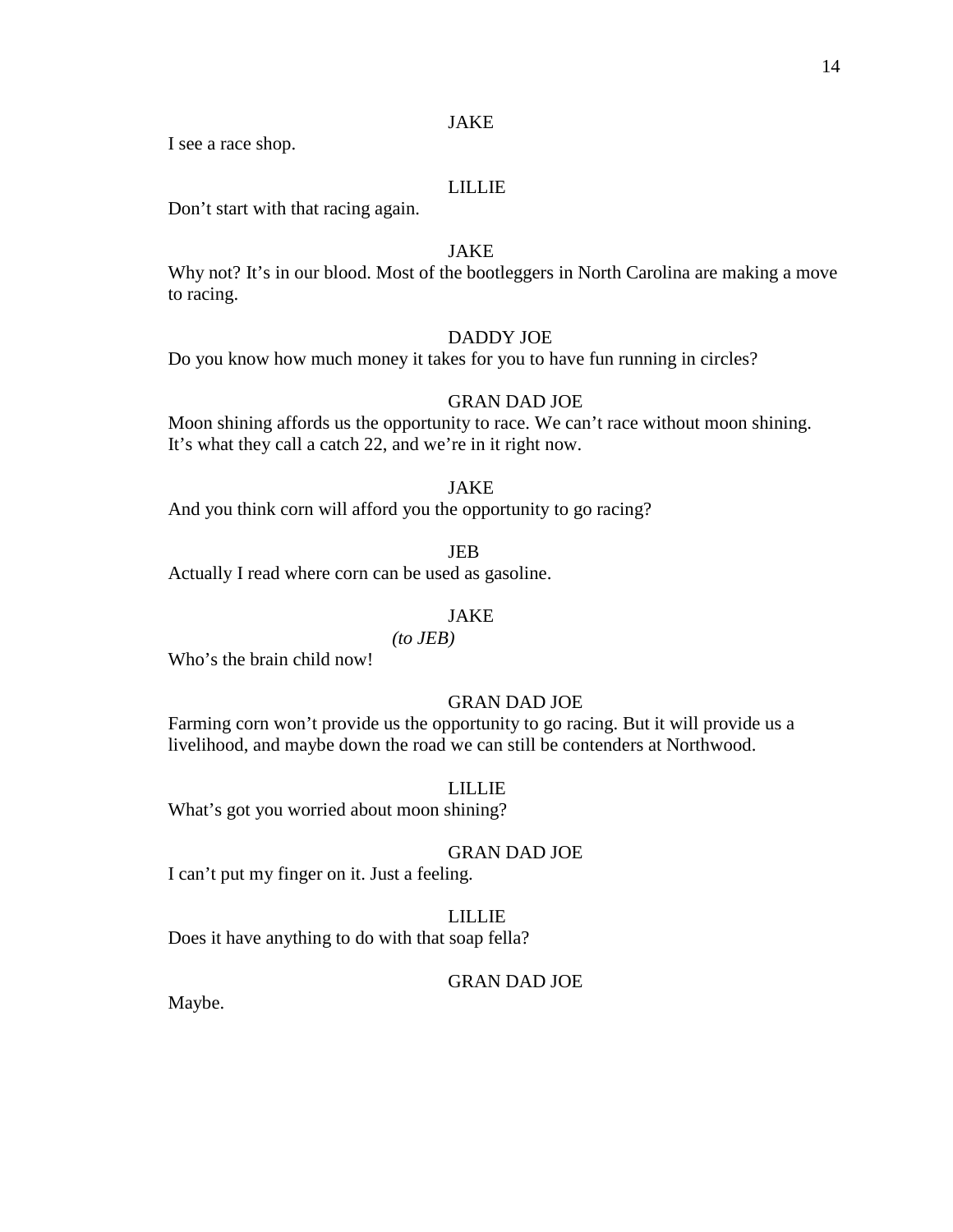# JEB

What soap fella?

GRAN DAD JOE

Some stranger's been poking his nose around the track

# JEB

And he wants to sell us some soap?

# GRAN DAD JOE

Not sure. He claims to have some connection to that fella that's organizing that stock car racing group in Daytona.

# JEB

*(to DADDY JOE)*

Is that the stranger I saw you talking to near the winners circle?

# GRAN DAD JOE

*(surprised)* You were talking to this fella at the track?

# DADDY JOE

Some stranger was congratulating me on the win, not sure who it was.

## GRAN DADDY JOE

What else did he ask you?

# DADDY JOE

Nothing else. That's all he said. Congratulations on that win.

## GRAN DAD JOE

I've got Lillie doing some checking on this fella prior to him dropping by the shop tomorrow. In the meantime, I don't want no one talking to no strangers.

# JAKE

What if that guy really does have something to do with stock cars? Hell, this could be my ticket out.

JEB

Are you trying to get us all thrown in jail?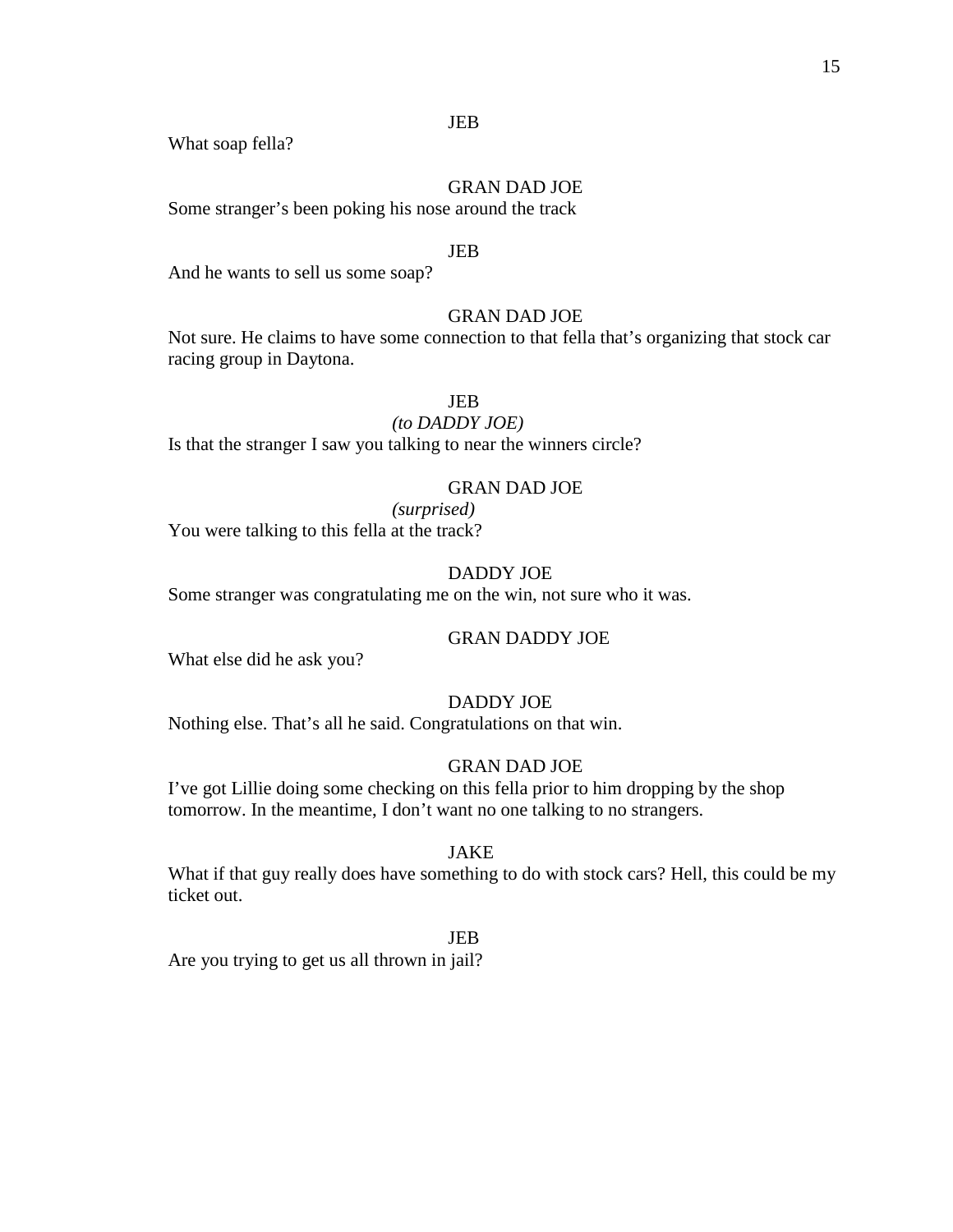All I'm saying is…give me a chance to check this guy out. His story sounds a little farfetched.

JEB

I'd say. What the hell does soap have to do with racing?

JAKE

Who cares! I'd eat all the Borax in the world if it would keep me racing!

*(pause)*

# JAKE *(cont'd)*

Well I would.

#### GRAN DAD JOE

First of all, we don't even know if this fella is in the soap business. Second, he could be setting us up.

# DADDY JOE

Aren't you taking a chance setting the meeting here at the shop…...what if…?

# JAKE

*(interrupts)*

Let's give him a taste of white lightning and see what he knows.

# JEB

## *(sarcastic)*

Why don't we just invite him in and ask him to help us make a few batches.

#### GRAN DAD JOE

He claims he wants to see our race operation.

LILLIE

Our race operation, or our moon shining operation?

GRAN DAD JOE

Exactly.

#### DADDY JOE

#### *(to JEB)*

After your run tomorrow, make sure you drop the flaps on the still, cover the tap, and hide them sugar bags.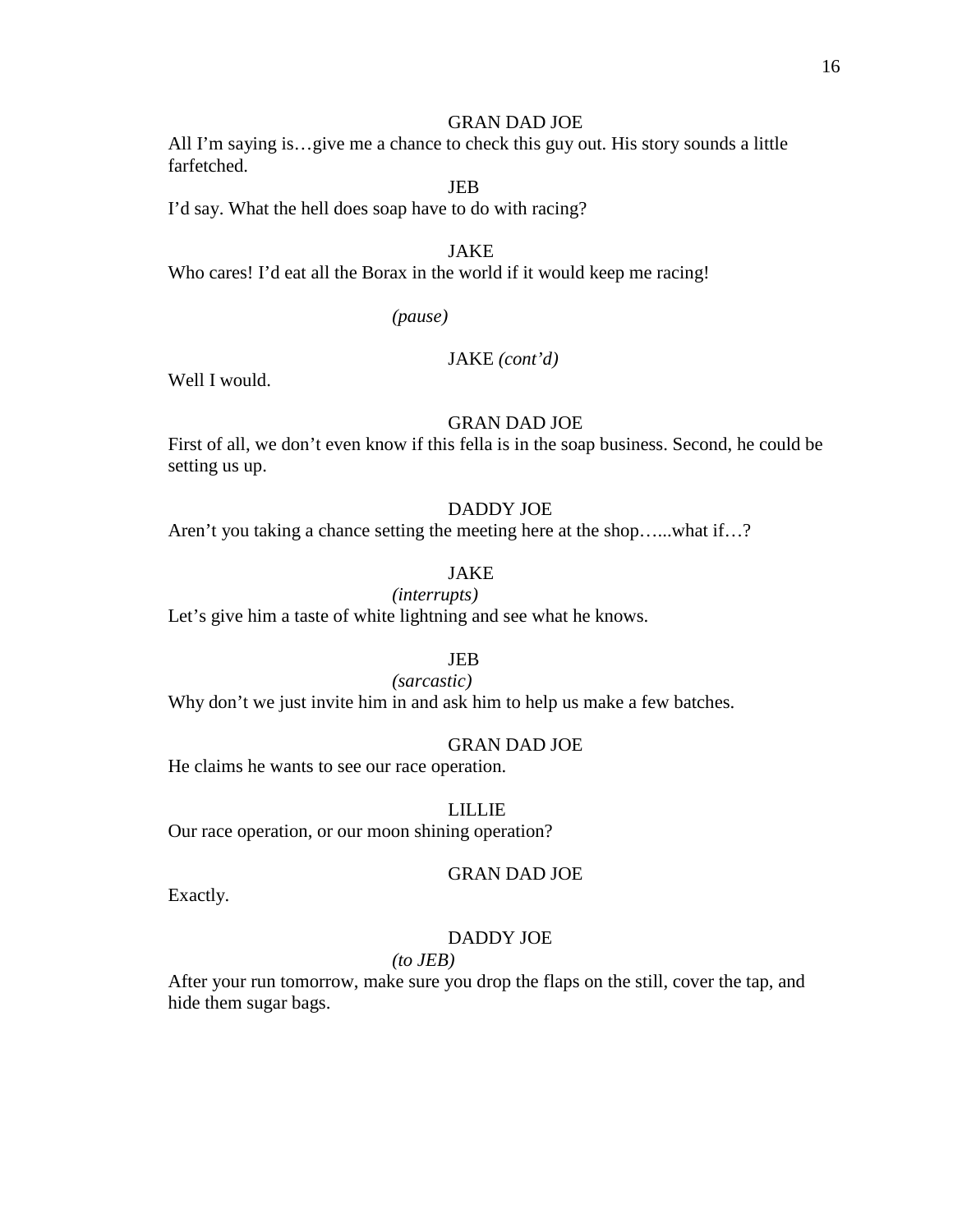# DADDY JOE *(cont'd)*

What time's this fella showing up?

# GRAN DAD JOE

Sometime in the afternoon.

# DADDY JOE

I want you boys to head down to Charlotte early, and be back by noon.

# LILLIE

What if I don't hear back from Ed?

# GRAN DAD JOE

I guess I'll have to play detective and feel this fella out.

# LILLIE

What if Sheriff Buck drops in?

# DADDY JOE

I'll handle Sheriff Buck. A few sips of shine and a new fishing pole should keep us busy at Thunder Creek all afternoon.

#### LILLIE

Let me try and call Ed. He's gotta know something about this fella.

#### *(LILLIE exits)*

#### DADDY JOE

Make sure that supercharger is humming by morning inspection. We don't need no foul ups tomorrow.

#### JAKE

We haven't failed an inspection yet.

| <b>DADDY JOE</b> |  |  |
|------------------|--|--|
|                  |  |  |

How's your fuel level?

#### JAKE

Quarter of a tank.

JEB

We'll fill up tomorrow.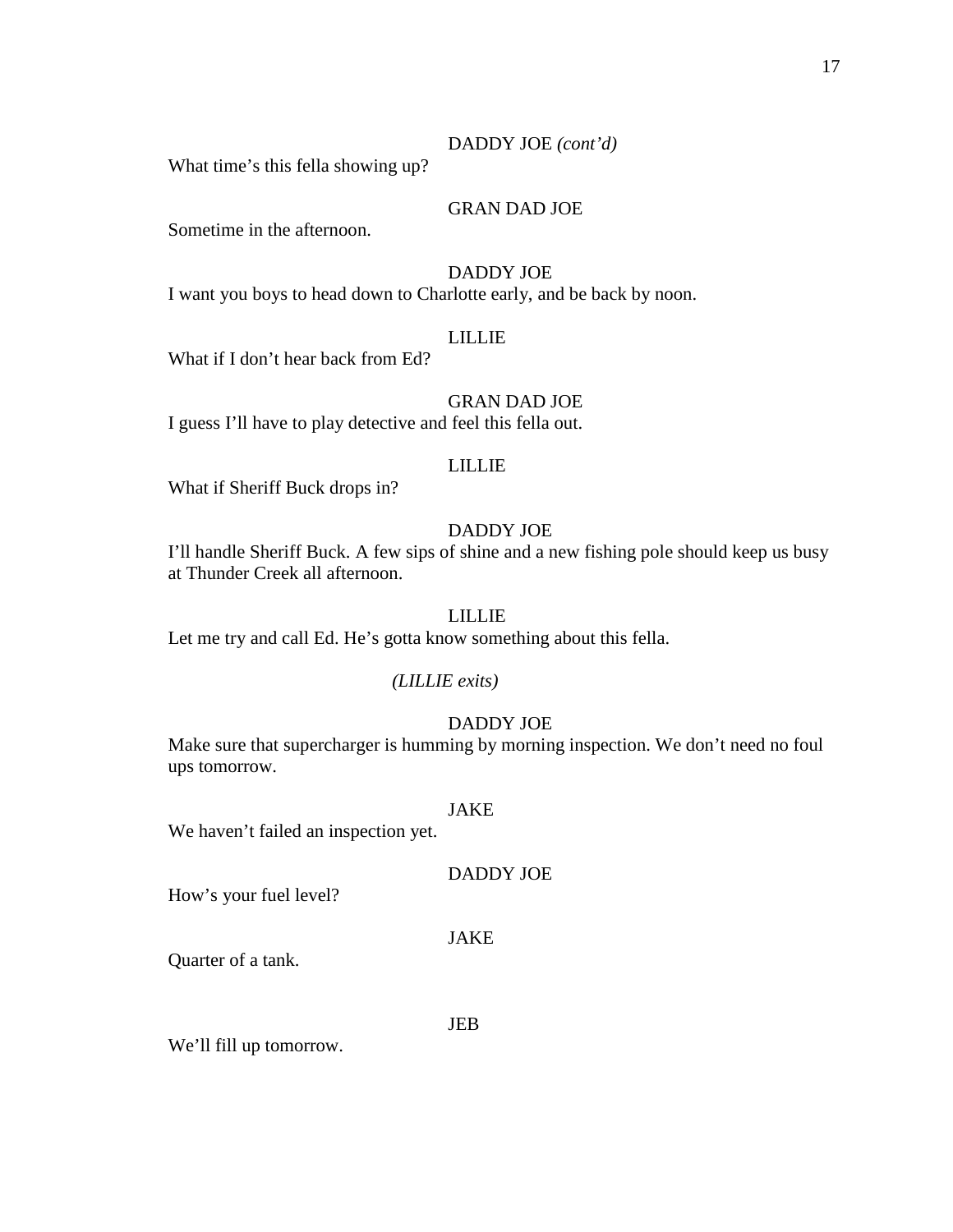#### DADDY JOE

Make sure you squeeze every drop of fuel you can into that tank. That supercharger sucks fuel mileage big time. How much shine you boys carrying tomorrow?

#### JEB

A hundred gallons.

#### DADDY JOE

That's 800 pounds. Make that suspension extra stiff, you'll need it to carry that load, and still outrun the feds. See you boys in the morning.

## *(DADDY JOE exits)*

*(the boys work on supercharger)*

## GRAN DAD JOE

I know you love bootlegging, and I know you love racing….but at some point you boys need to grow up and be responsible.

#### JAKE

Who the hell wants to grow up?

#### GRAN DAD JOE

Jesus Jake. You're just not listening!

## JAKE

I ain't gonna be no corn farmer!

#### GRAN DAD JOE

One day when you're sitting in jail, no money, and no one to bail you out…maybe then you'll think about growing up.

#### JAKE

Maybe then I will. But right now I'm thinking about bootlegging to Charlotte and having some fun with those feds!

#### GRAN DAD JOE

# *(to JEB)*

Try and talk some sense into your brother, before you both end up in jail.

#### *(GRAN DAD JOE exits)*

#### JEB

Why are you so rebellious? You're just like Abby.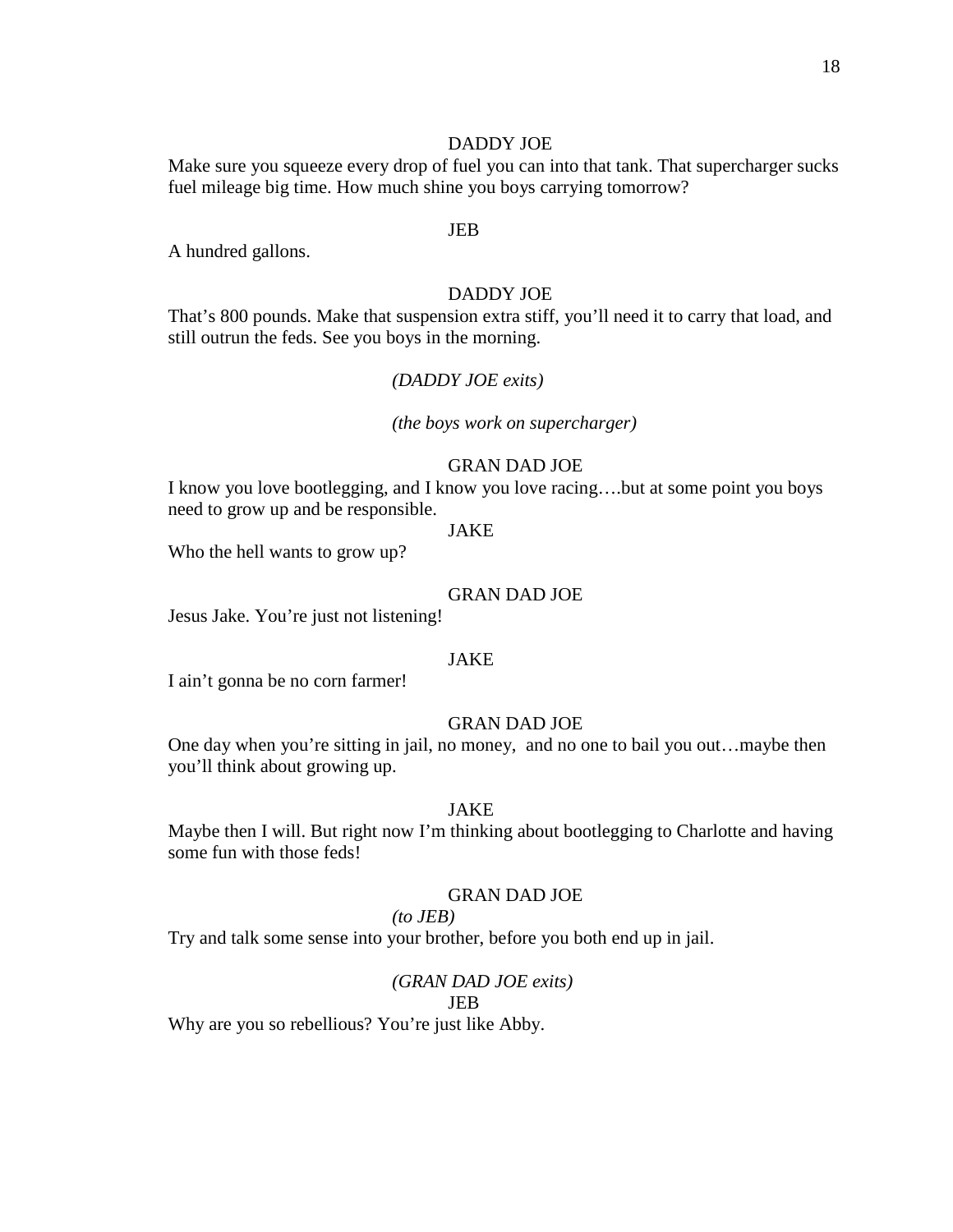#### JAKE

Why do you go along with everything? Don't you have this burning desire to just get the hell out of here and make your own way?

#### JEB

I guess I don't have that selfish streak in me.

# JAKE

What is selfish about wanting to bust loose and make it on your own?

#### JEB

We got responsibilities.

# JAKE

We got responsibilities to follow our dreams. And don't give me that crap about me living in a dream world.

# JAKE *(cont'd)*

I see you on that race track. I know the feeling you get when you climb into that seat, your heart pumping….the focus and determination…..the keen awareness of what's around you. It's almost like you want to throw up, but in a good way. Then you crank the engine. You feel like part of that car. And suddenly that anxious feeling turns into a focused calm. The flag drops….and right then… something comes over you…and all that calm energy is focused on floating that car around the track. You feel every bump and slide…through every part of your body…your hands….your ass. It's like riding a rail at 100 miles per hour…living on the edge….but in slow motion. And then you take that checkered flag…and you know…you're the best damn driver in the world!

#### JAKE *(cont'd)*

How can you just walk away from that feeling…to farm corn?

#### JEB

I live in a real world. A world of obligations…like paying bills….putting food on the table….like raising a family. I guess I just can't walk away like you and Abby. Cuz that feeling….that feeling of walking away…is like losing every single race…even if you win.

#### JEB *(cont'd)*

Let's finish up. We got work to do.

*(blackout)*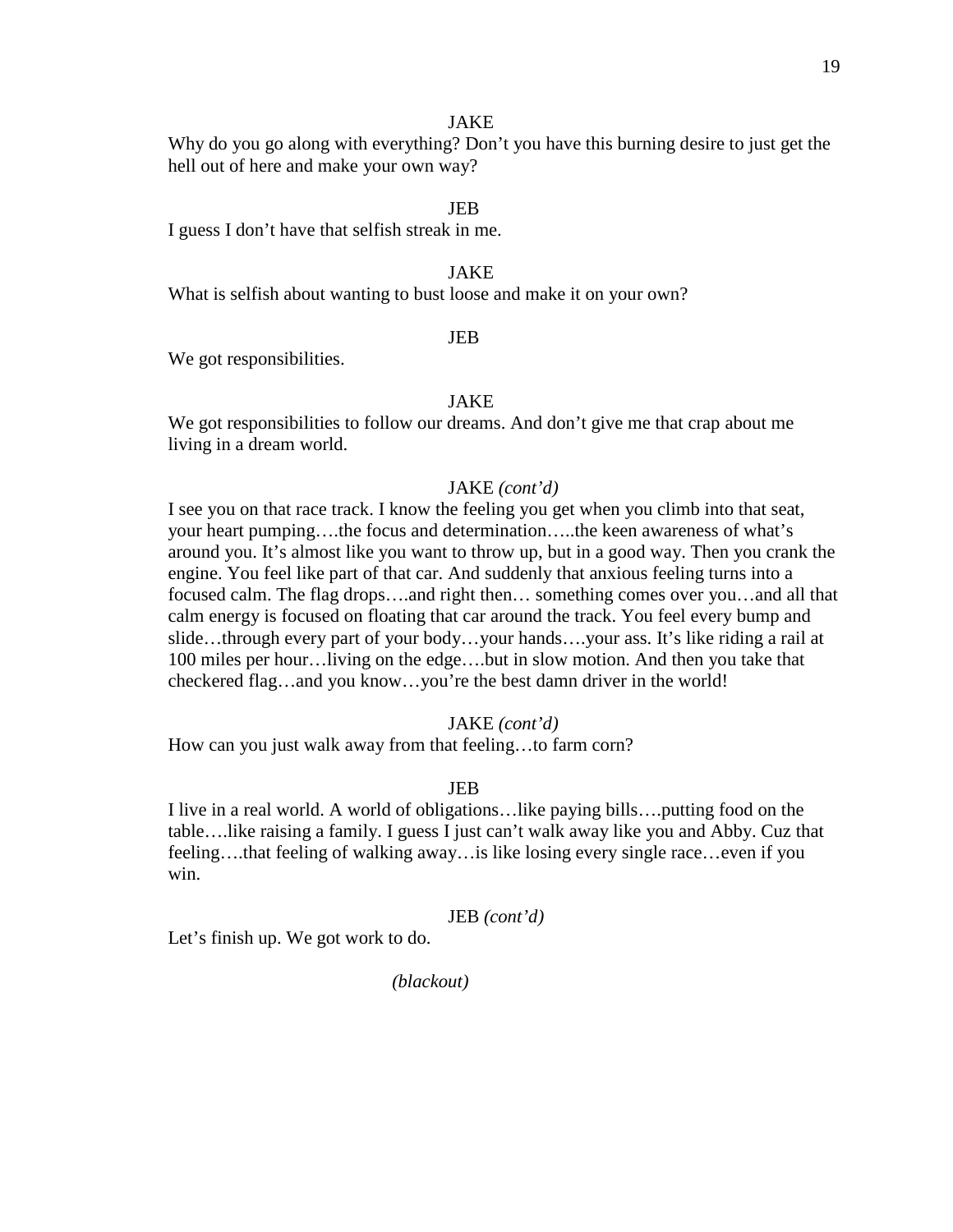#### SCENE 3

(Flaps are down on Copper Still and sugar bags covered. JEB is counting money at the bar. JAKE works on stock car engine.)

# *(SHERIFF BUCK enters)*

#### SHERIFF BUCK

Well, if it isn't the bootleg boys. I heard you boys had quite a run this morning.

# JAKE

Hell sheriff, it was the most exciting run we ever had…..we pulled the old Junior Johnson.

# SHERIFF BUCK

What the hell's a Junior Johnson?

#### JEB

Not what…who.

#### JAKE

He's a bootlegger from over in Wilkes County.

JEB

Word has it he invented the BOOTLEG TURN…..and Jake got to try it out today.

## JAKE

Picture this sheriff. We're coming back from dropping loads in Charlotte and the feds are chasing. All of a sudden I jam the brakes…spin the wheel… and throw us into a 180 degree turn…

#### JEB

…of which my head is hanging out the window…

#### JAKE

….jam the gas…and wave to Mr. Federal Agent man…as I see him throw off in a ditch in my rear view mirror...like he had the skill to do a bootleg turn.

## JEB

In the meantime, I throw on the lights and siren.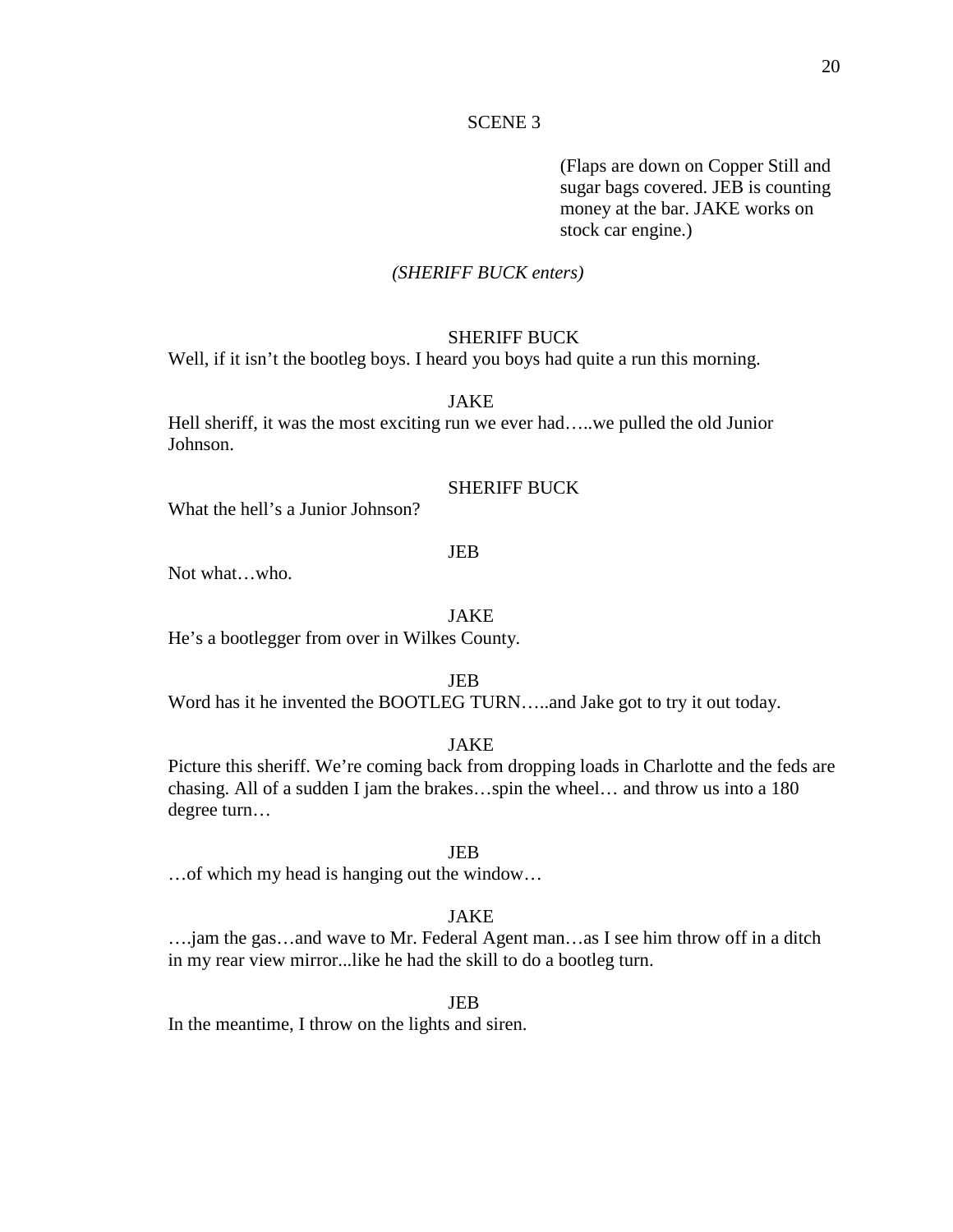#### JAKE

And as we're coming up along blind bluff….siren blaring….lights flashing…your fellow police is being as nice as can be opening up that road block so we can wave goodbye at 120 miles per hour.

#### JAKE *(cont'd) (to JEB)*

Beats growing corn.

# SHERIFF BUCK

*(SHERIFF BUCK bends under the hood to inspect engine. A white rag is hanging from his back pocket)*

Corn? Don't tell me your Gran Daddy is still trying to talk you boys into farming corn.

*(JAKE pulls the rag from SHERIFF BUCK's back pocket and wipes his greasy hands)*

# SHERIFF BUCK

What the hell are you doing boy!

*(JAKE unfolds the rag to reveal a Ku Klux Klan hood)*

SHERIFF BUCK *(cont'd)* That's my Sunday go to meeting KKK hood, boy!

*(SHERIFF BUCK grabs the hood)*

# JAKE

You're a member of the KKK?

## SHERIFF BUCK

Ah, damn boy! You got grease all over my favorite hood. The whole idea is to look white.

#### JEB

How long you been a member of the clan?

#### SHERIFF BUCK

Hell boys. I'm a founding member of the local order...in fact...we're on a recruiting drive if you boys are interested.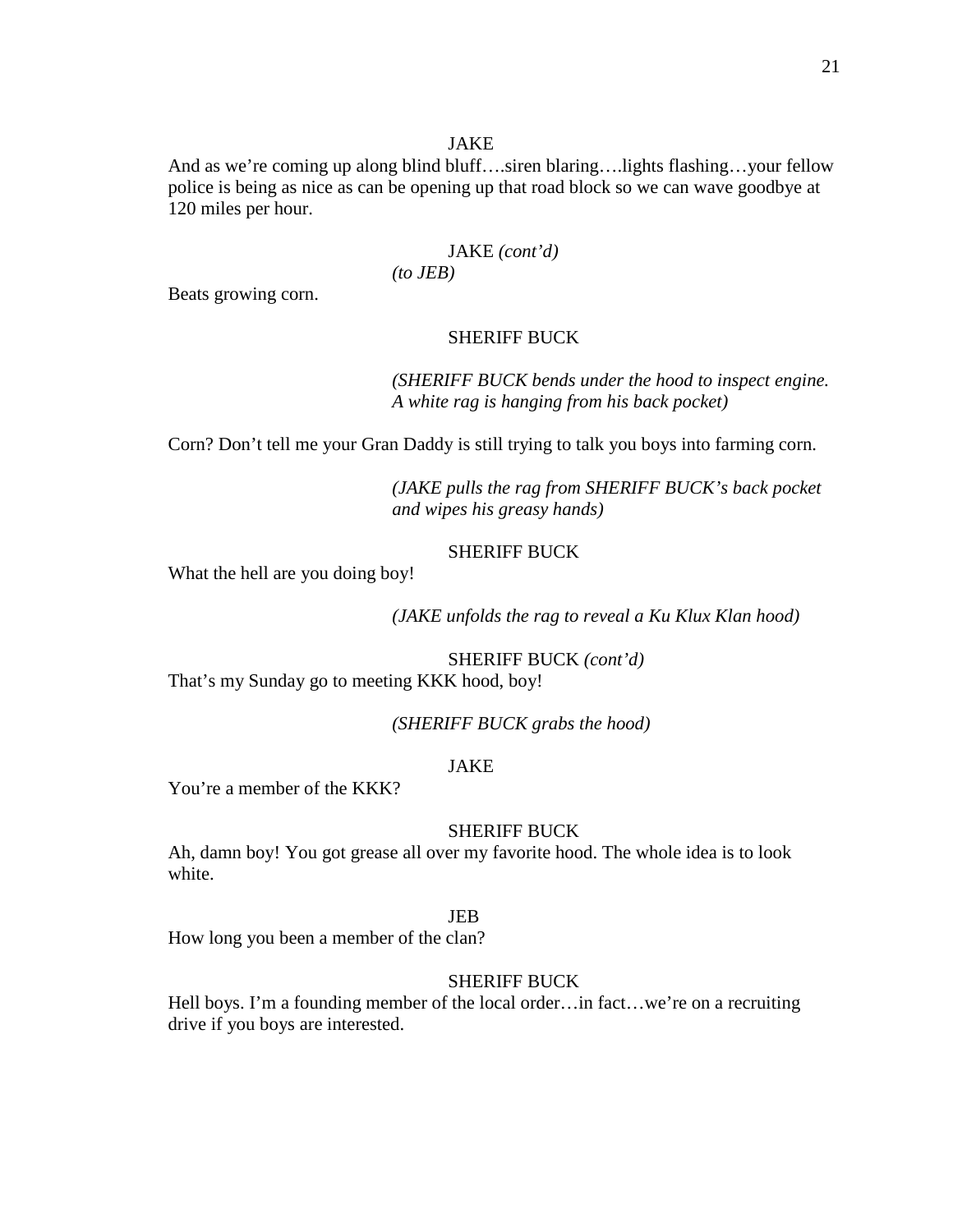*(DADDY JOE enters with fishing pole in hand)*

## DADDY JOE

Hey Buck, you ready to sip some smash and catch some fish?

# SHERIFF BUCK

I was just trying to recruit your boys here into the local order of the Ku Klux Klan.

# DADDY JOE

My boys don't want any part of the KKK.

## JAKE

Maybe I do.

#### SHERIFF BUCK

That's the spirit Jake. I'll tell you what I'll do. I'll let you know when the next meeting is…and I'll even have the Mrs. cut you out a hood….since she's gotta cut me a new one anyway.

*(SHERIFF BUCK tosses dirty hood to JAKE)*

# DADDY JOE

*(to JAKE)*

We'll talk about this later.

# DADDY JOE *(cont'd)*

*(to JEB)*

You done counting?

## JEB

Almost.

#### DADDY JOE

Do you have what I asked you for?

*(JEB hands DADDY JOE an envelope and continues counting)*

#### DADDY JOE *(cont'd)*

Here you go, Sheriff. I got some smash in the car. Let's head down to Thunder Creek and see if this new fishing gear can yield us some fish.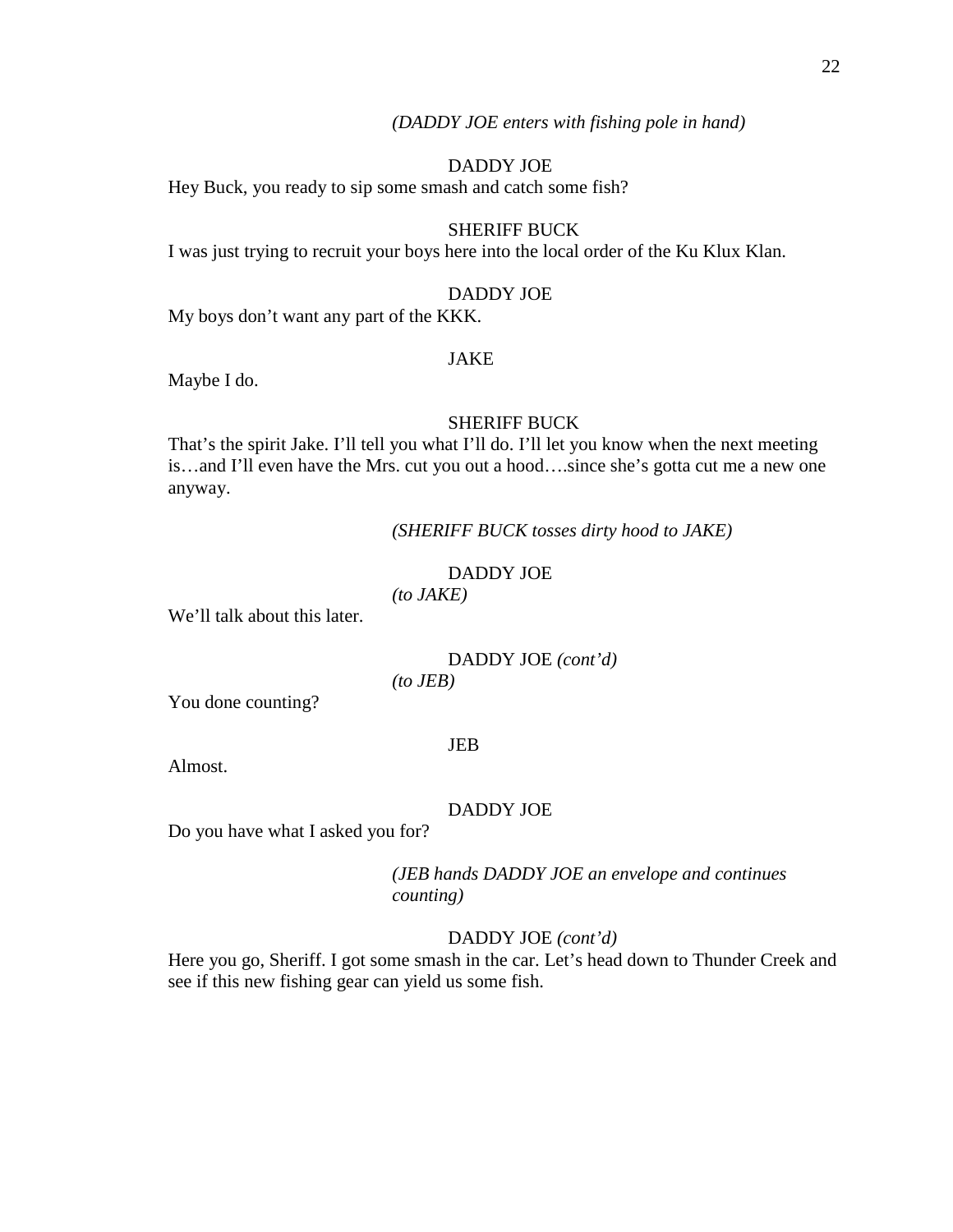#### SHERIFF BUCK

Pleasure doing business with you boys. I'll be in touch, Jake.

## *(LILLIE enters)*

# SHERIFF BUCK *(cont'd)* That's too much pretty for one man to handle.

# *(DADDY JOE and SHERIFF BUCK exit)*

#### LILLIE

That man scares the hell out of me!

# JAKE

Sheriff Buck? He don't mean no harm. Hell, most of the time he's drunk anyway.

#### LILLIE

That's what scares me the most.

#### JEB

I've finished counting. Good haul this morning.

# LILLIE

Let's bring it up to the house for recording and safekeeping.

# JEB

# *(to JAKE)*

Keep working on that supercharger. We need to squeeze a few more horsepower out for this weekend.

#### *(JEB and LILLIE exit)*

*(JAKE works on supercharger. He fumbles with tools and gets frustrated. He walks to bar, uncovers tap and pours himself a drink. JACK HONEYWELL innocently meanders into the race shop. JAKE notices JACK, downs his drink, quickly grabs the shotgun and points it directly at JACK. JACK drops his briefcase, and nervously raises his hands)*

#### JAKE

Take it easy there, Mr. Federal Agent man!

## JACK HONEYWELL

But, I'm……..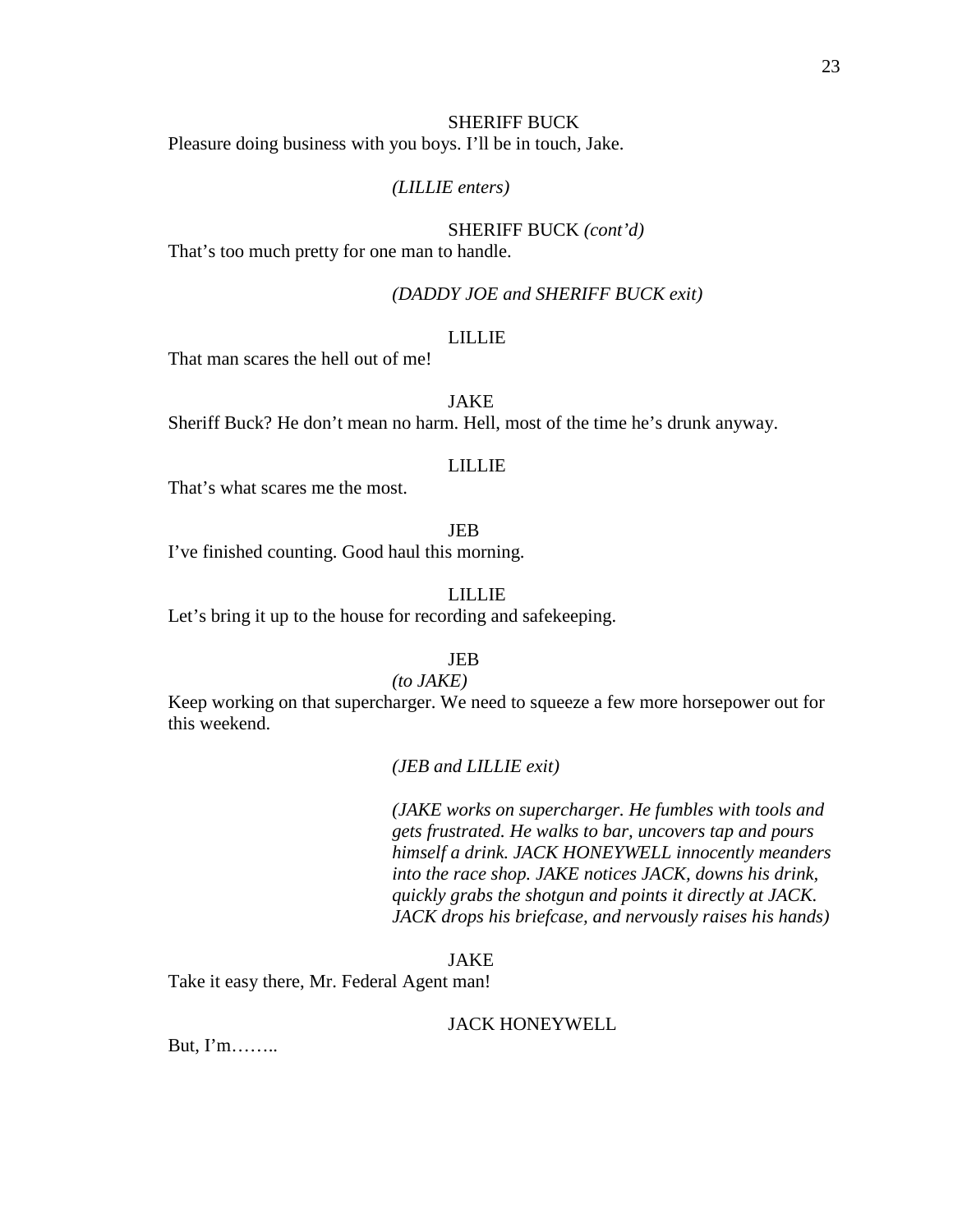# JAKE

I didn't ask you to talk did I?

# JACK HONEYWELL

No, but…..

# JAKE

There you go talking again. How about I put a slug in your head and put you in the backyard? Now, what the hell are you looking for here? We're just regular corn farming folk. We ain't doing nothing wrong out here in the country. Have you checked with Sheriff Buck? Well, speak! What the hell's your name and what ya you doing here?

# JACK HONEYWELL

My name is Jack Honeywell, and I was supposed to meet…Gran Dad Joe?

## JAKE

You're the soap man?

# JACK HONEYWELL

Soap man?

# *(JAKE puts the gun back in the rack)*

# JAKE

Yea, the soap man that's got something to do with stock car racing?

# JACK HONEYWELL

Not exactly. I've got something to do with stock car racing, but I'm in the tobacco business.

# JAKE

Tobacco business. Ah hell, we had it all wrong. We thought you were a federal agent disguised as a soap man. I knew it didn't make any sense.

# JACK HONEYWELL

OK….hey congratulations on your win last weekend. I understand you and your brother are consistent winners over at Ed Northwood's place.

#### JAKE

Not to mention the best damn bootleggers around.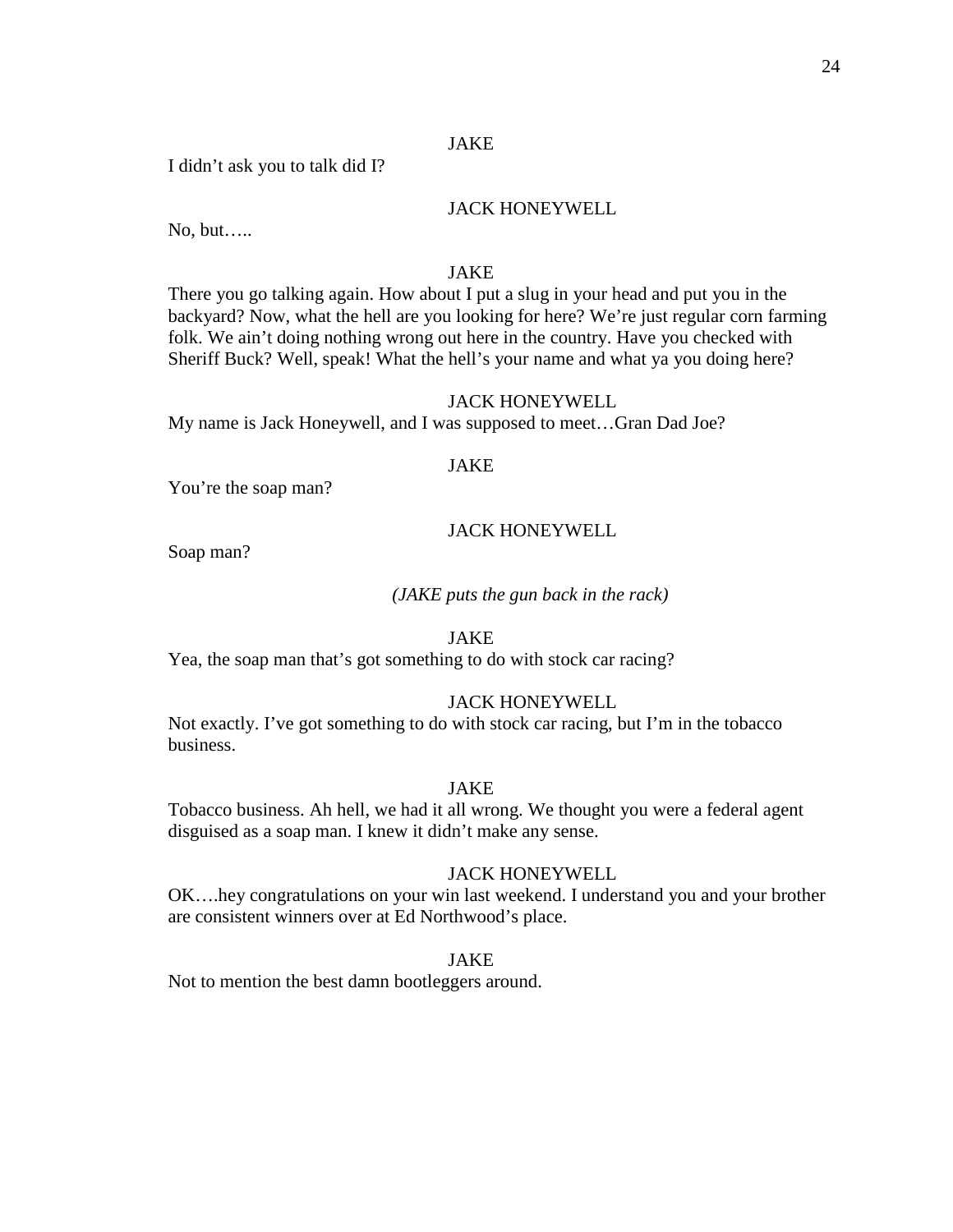## JACK HONEYWELL

*(curiously)*

Really.

# *(GRAN DAD JOE enters)*

#### GRAN DAD JOE

Jake. Your mom wants you up at the house.

#### JAKE

This here is the fellow from the track.

## GRAN DAD JOE

Now! And not another word.

# JAKE

#### *(to JACK HONEYWELL)*

Just so you know. We're not really in the corn business….we're in the race business. And we're the best damn racers around.

#### GRAN DAD JOE

House! NOW!

# *(JAKE exits)*

GRAN DAD JOE *(cont'd)*

Mr. Honeywell?

#### JACK HONEYWELL

Yes. Jack Honeywell.

#### GRAN DAD JOE

My name's Joe Weaver. Just call me Gran Dad Joe. It's a pleasure to meet you sir. Ed Northwood tells me you're in the soap business. What company?

# JACK HONEYWELL

There seems to be some confusion. I'm in the tobacco business.

#### GRAN DAD JOE

Tobacco business. What's the tobacco business got to do with stock car racing?

# JACK HONEYWELL

Well sir, that's why I'm here. I work in advertising for the American Tobacco Company located in New Jersey. My calling card sir.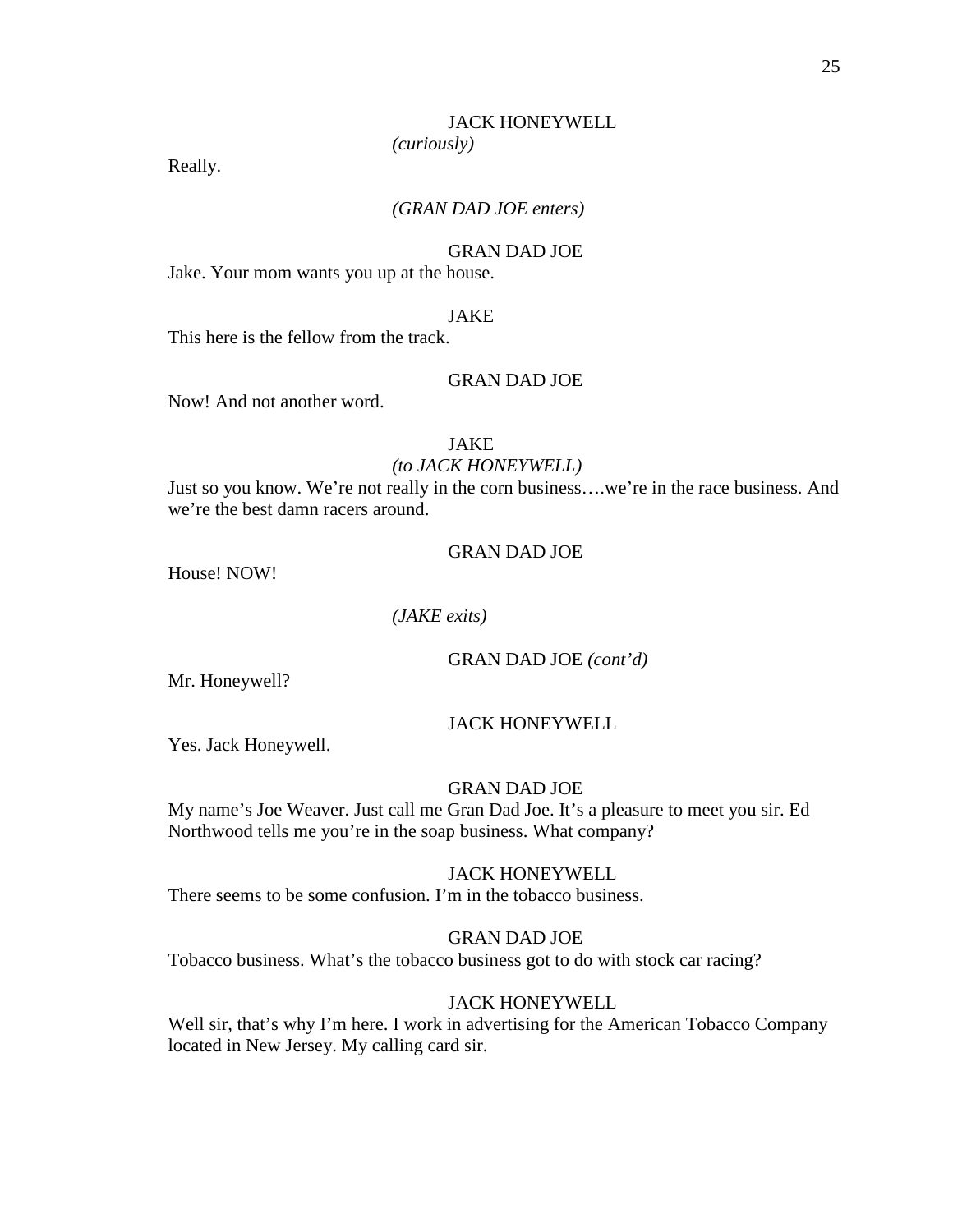New Jersey. With all due respect sir, you do realize you're in the heart of Dixie?

# JACK HONEYWELL

Yes sir. But just because our corporate headquarters is located in the North, doesn't mean we don't have the highest respect for the South. We currently have distribution facilities in Durham and Reidsville. And we consider the South a very important market for our tobacco products.

#### GRAN DAD JOE

I'm still confused.

# JACK HONEYWELL

Well sir…….

#### *(LILLIE enters)*

#### LILLIE

I'm sorry. I didn't know you were having a meeting.

# GRAN DAD JOE

Mr. Honeywell, this is my daughter-in-law, Lillie Weaver.

#### LILLIE

Pleasure to meet you, Mr. Honeywell.

## JACK HONEYWELL

The pleasure's mine, Mrs. Weaver.

#### GRAN DAD JOE

Mr. Honeywell works for the American Tobacco Company.

## *(hands calling card to LILLIE)*

#### GRAN DAD JOE *(cont'd)*

Why don't you bring down some lemonade from the house. I'm sure Mr. Honeywell could use something to wet his whistle. And while you're up there, why don't you give Ed Northwood a *call*. Maybe his secretary knows his whereabouts.

#### LILLIE

Sure thing, Gran Dad Joe. I'll be right back.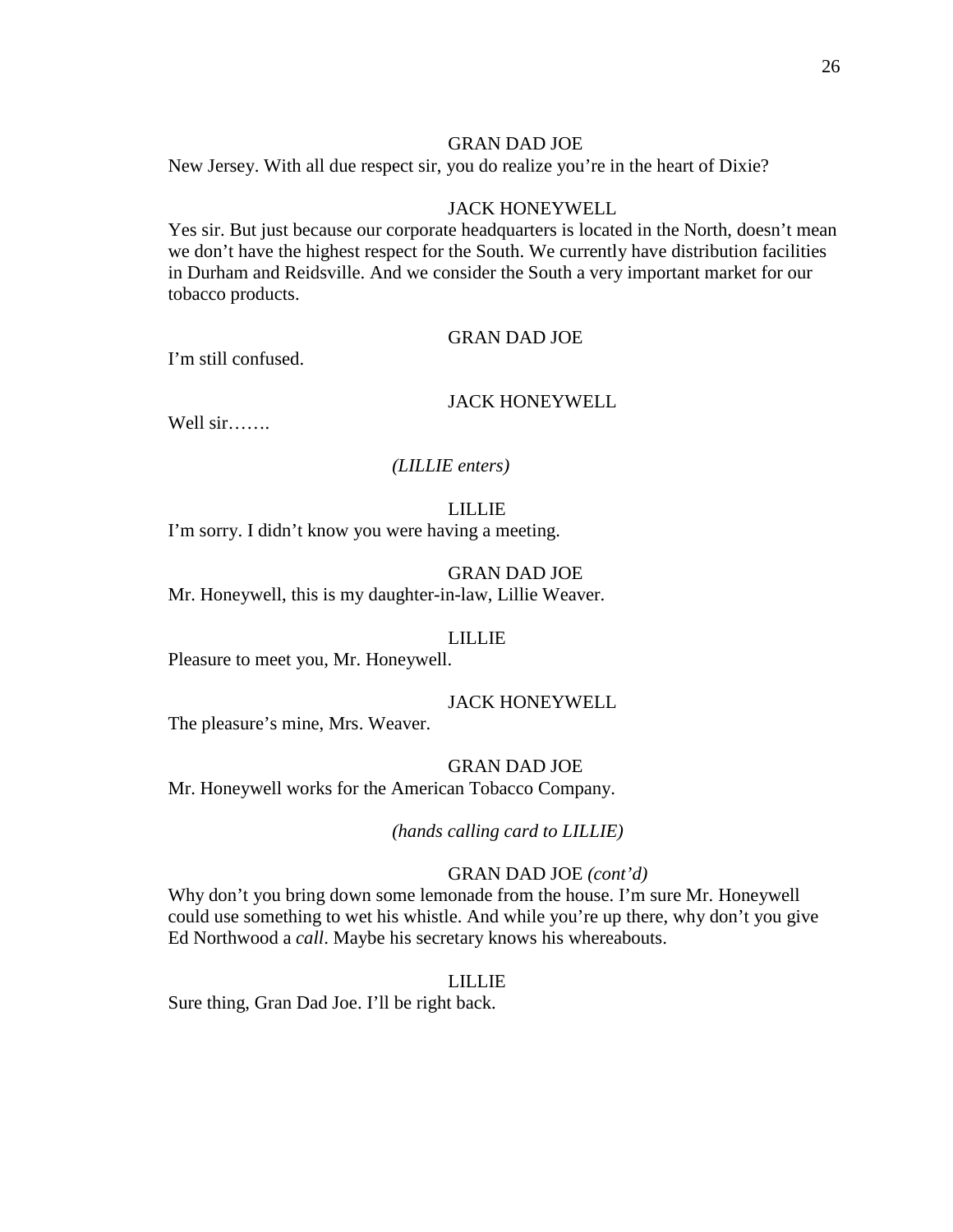I'm sorry. You were saying……stock car racing and tobacco?

# JACK HONEYWELL

Without getting into all the boring research, stock car racing and tobacco actually make the perfect marriage. It seems people that enjoy a smoke, also love the sport of stock car racing.

#### GRAN DAD JOE

You mean there's nothing like having a good smoke after winning a good race.

## JACK HONEYWELL

Or hanging in the pits, or talking race set up……

#### GRAN DAD JOE

….or turning a wrench?

# JACK HONEYWELL

Exactly. Our company wants to be part of something new and exciting, namely a new racing series being formed in Daytona Beach, Florida.

# GRAN DAD JOE

Isn't that where they run on the beach?

## JACK HONEYWELL

That's all about to change. A fella by the name of Bill France has a vision for stock car racing, and we want in.

## GRAN DAD JOE

I still don't get it. What's Bill France got to do with the Weaver's?

#### JACK HONEYWELL

We're looking for winning drivers so we can sponsor them.

#### GRAN DAD JOE

Sponsor?

#### JACK HONEYWELL

Our company pays you a sum of money to run a race car in the new series, and in return we get to advertise on your race car. We also have the right to use photographs of your family in advertisements and promotional materials.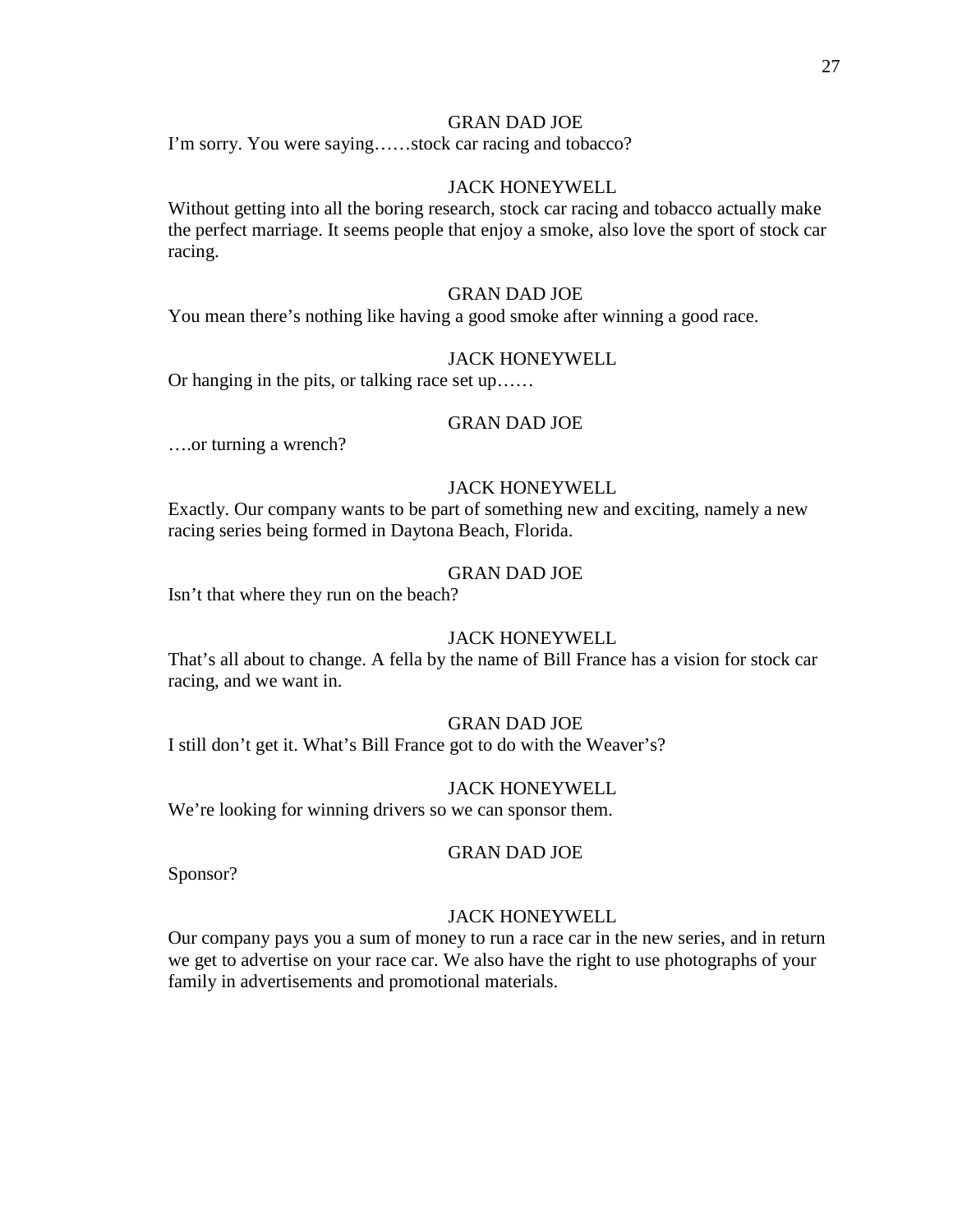Pay us to race?

## JACK HONEYWELL

If we can come to terms, yes sir.

## *(enter ED NORTHWOOD)*

#### ED NORTHWOOD

Hey Mr. Honeywell, I see you've met the famous Gran Dad Joe Weaver. Without a doubt, one of the best stock car professionals to ever grace a North Carolina speedway.

#### GRAN DAD JOE

I thought you told me this fella was in the soap business.

#### ED NORTHWOOD

I think you misunderstood Gran Dad Joe. Do you know how many fellas I have coming to Northwood looking for the Weaver family? I've got everything from soap to tobacco to oil companies…..I mean everybody wants a winner…

#### ED NORTHWOOD *(cont'd)*

…what'd I tell you Mr. Honeywell? Are these boys the real deal or what? I'd be happy to sit down and discuss dealings with you on behalf of Gran Dad Joe, since I'm more familiar with the intricate business dealings of racing.

#### *(enter LILLIE, JAKE and JEB. LILLIE serves lemonade)*

## LILLIE

There you are, Mr. Northwood. I've been trying you for days and haven't been able to reach you…or your secretary.

#### ED NORTHWOOD

Secretary.

#### GRAN DAD JOE

I told Lillie to get a hold of you so we can discuss Mr. Honeywell. Apparently, she hasn't got a hold of anyone yet…..until now I mean.

# JAKE

Mr. Honeywell. You came to the right place. Look at these trophies. You ain't gonna find anyone more winningful than me!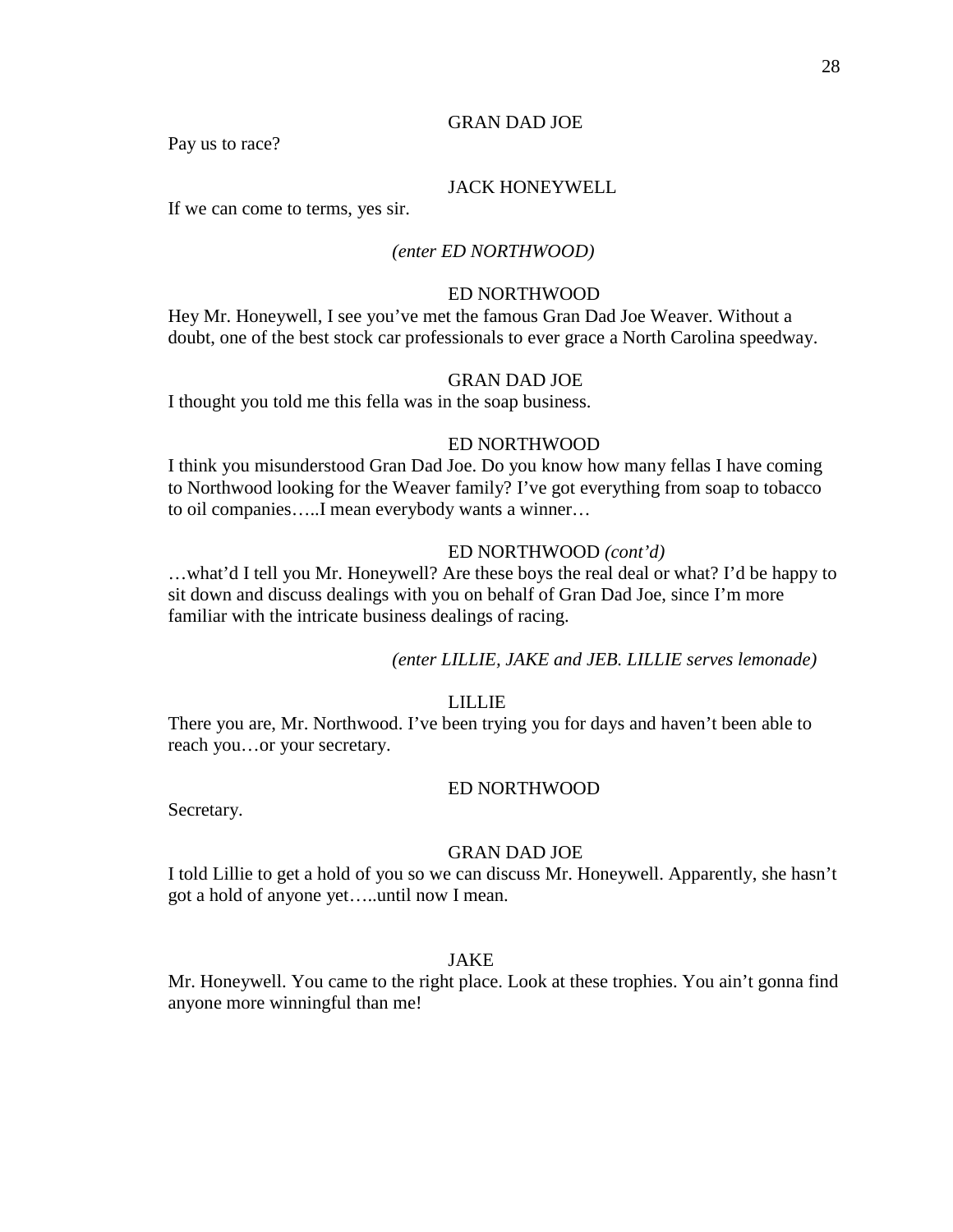# JEB

You'll have to excuse my brother, Mr. Honeywell. My name's Jeb. Jeb Weaver. Nice to meet you, sir.

# JACK HONEYWELL

I've heard a lot about you, Jeb.

# JAKE

You mean you've heard a lot about Jake. People are confusing us all the time.

# JACK HONEYWELL

Oh believe me, Jake. I've heard a lot about you as well.

# GRAN DAD JOE

So, how long have you been with the American Tobacco Company?

#### JACK HONEYWELL

Too long to count.

# GRAN DAD JOE

And how about the Weaver clan. I always thought we were a small backwoods farming family, let alone famous for winning races at Ed's place.

# JACK HONEYWELL

Whether you realize it or not, the racing community is a small knit group. You'd be surprised.

# GRAN DAD JOE

I'm not one for liking surprises.

#### *(enter ABBY)*

## ABBY

Surprise!

#### ED NORTHWOOD

Oh my god, the Circle Belle's back in town!

#### LILLIE

I thought you were bringing a friend?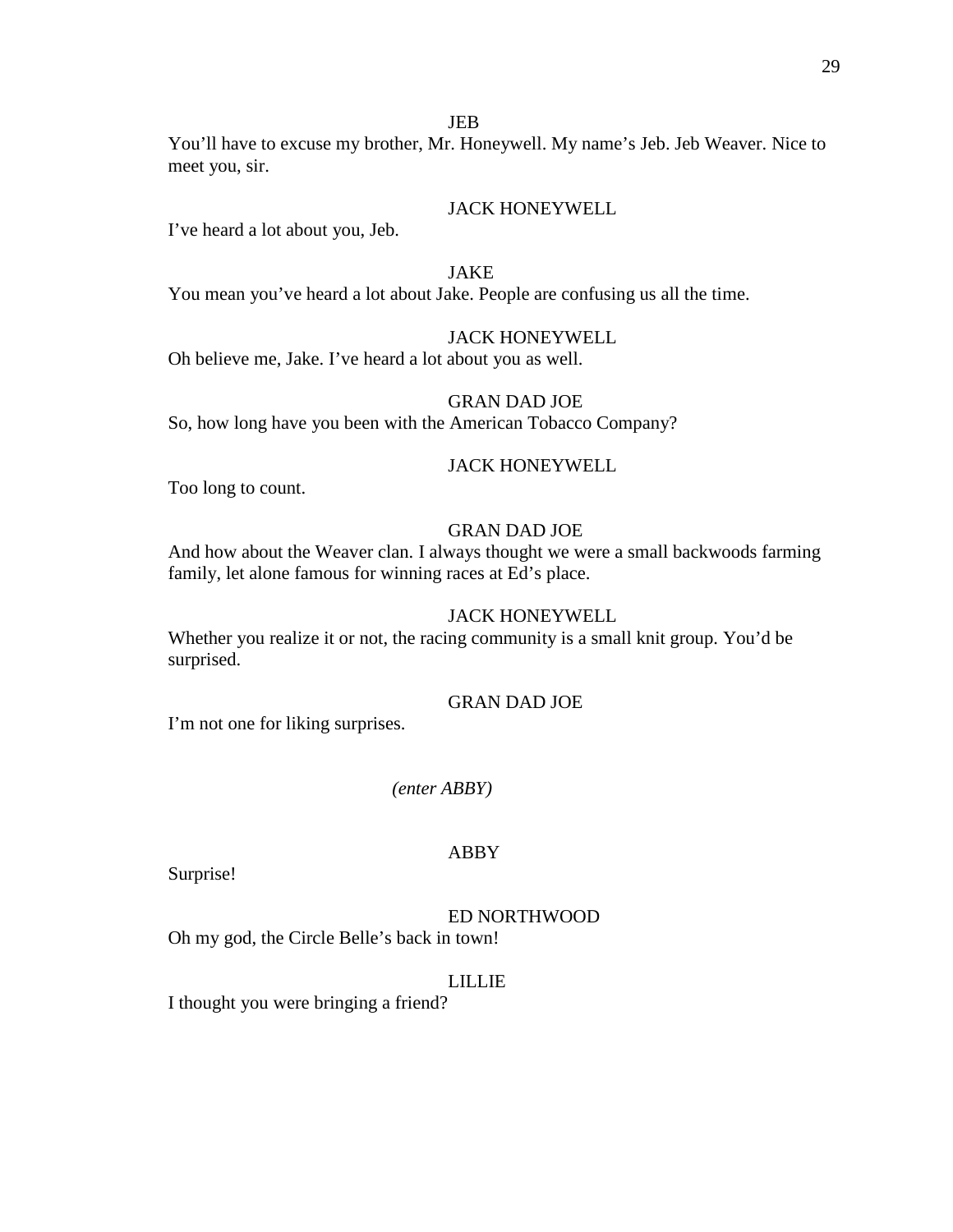# JAKE

Fire up the shower!

*(enter OTIS MAY)*

OTIS MAY

Hello everyone.

*(blackout)*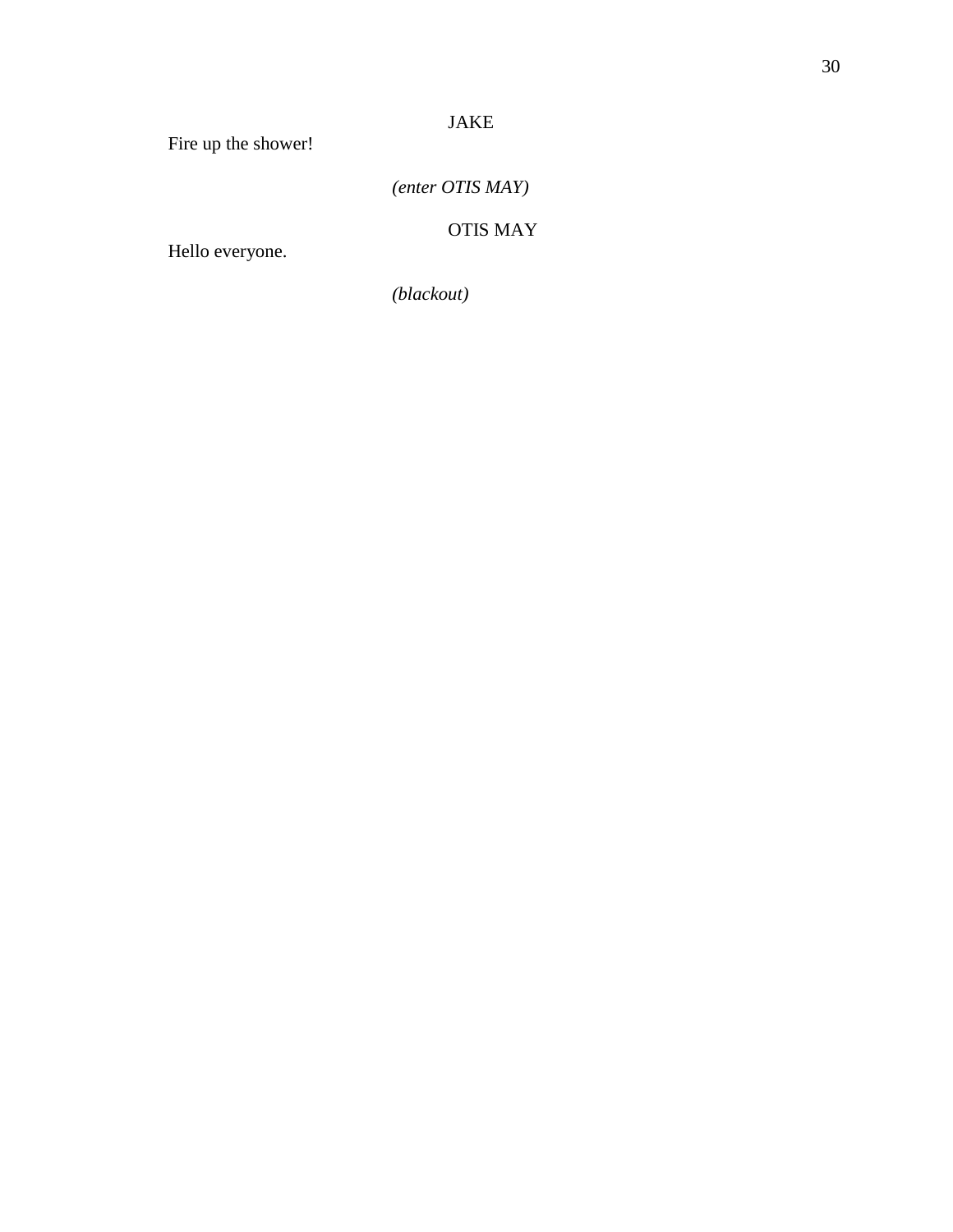# (OTIS MAY stands behind the bar. ABBY is tinkering under the hood)

#### OTIS MAY

Do you really know what you're doing under there?

#### ABBY

Typical man.

# ABBY *(cont'd)*

I'm trying to increase the outflow of horsepower by adjusting the inflow of oxygen, thereby increasing the heat input and fuel mixture which will lead to greater cycle work resulting in increased engine output. You want to give it a try?

#### OTIS MAY

Only if you want me to break it.

#### ABBY

I can fix anything you can break.

# OTIS MAY

You should have told me your family didn't know I was coming.

# ABBY

Yea, wasn't that great?

## OTIS MAY

Ah, not if you're the only black man in the room….in the deep South…..in a backwoods barn….surrounded by a bunch of surprised white folks.

#### ABBY

Don't worry. I'll protect you.

#### OTIS MAY

Right. *Oh, I feel might right safe now Miss Abby.*

#### OTIS MAY *(cont'd)*

*(looks around the bar)* How long has your family been moonshining?

#### ABBY

Since my grandmother passed, farming got tough.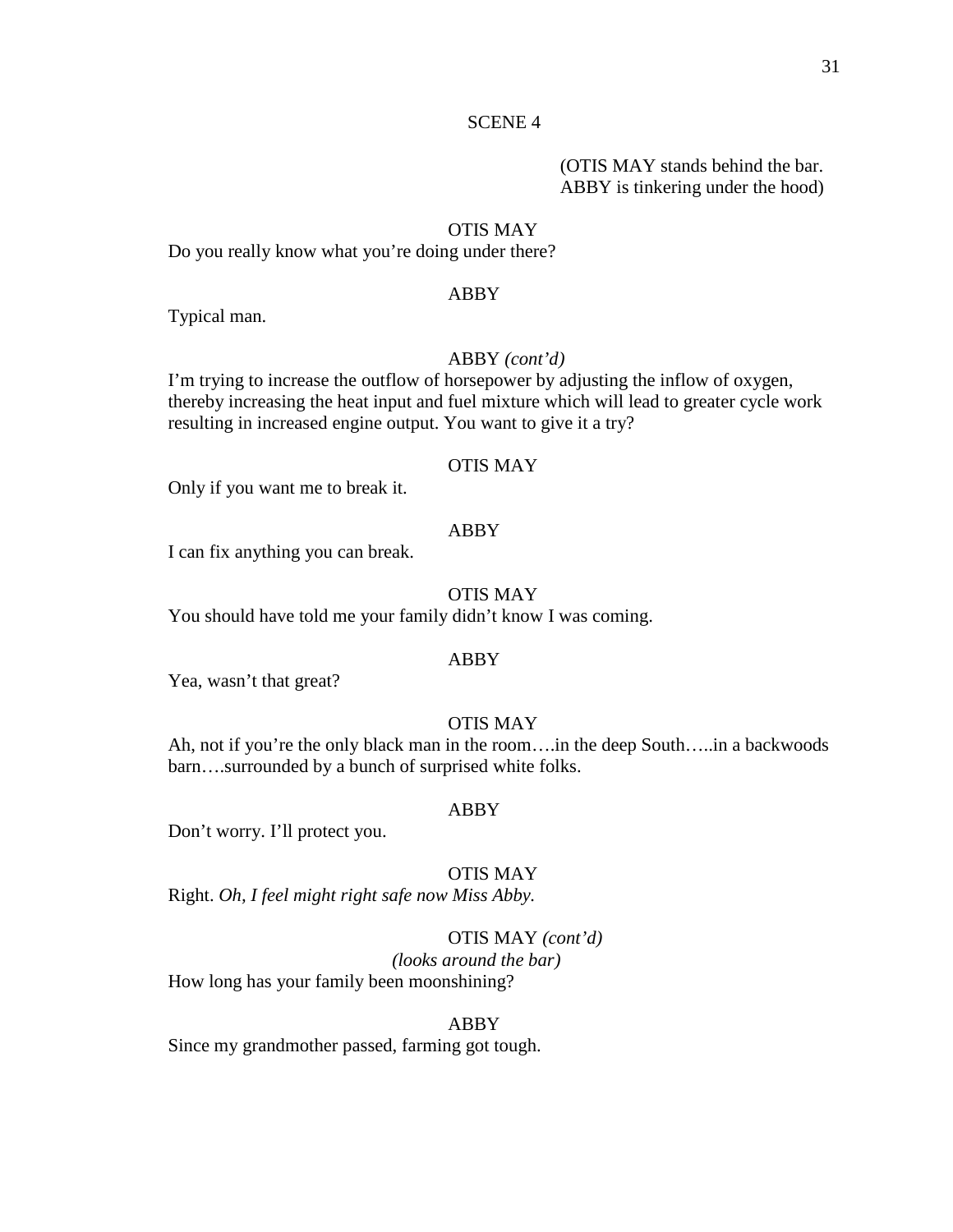# OTIS MAY

What about the feds?

# ABBY

The feds are our best customers. It's a business. We supply product to fill a demand in the marketplace, just like they teach us in school.

# OTIS MAY

I must have missed that *how to break a law* class.

# ABBY

Righteous Otis May! Are you telling me you never broke the law, not even to provide for your family?

#### OTIS MAY

I might have stretched a lie or two in the name of justice.

#### ABBY

Lying in the name of justice? I must have missed that *how to lie in the name of justice* class.

## ABBY *(cont'd*)

Speaking of hypocrisy, let's have a drink.

*(ABBY pours a couple of shots)*

# OTIS MAY

Why do they call you the Circle Belle?

ABBY It's pretty embarrassing beating all the boys – on the race track.

# OTIS MAY

No!

Yes!

# OTIS MAY

A girl running a stock car?

ABBY

ABBY

You sound like all those boys at the track, just before I whip their ass.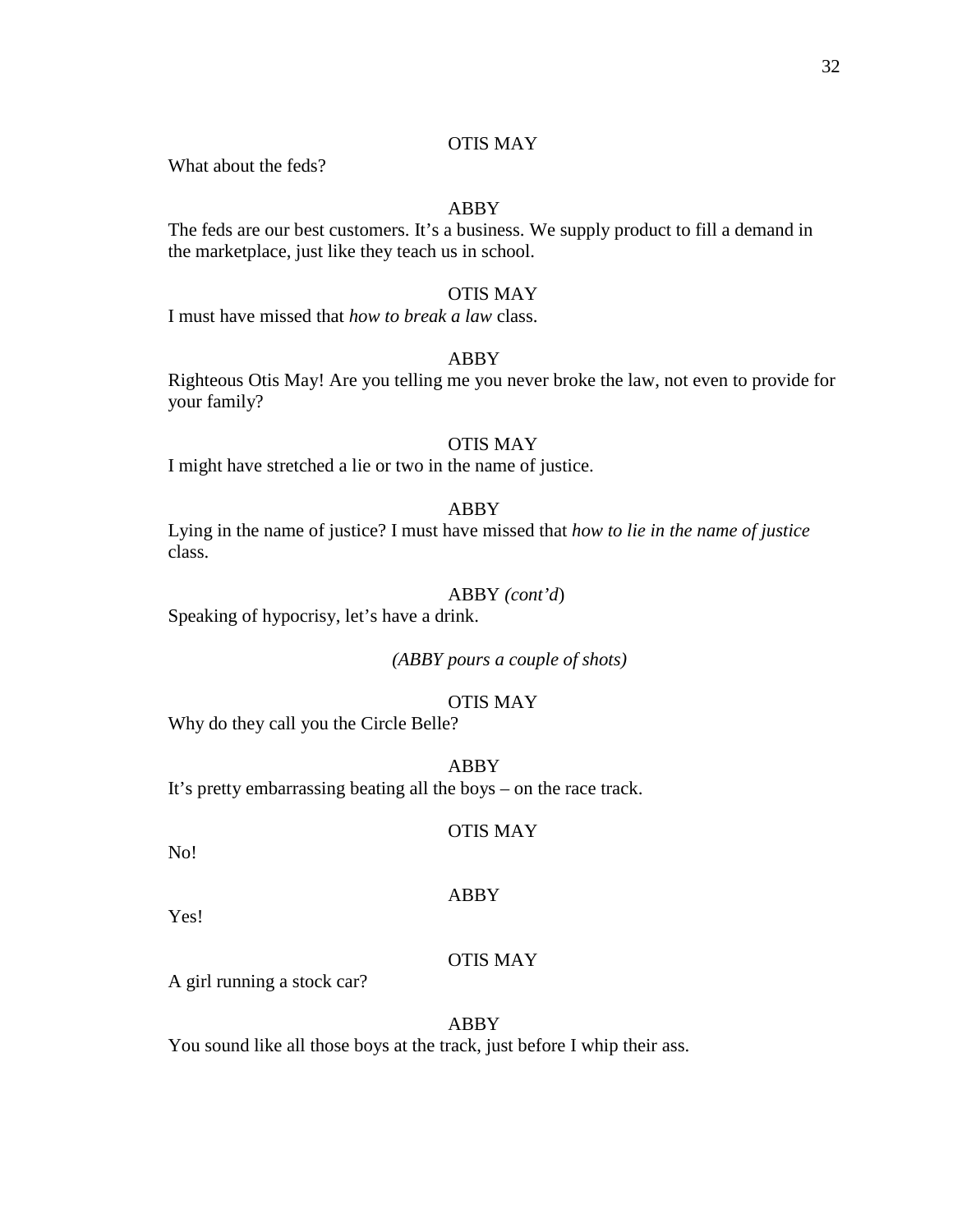#### OTIS MAY

What's it like taking a victory lap?

# ABBY

*(playfully)* Almost as much fun as kissing my trophies. Too winning.

> *(they toast and drink. ABBY downs her shot. OTIS MAY sips and cringes)*

# OTIS MAY

Oh my God! What is this shit!

#### ABBY

Shit? This is the best damn moonshine this side of the Mississippi.

# OTIS MAY

Oh my God, I can't see. What happened to the lights? White lightening has killed the black man.

*(ABBY playfully chases OTIS MAY)*

#### ABBY

You better hope that white lightening kills you, before I do!

*(ABBY pushes OTIS MAY. They stumble onto the couch. Their eyes meet in a romantic moment)*

#### (*enter* LILLY)

#### LILLY

Oh my. Please tell me you're not trying to kill me Abby, cuz I think I'm having a heart attack.

*(OTIS MAY jumps off the couch)*

#### OTIS MAY

This isn't what it looks like, Miss Lilly. Abby was just teaching me about superchargers.

# LILLY

I do believe that's just what you did to me. Remember young man, the shotguns around here aren't just for show. One surprise a day is about all this family can handle.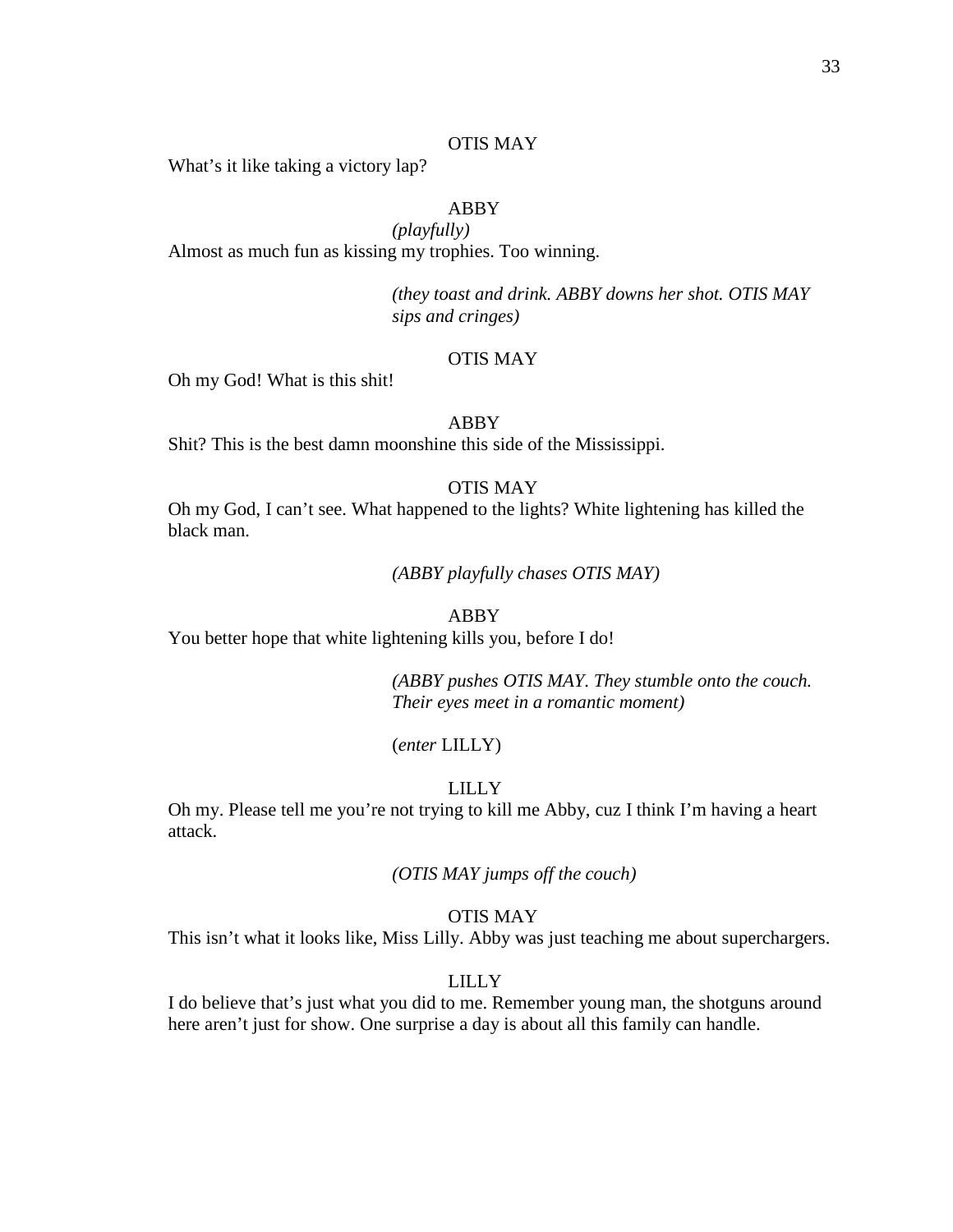I do my best.

# OTIS MAY

Maybe I should cut my visit short; I sure don't want any trouble.

# ABBY

Oh no. We're only here for a few days, and you're not going anywhere. I told you. I'll protect you.

## OTIS MAY

I'm not sure that makes me feel much better.

# LILLY

So Otis, Abby tells me you met at school.

# OTIS MAY

Yes Miss Lilly, Abby was recruiting volunteers to help with student government. She has a way of getting people involved in difficult situations.

#### LILLY

Difficult situations is putting it politely.

#### ABBY

Otis is from Boston. He's never been south, so I thought I'd broaden his travels. What do you think so far, Otis May?

# OTIS MAY

Great tasting moonshine.

#### LILLY

You two must be tired of travel. Why don't you head up to the house, clean up and get ready for supper. We've invited Mr. Honeywell and Mr. Northwood.

## ABBY

As much as I think that would be fascinating dinner conversation, I'm taking Otis for a little tour; maybe down to Thunder Creek.

## ABBY *(cont'd)*

Who is this Mr. Honeywell guy anyway?

# LILLY

Jack Honeywell says he's with the American Tobacco Company. Grand Dad and Daddy Joe thinks he may be a federal agent man trying to get to our still earnings.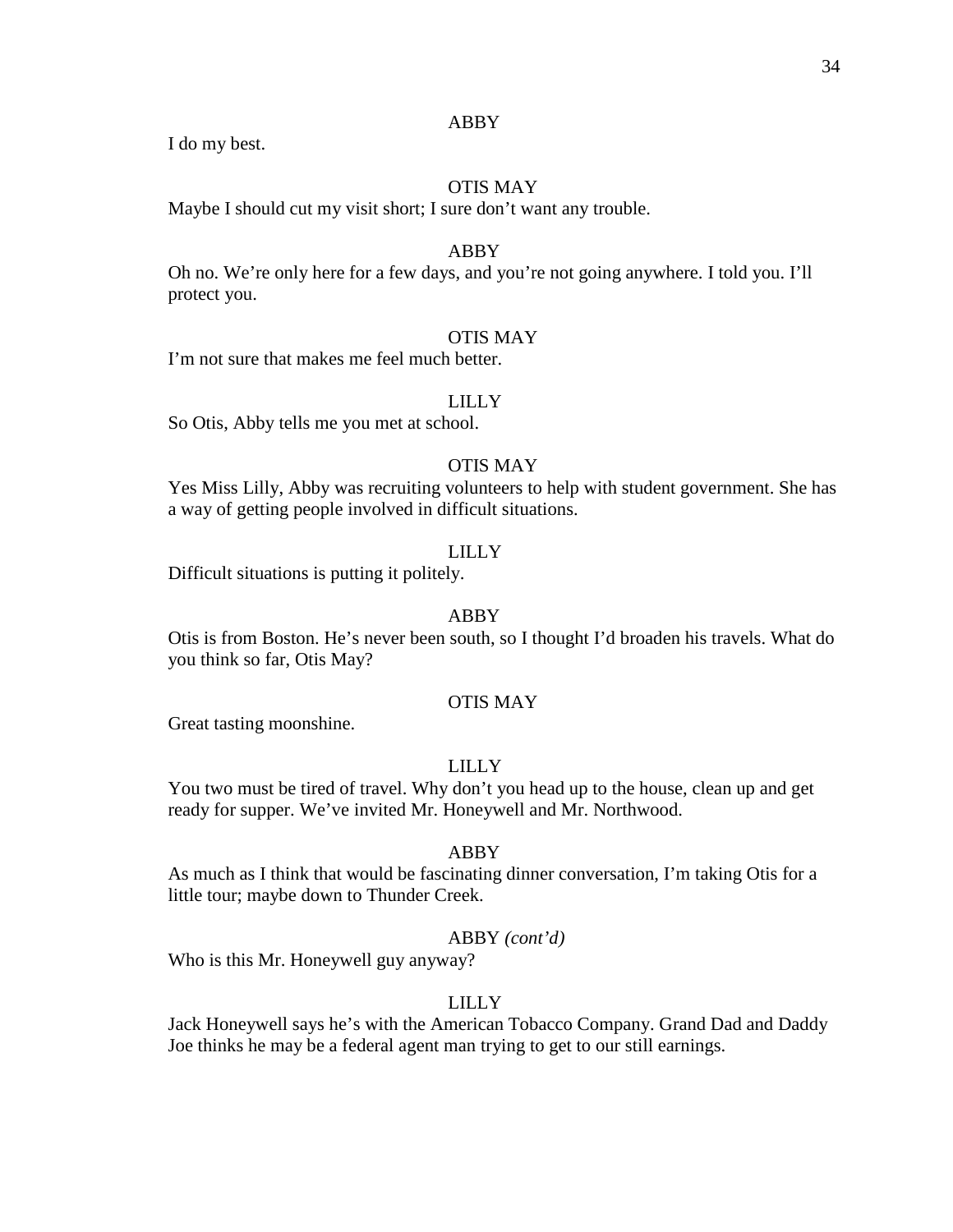#### OTIS MAY

I have a cousin in New Jersey that works for the American Tobacco Company.

# ABBY

Where is Daddy Joe anyway? I'm dying to introduce him to Otis May.

#### OTIS MAY

I'd be honored to meet him.

#### ABBY

My daddy's as sweet as can be.

#### (*enter* DADDY JOE)

DADDY JOE

Damn that Sheriff Buck. He's gonna suck us bone dry, and I don't mean moonshine.

# LILLY

Daddy Joe, please. No foul talk in front of our guest.

*(DADDY JOE is surprised by ABBY and OTIS MAY)*

*(pause)*

# DADDY JOE

# *(to LILLY)*

I guess the boys won't be spending much time in the shower.

*(OTIS MAY looks confused)*

#### DADDY JOE *(cont'd)*

You just love supercharging my ass, don't ya girl. I assume this is your friend from school?

# OTIS MAY

Yes sir! Otis May. Nice to meet you sir!

## DADDY JOE

I'm assuming you have a death wish?

# OTIS MAY

*(chuckling)*

No sir. Just thought I'd broaden my travels.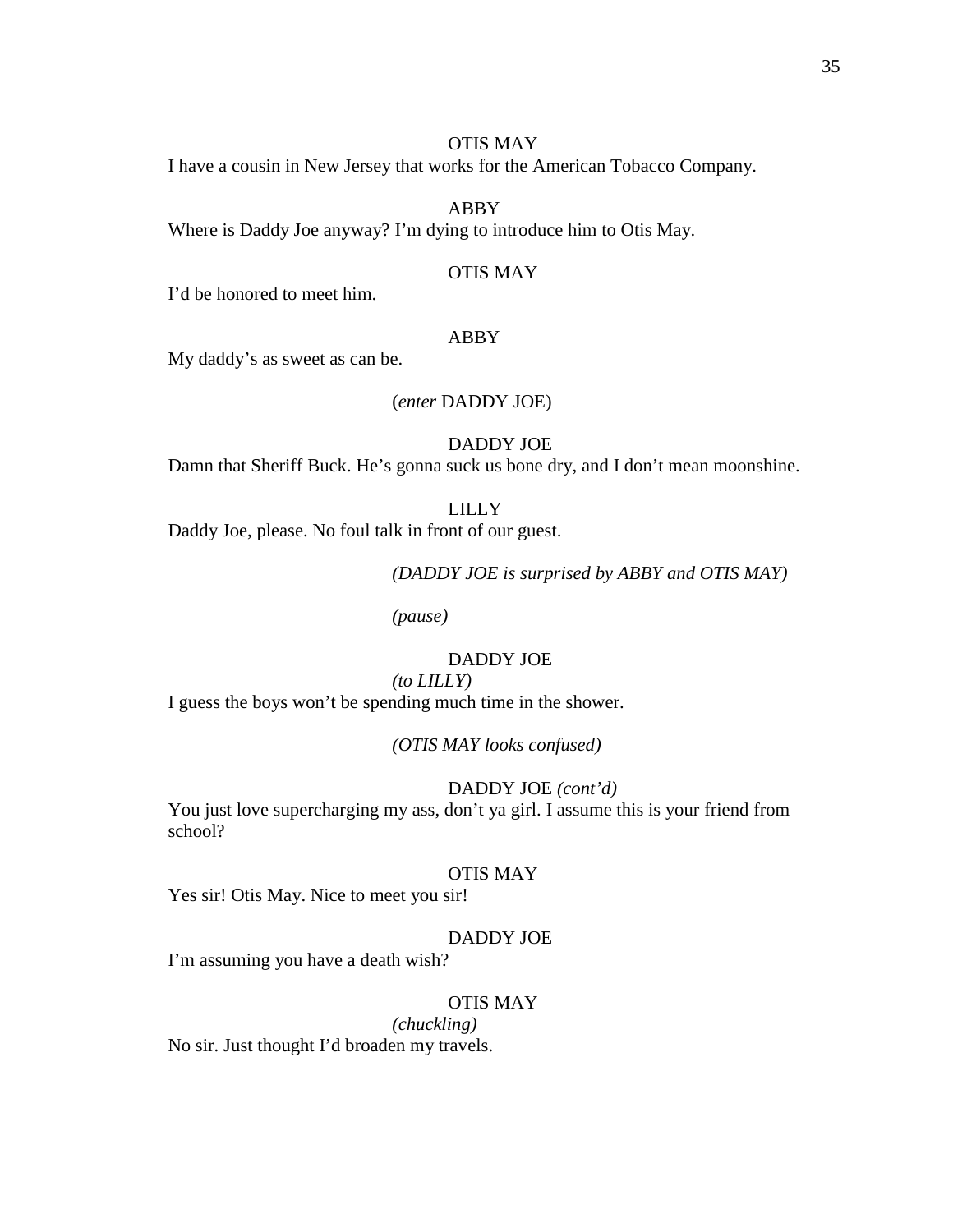#### DADDY JOE

Let me guess. Abby dragged you down here and wouldn't take no for an answer.

# OTIS MAY

Something like that.

#### DADDY JOE

I suggest you watch yourself son, this place don't take kindly to strangers.

# DADDY JOE *(cont'd)*

# *(to LILLY)*

Speaking of strangers, did you happen to find anything out about our soap man?

# LILLY

He doesn't sell soap. He claims he works for the American Tobacco Company.

# DADDY JOE

Soap, tobacco…something just don't feel right.

#### OTIS MAY

Maybe I can help.

# LILLY

Otis May's cousin works for the American Tobacco Company in New Jersey.

#### OTIS MAY

If you'd like, I can try and get a hold of my cousin, maybe he can do some investigating and see if anyone has heard of this man…….Jack Honeywell is it?

#### DADDY JOE

That would be mighty helpful, son.

#### ABBY

Righteous Otis May!

ABBY *(cont'd)* So Daddy Joe, how's the moonshine business?

DADDY JOE No moonshine business here, darling. Just good honest farmers.

#### OTIS MAY

If you don't mind, Miss Lilly, I think I'll take you up on that offer to refresh.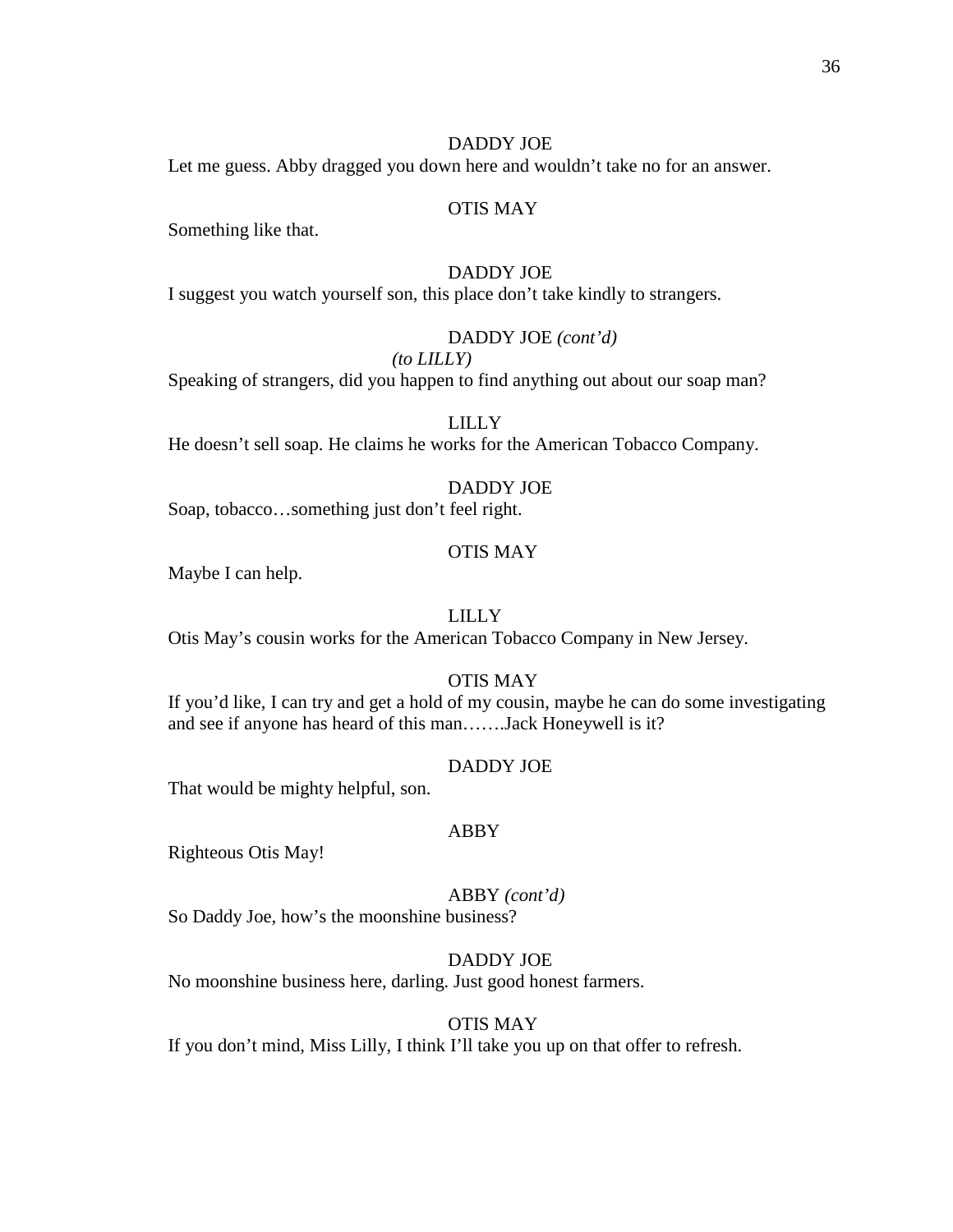## LILLY

Absolutely. Come on, I'll take you up to house.

# *(OTIS MAY and LILLY exit)*

## DADDY JOE

Either that boy is really brave, or really stupid. I'm leaning towards stupid since he followed you here.

# ABBY

Not everyone's afraid to venture out into the world.

# DADDY JOE

And not everyone has a family to care for, daughters to send to fancy boarding schools, and sons wanting to go racing. Do they teach responsibility at that school of yours?

#### ABBY

They teach us the responsibility to follow our dreams.

## DADDY JOE

Oh right. Dreams. Just like your brother. How about a bite of reality, darling. The noose is tightening around the moonshine business. I suggest you finish your schooling soon missy, cuz one day it'll all come crashing down, and when it does……

# *(ED NORTHWOOD and JACK HONEYWELL enter)*

# ED NORTHWOOD

Pour me some smash, Daddy Joe. And one for my friend, Mr. Honeywell.

#### DADDY JOE

No smash here, Ed, just some of Lilly's homemade lemonade.

#### ED NORTHWOOD

Oh, don't be so suspicious, I told you, Mr. Jack Honeywell here, doesn't care diddly squat about your bootlegging. Ain't that right, Jack?

#### JACK HONEYWELL

Congratulations again on your win, Daddy Joe. We met briefly at the track.

#### DADDY JOE

I'm putting a lot of faith in you, Ed.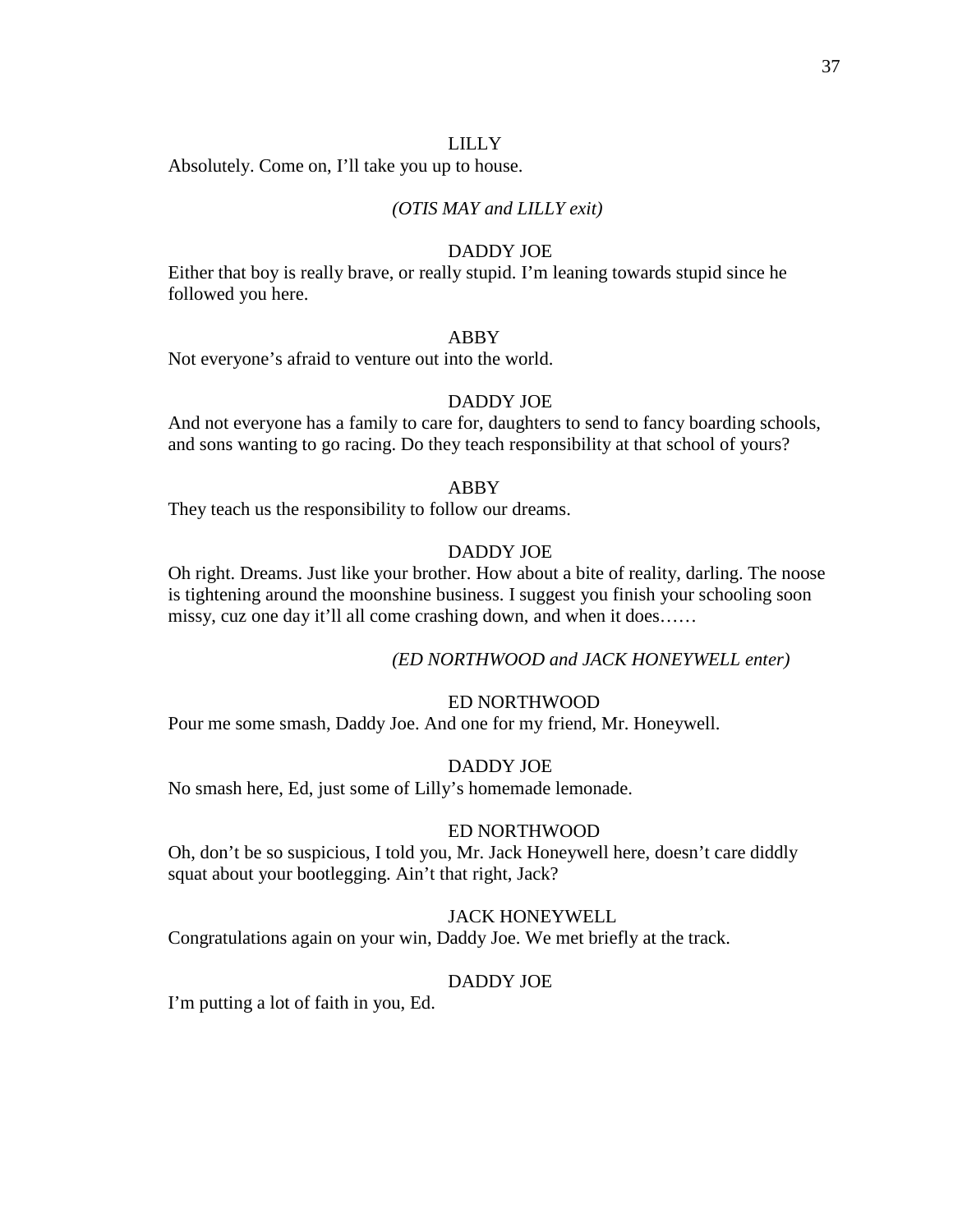# ED NORTHWOOD

Don't worry, Daddy Joe. You guys get to know each other, I'll pour the smash.

*(ED NORTHWOOD heads to the bar, uncovers the tap and begins to pour)*

#### DADDY JOE

You know how I hate surprises.

#### ABBY

I do my best.

#### JACK HONEYWELL

Without a doubt. Miss Abby.

## ABBY

I understand you're with the American Tobacco Company. What brings you to this neck of the woods?

#### ED NORTHWOOD

He wants to pay the Weavers to go racing.

# ABBY

Really. How exciting. And how did you hear about our little old Weaver clan?

# JACK HONEYWELL

The word's out. You know how to win. Why do they call you the Circle Belle?

#### ED NORTHWOOD

Cuz she's one of the best circle track racers around; used to piss the boys off something fierce. Not a bad bootlegger, neither.

> *(ED NORTHWOOD delivers shots. JACK HONEYWELL refuses)*

# JACK HONEYWELL

Bootlegger? Really? Sounds dangerous, especially for a woman.

#### ABBY

I guess I just enjoy putting myself in difficult situations. Aren't you drinking, Mr. Honeywell?

#### JACK HONEYWELL

I'm not a drinking man. I just don't have a tolerance for such.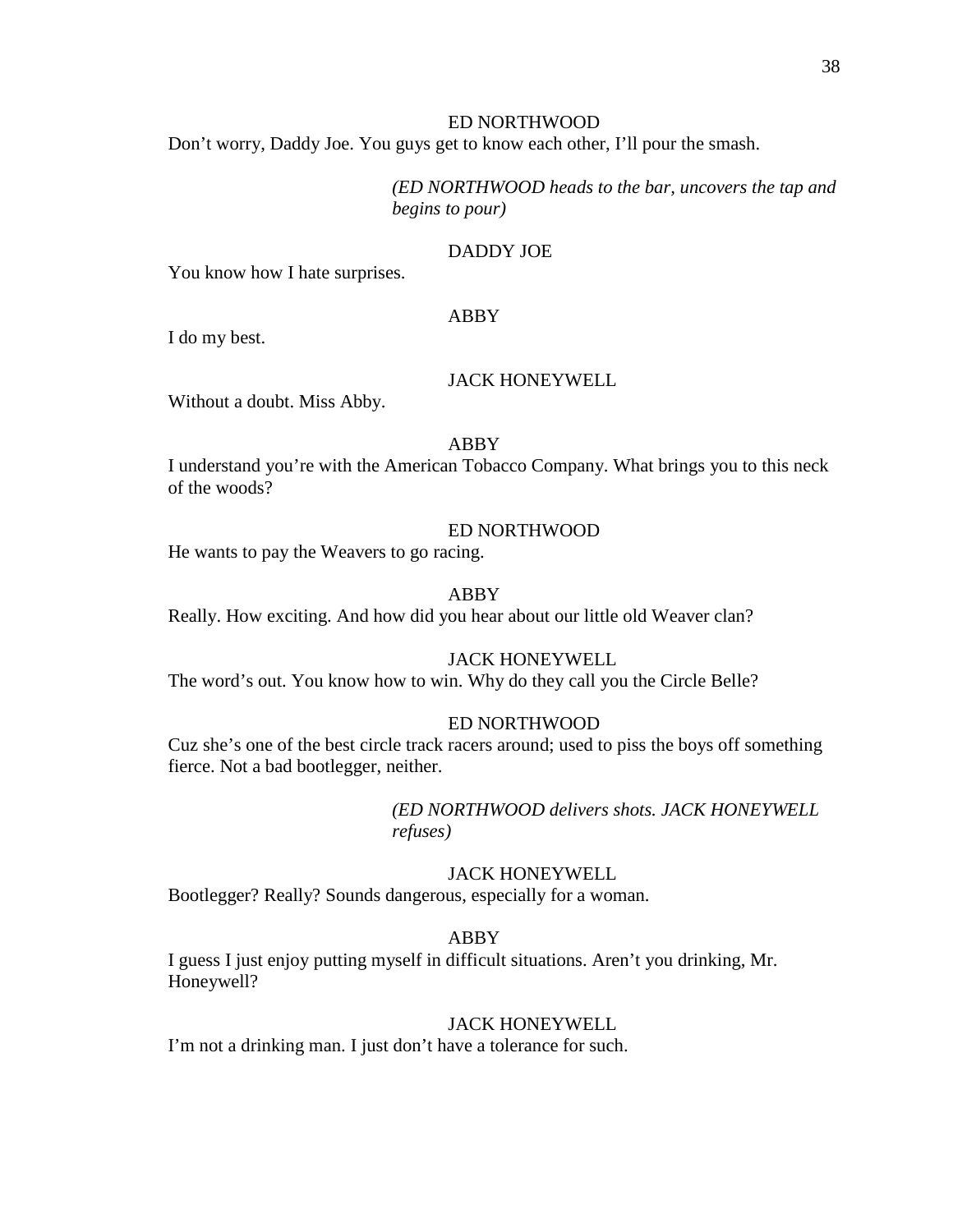*(ABBY approaches JACK HONEYWELL and hands him her shot)*

# ABBY

One little old shot ain't gonna kill ya. Welcome to the Weaver clan.

## ED NORTHWOOD

To racing and bootlegging!

#### JACK HONEYWELL

*(noticeable faking)*

Delicious!

JACK HONEYWELL *(cont'd)* How long you been in the bootlegging business? Looks like a sophisticated operation.

## DADDY JOE

You wanna talk racing, fine. We don't talk bootlegging!

#### JACK HONEYWELL

Sure, Daddy Joe. Sure.

*(enter GRAN DAD JOE)*

#### GRAN DAD JOE

Dinner time, boys. Let's head up to the house and enjoy some of Lilly's fine fixings.

## ED NORTHWOOD

I hope she made some of that fine peach pie! Nothing finer than a little smash and peach pie.

DADDY JOE *(to ED NORTHWOOD)* Why don't you escort Mr. Honeywell up to the house. We'll be right on your tail.

## *(ED NORTHWOOD and JACK HONEYWELL exit)*

#### DADDY JOE

There's something off about that guy.

# ABBY

I like him. He's kinda cute.

ABBY *(cont'd)*

Well, enjoy your dinner boys.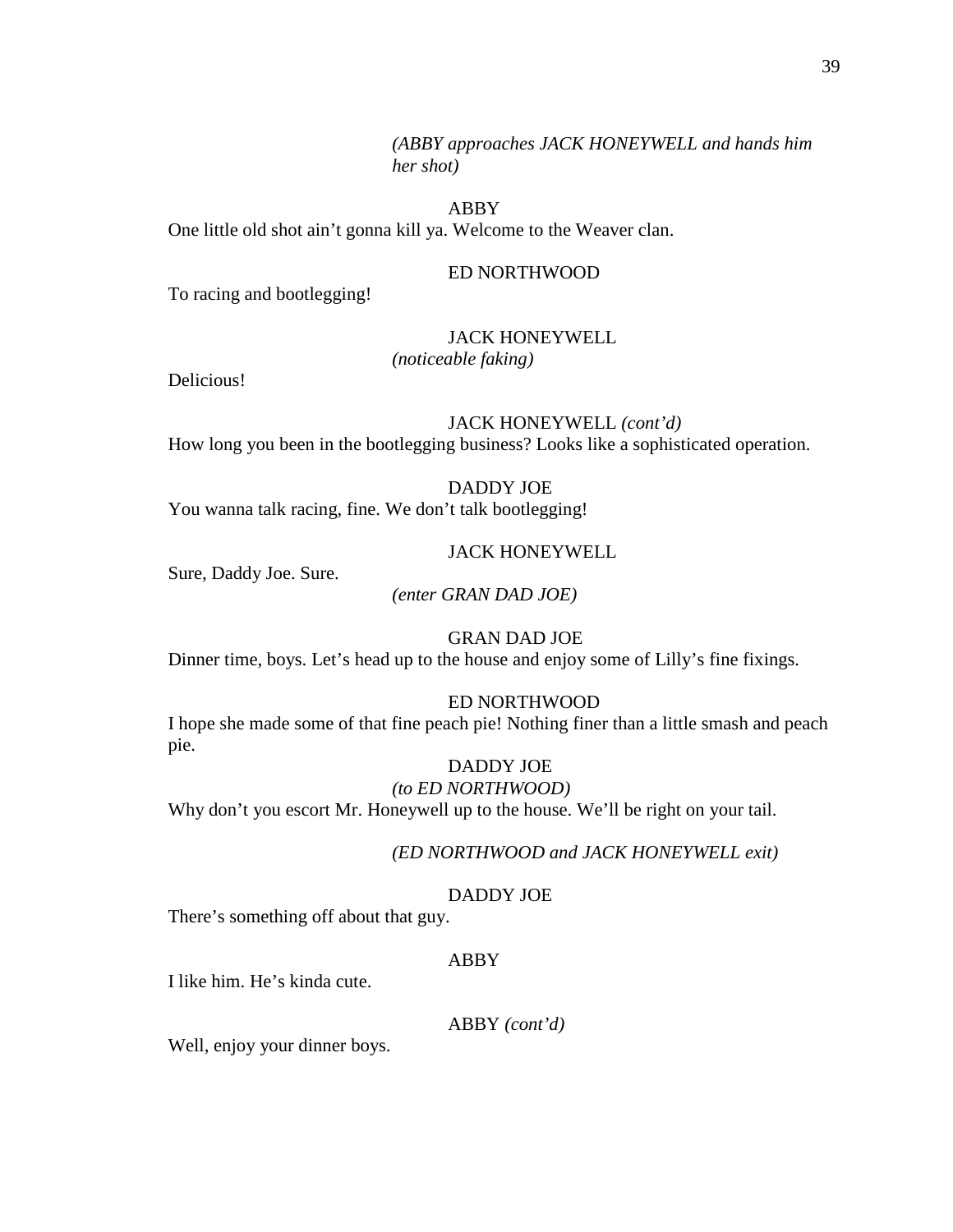#### DADDY JOE

Where you off to?

# ABBY

I'm taking Otis May out for a ride. We'll see how brave he is when I barrel through Thunder Creek at 100 mile per hour.

# DADDY JOE

Thunder Creek! Are trying to get that boy killed? That's Sheriff Buck's favorite fishing hole.

#### ABBY

Relax, I'm the Circle Belle remember.

# DADDY JOE

# *(yelling to ABBY as she exits)*

Gall dang it! This ain't no game were playing, Abby. Sheriff Buck ain't someone you want to be playing with.

*(blackout)*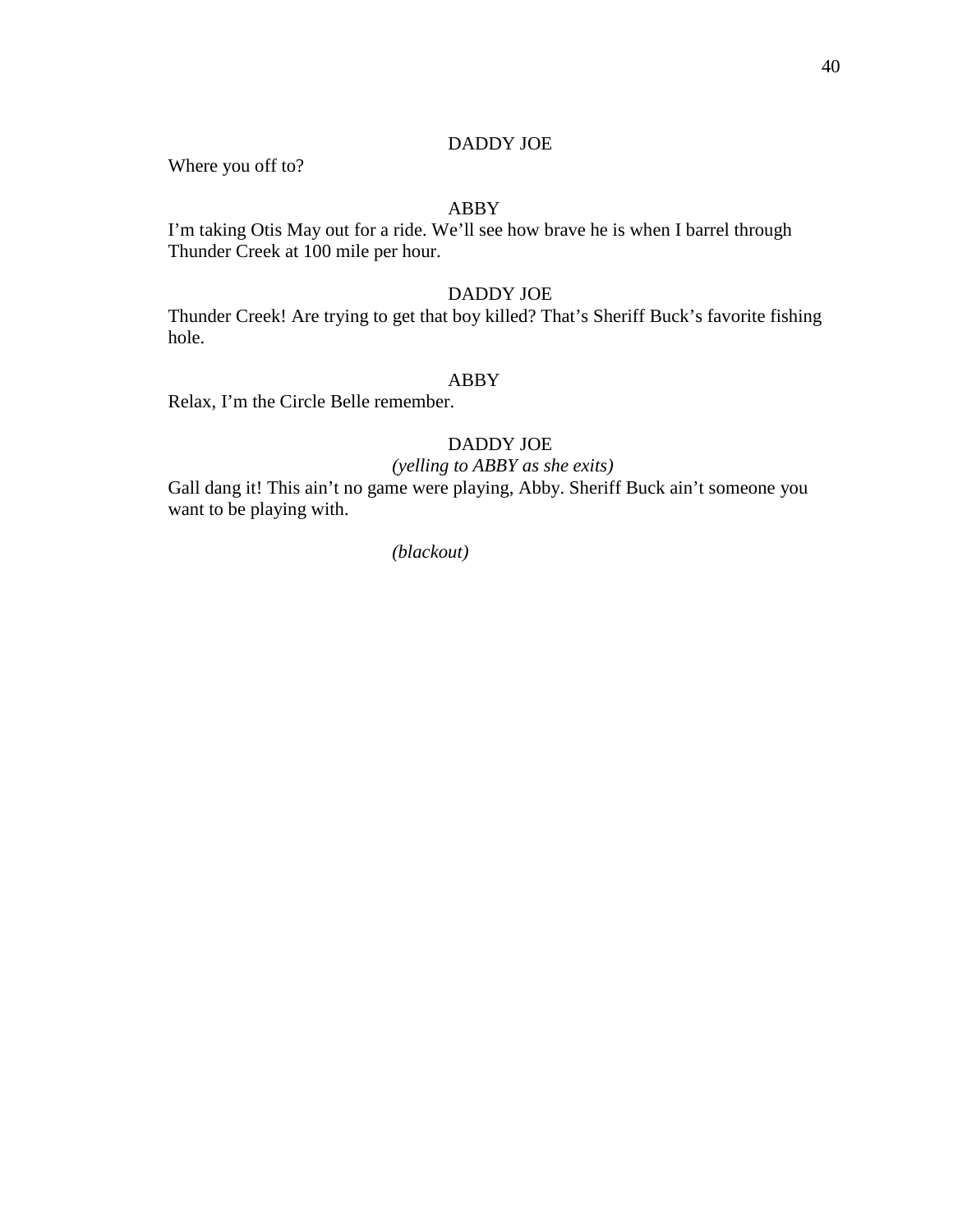#### SCENE 5

(JAKE is sleeping on the couch. OTIS MAY enters, finds a dirty KKK hood, places it on his head, and then walks over to the couch)

## OTIS MAY

*(yelling)*

Good morning, Jake!

# JAKE

*(startled)*

What the hell!

*(JAKE springs up off the couch, fumbles and falls. Picks himself up quickly)*

# OTIS MAY *(taking off the hood)*

Scary ain't it.

#### JAKE

That's a good way to get killed.

OTIS MAY This place is just full of surprises. You're a member of the KKK?

#### JAKE

I'm thinking about it.

# OTIS MAY

You're thinking about it?

JAKE

Sheriff Buck's got a recruiting drive going. If I join, I get a new hood.

## OTIS MAY

That sounds like an offer you just can't refuse.

OTIS MAY *(cont'd)*

You always sleep here out in the barn?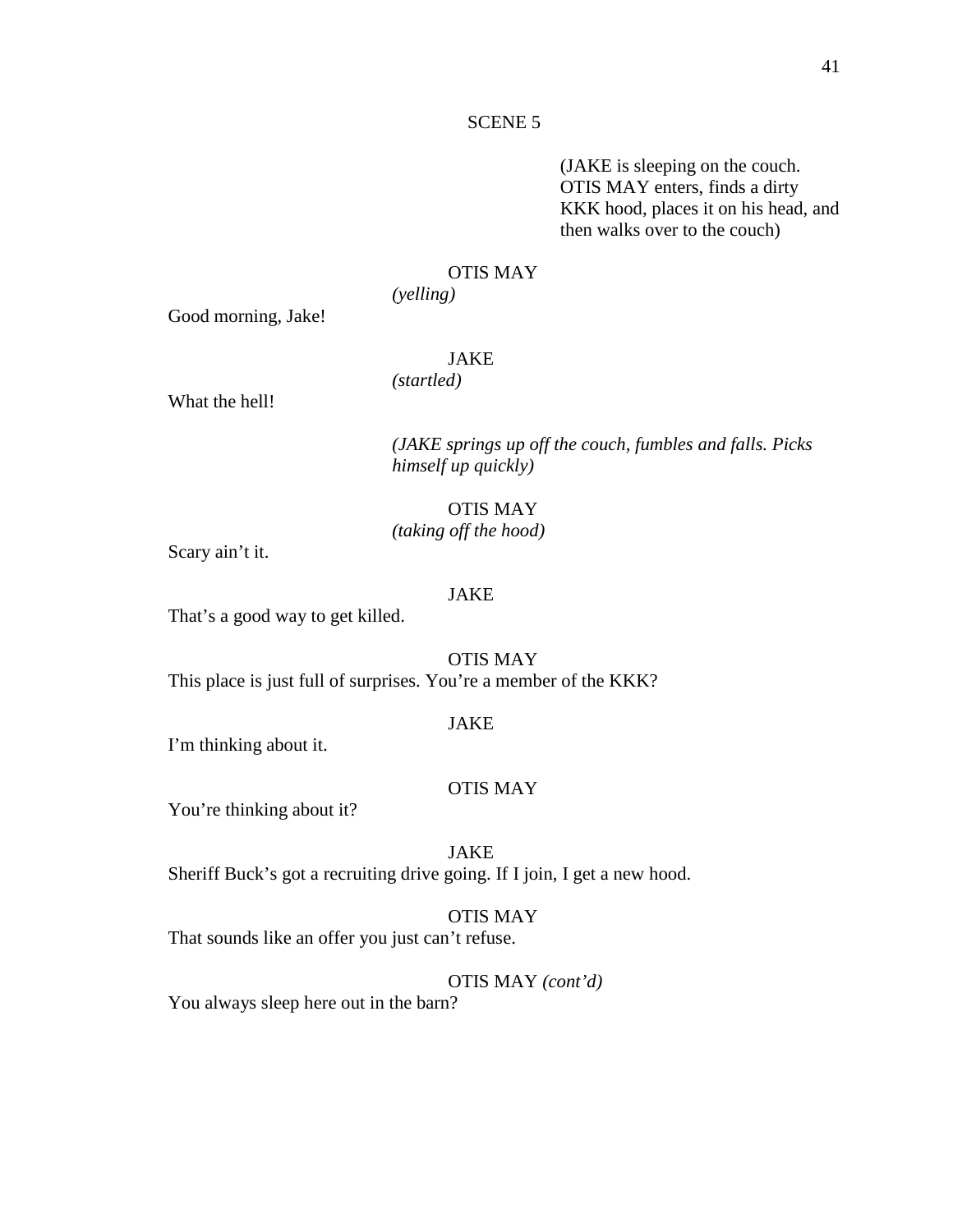# JAKE

Course not! Just a little dull from last night is all.

# OTIS MAY

You're not dull, Jake. You're sharp as a tack. Drink a little too much hooch last night?

# JAKE

We were celebrating an agreement with Mr. Honeywell. He's paying us to go racing; dropping by the papers later this morning.

# OTIS MAY

That's great news! Don't get your hopes up. He's a federal agent.

# JAKE

Who says?

# OTIS MAY

I did some checking up with my cousin at the American Tobacco Company. No one's ever heard of a Jack Honeywell.

# JAKE

Maybe your cousin just don't know all at the American Tobacco Company.

# OTIS MAY

He knows a lot of people at the American Tobacco Company. Believe me, Jake. Think about it. This Honeywell fella mysteriously shows up, weasels his way into your still operation…..arranges a meeting to sign some crazy papers, then plans on having the feds crash the party. I mean really, what does tobacco have to do with racing?

## OTIS MAY *(cont'd)*

You can be a hero here, Jake.

#### JAKE

I better warn Daddy Joe. He'll know what to do.

# OTIS MAY

You sure you want to do that? Think, Jake.

#### OTIS MAY *(cont'd)*

Once the word gets out, the moonshining business around here will dry up for a long time. It might be better to just handle the situation yourself. You could be a legend around here Jake. The stuff dreams are made of. What about this Sheriff Buck? Is he someone you can trust?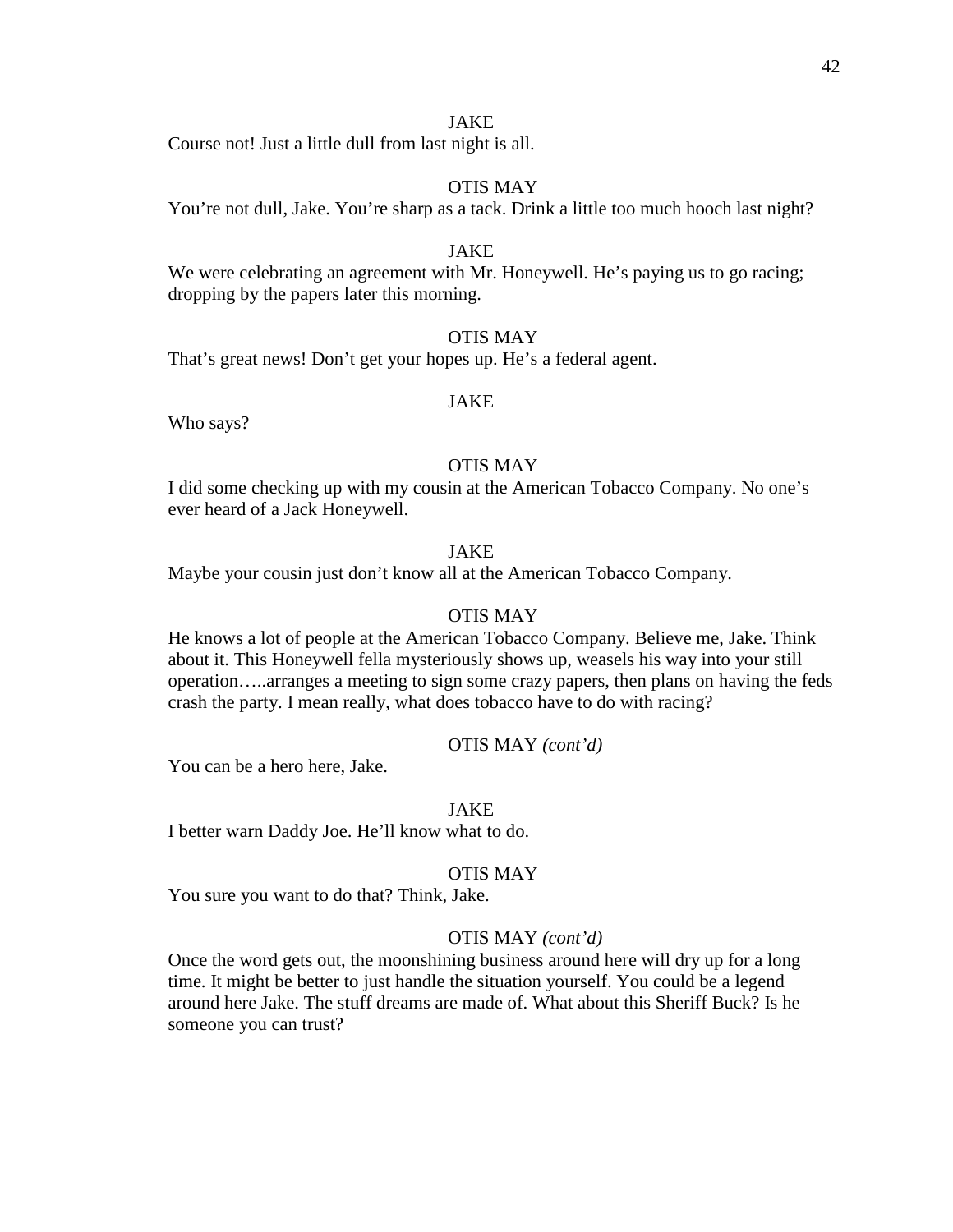# JAKE

Sheriff Buck's as solid as they come. It's about time he earned some of that fishing money.

# OTIS MAY

Fishing money?

#### JAKE

That's what *he* calls protection money.

# OTIS MAY

Sounds to me you need some protecting, Jake. If I was you, I'd get a hold of this Sheriff Buck and fill him in on what's going on. I'm sure he'll want to handle the situation himself.

#### OTIS MAY

And Jake, careful not to tell no one, or this whole thing could blow up.

#### *(enter ABBY)*

#### ABBY

# *(to OTIS MAY)*

There you are. Your stomach out of your throat yet?

*(JAKE begins to run out of the barn)*

ABBY *(cont'd)*

Congratulations little brother, I hear your dreams are finally gonna come true. Where ya going?

#### JAKE

I got things to do!

#### *(JAKE exits)*

## ABBY

Where's he off to?

#### OTIS MAY

Something about a meeting with a Sheriff Buck. You should have told me your family was involved with the KKK.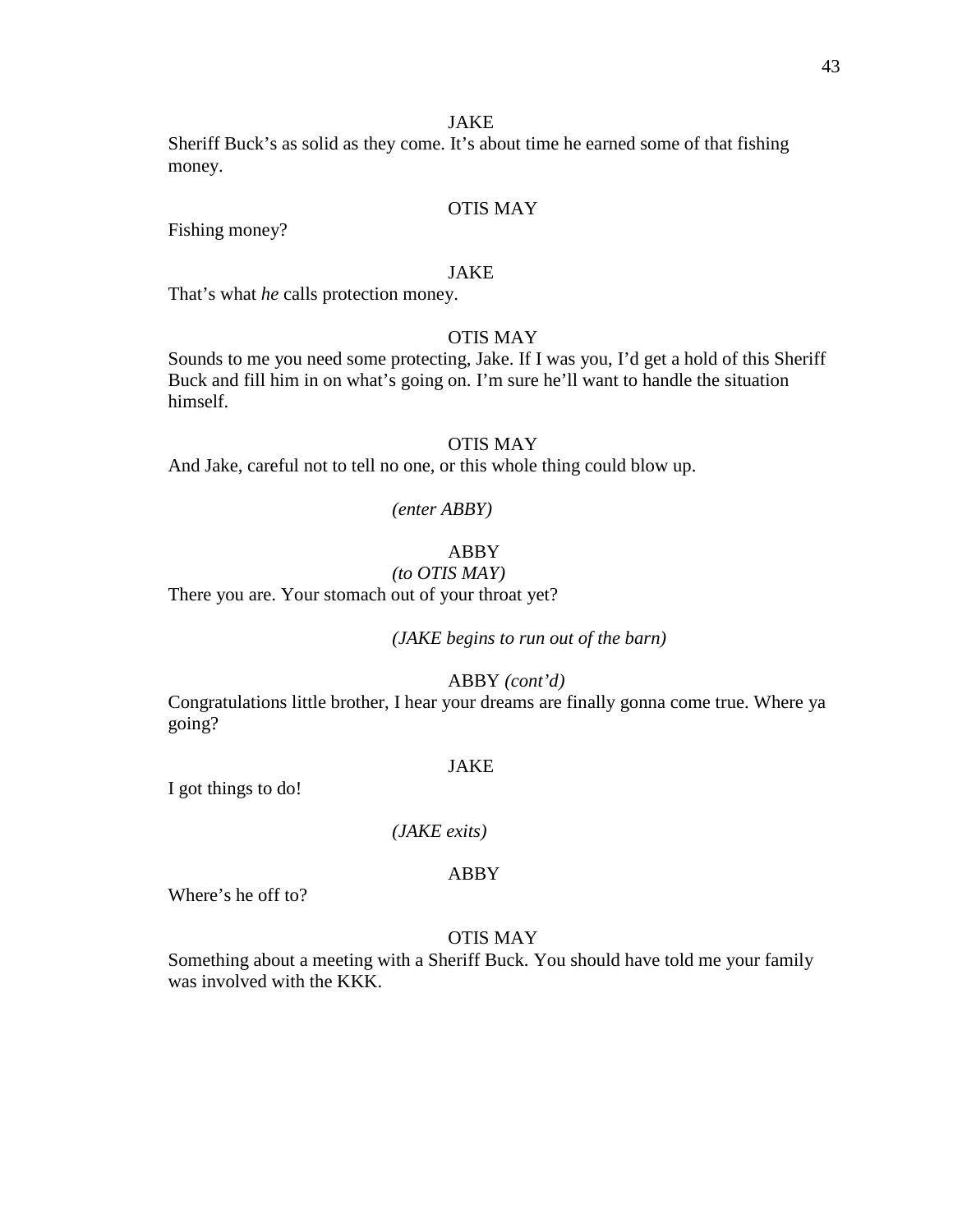# *(OTIS MAY holds up the hood)*

# ABBY *(cont'd)*

I swear to you Otis May, we are not even remotely associated with those people.

# *(enter DADDY JOE)*

# DADDY JOE

Where's your brother tearing off to he hasn't done his chores?

*(DADDY JOE notices the hood in OTIS MAY's hand)*

DADDY JOE *(cont'd)*

You joining the brotherhood?

KKK?

## ABBY

Otis thinks we're involved with the Klan.

DADDY JOE

That's ridiculous. If we were involved with the Klan, you'd be tar and feathered by now.

## ABBY

And this here hood?

# DADDY JOE

Sheriff Buck must have left it. He's trying to recruit the boys. No way in hell that's going to happen. We missed you two at dinner last night. Looks like we might have gotten past our differences with Jack Honeywell. I'm putting a ton of faith in Ed Northwood. Did you ever get in touch with that cousin of yours?

## OTIS MAY

## (*tucks hood in back pocket)*

Yes sir, I did. Apparently there is a Jack Honeywell that works at the American Tobacco Company. Something to do with advertising.

## ABBY

Righteous Otis May.

# DADDY JOE

Thank you, son. That's an elephant off my chest.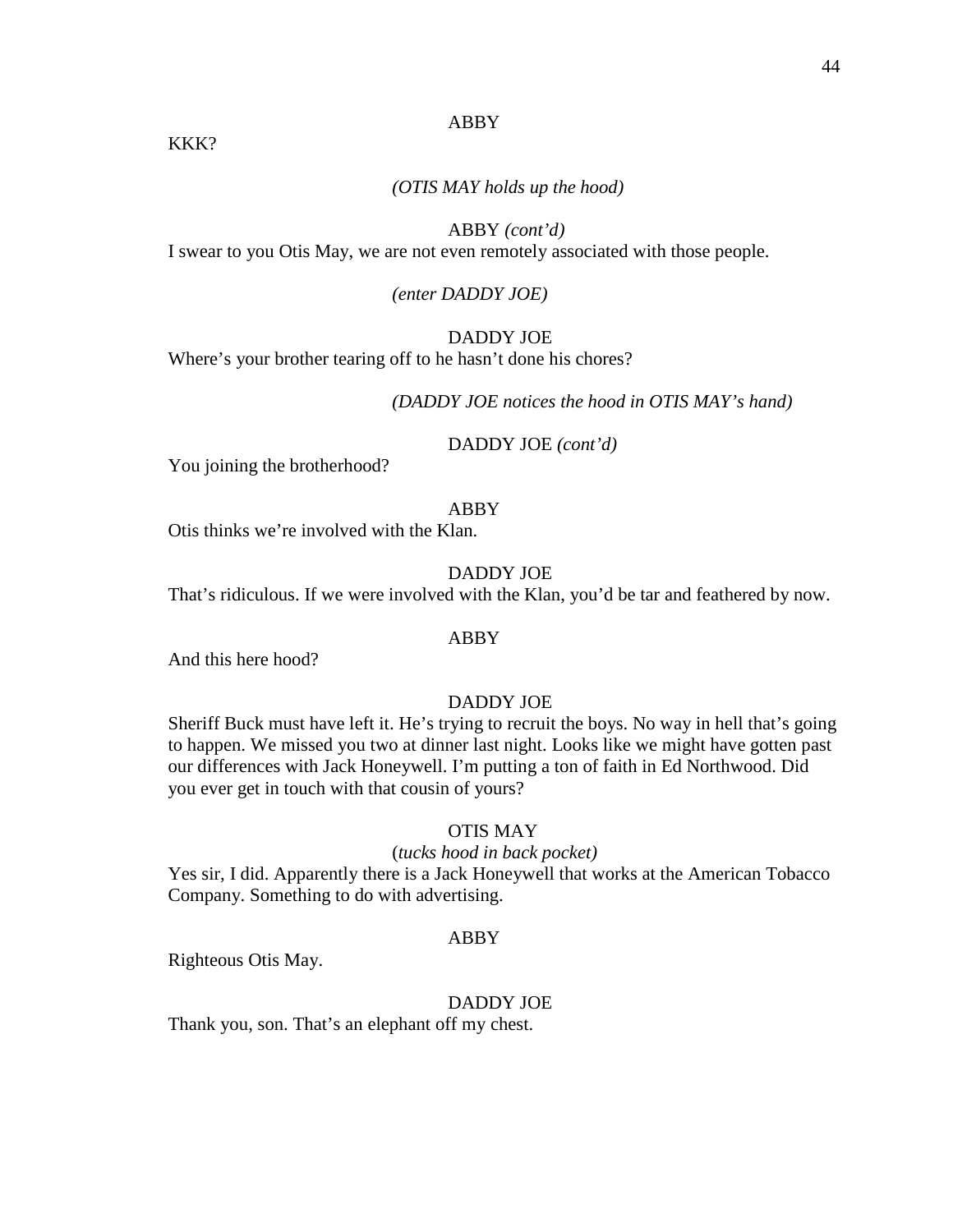You believe in dreams now, Daddy Joe?

#### DADDY JOE

I gotta admit it all feels too good to be true.

## OTIS MAY

If you don't mind me asking, what kinda agreement this fella come up with?

# DADDY JOE

To the best of my understanding, all we need to do is paint up the car the way he wants it, patch up some clothes and the American Tobacco Company pays us to go racing.

#### ABBY

How much?

# DADDY JOE

It won't replace our still earnings, but it'll help get us farming more. Making the switch away from moonshining won't be easy, but this lick of good fortune is putting us on the right track.

# OTIS MAY

You don't plan on running liquor no more?

# DADDY JOE

Some things you do out of necessity, son. I suspect you know what it feels like.

#### OTIS MAY

I suspect I do.

# DADDY JOE

Anyway, Ed Northwood and Gran Dad Joe have a better capacity for understanding this stuff. Ed's gonna drop by later to help us understand the papers.

*(LILLY and GRAN DAD JOE enter)*

## LILLY

Anybody seen Jake? He's neglecting his chores again.

#### DADDY JOE

Where *did* he run off to?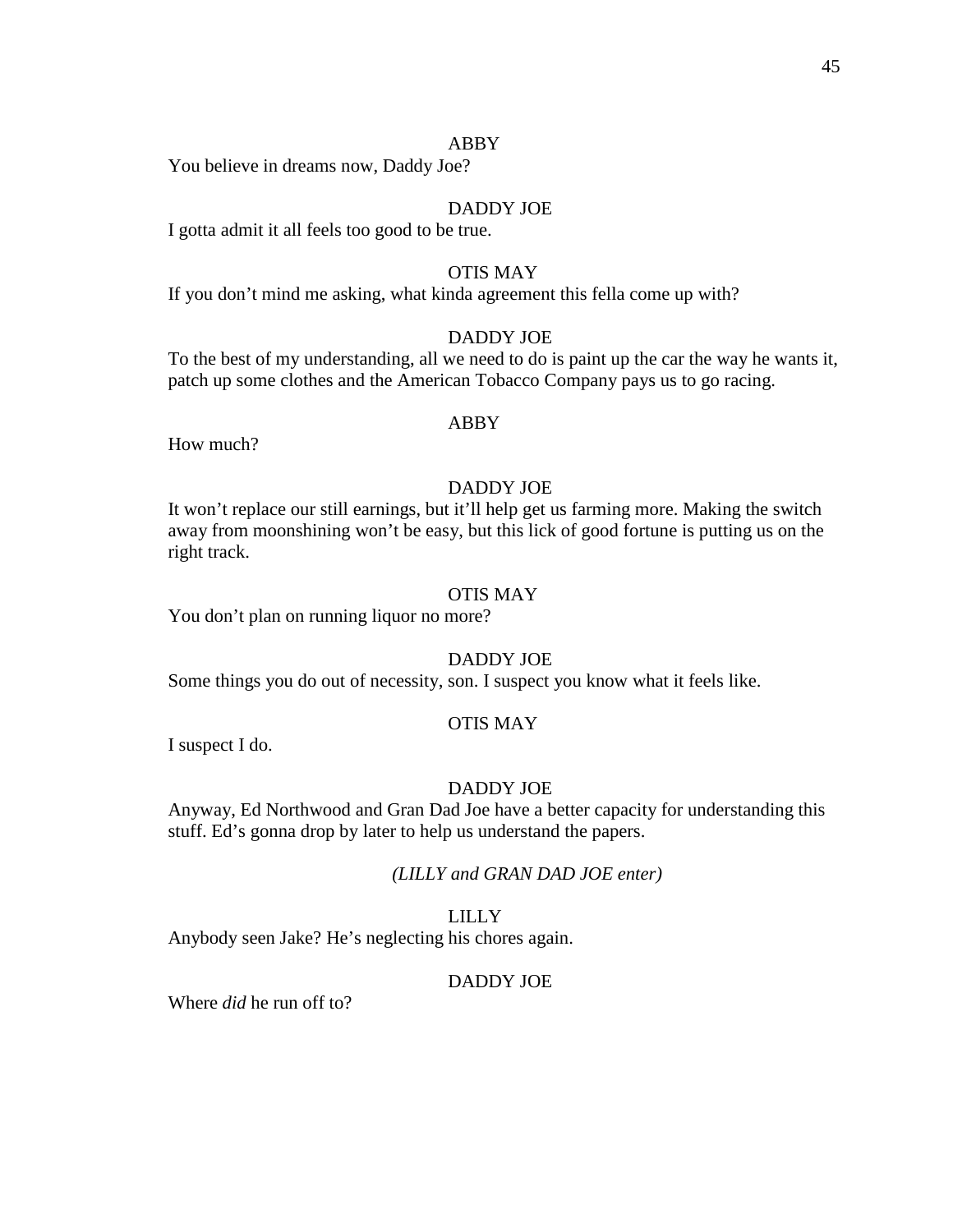He went to meet Sheriff Buck.

# LILLY

Sheriff Buck?

GRAN DAD JOE

Why do I get the feeling that boy is about to do something stupid.

DADDY JOE If this is about joining the Ku Klux Klan, I'm gonna tar and feather *his* ass!

LILLY Ku Klux Klan? Oh my, this is so embarrassing. My apologies Otis May.

#### OTIS MAY

No worries, Miss Lilly.

#### *(enter JEB)*

JEB

Hey, anybody seen Jake? I ain't picking up them chores for him again.

ABBY Your pinhead brother's off to join the KKK.

#### JEB

I talked him out of that.

# GRAN DAD JOE

Well if he's not doing that, then what the hell is going on with Sherriff Buck?

#### OTIS MAY

I have a confession to make.

# *(pause)*

OTIS MAY *(cont'd)*

I might have put it in his head that Mr. Honeywell might be a federal agent.

# DADDY JOE

Why the hell would you do that?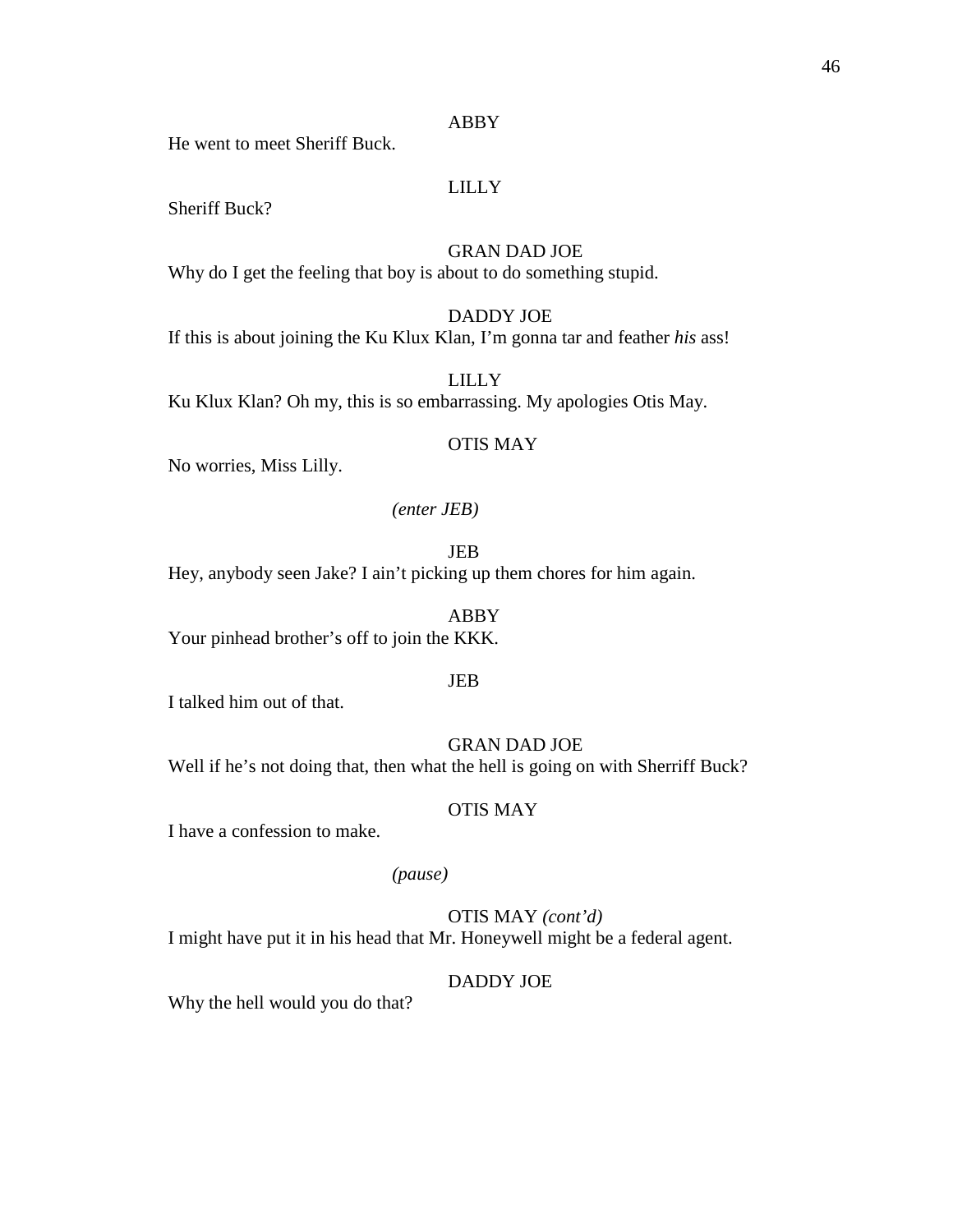## OTIS MAY

I don't know. I was just funning with him…..and …..and it just came out.

# GRAN DAD JOE

I'm sorry to say it, son….but I think you just opened up a can of worms.

#### ABBY

And I thought I was full of surprises.

#### DADDY JOE

Jesus son, if there's one thing you don't want it's a pissed off Sheriff Buck.

#### DADDY JOE *(cont'd)*

Jeb…..you and Gran Dad Joe head over to the Sheriff station. See if you can cut Jake off. Abby….you come with me. We'll check Sheriff Buck's fishing holes, starting with Thunder Creek. If you don't have any luck, then head back home. Lilly…keep an eye out for Ed Northwood and Jack Honeywell. And make sure Otis May stays out of sight.

#### OTIS MAY

I'm real sorry Daddy Joe.

# *(DADDY JOE, GRAN DAD JOE, JEB AND ABBY exit quickly)*

## OTIS MAY *(cont'd)*

I'm so sorry, Miss Lilly. Looks like I really screwed things up.

## LILLY

I'm might disappointed in you Otis May. What on earth were you thinking….a smart fella like you? I suspect spending too much time with Abby is starting to produce negative consequences.

## OTIS MAY

Please don't blame Abby, Miss Lilly. I take full responsibility and feel mighty bad for the *difficult situation* I put in motion. Abby may be rebellious, but she's got a good heart. All she's striving for is a better life….for all of us. I suspect she gets a lot of that from you.

#### LILLY

Best you head up to the house.

## *(OTIS MAY exits)*

*(blackout)*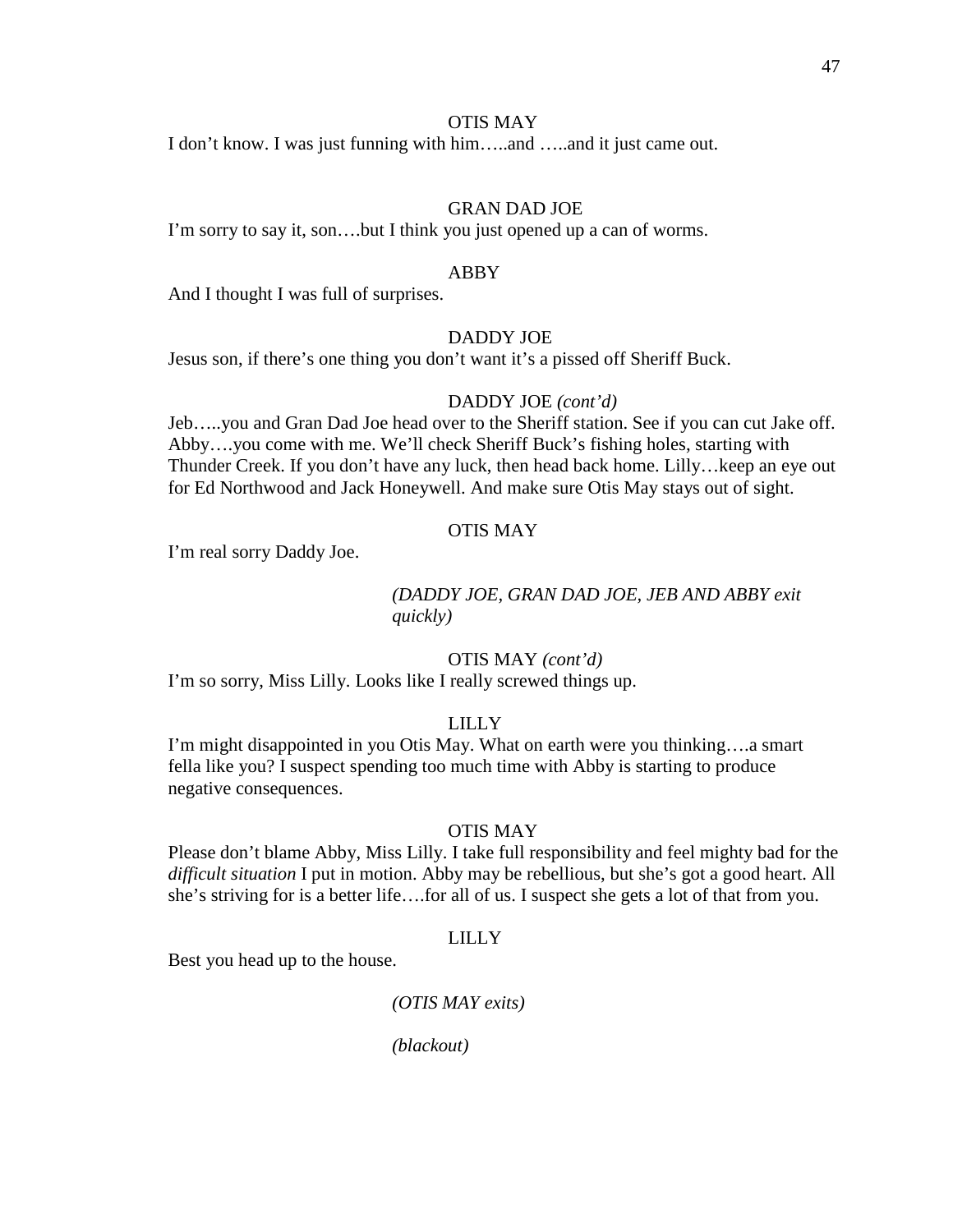## SCENE 6

(LILLY is sitting on the couch)

# *(SHERIFF BUCK enters)*

#### SHERIFF BUCK

Well, looky here. I'm looking for a federal agent man, and instead I find a mighty attractive woman.

#### LILLY

I think there's been a terrible mistake, Buck.

# SHERIFF BUCK

Oh I made a mistake alright. Not courting you before you hooked up with Daddy Joe.

## LILLY

That's not what I mean Buck.

#### *(SHERIFF BUCK sits next to LILLY)*

# LILLY (cont'd)

It's about that Jack Honeywell fella.

#### SHERIFF BUCK

He's a federal agent man. Jake told me all about him. Forget about him.

## SHERIFF BUCK (cont'd)

You're aging like a fine smash Lilly.

*(LILLY inches away from SHERIFF BUCK)*

#### LILLY

Where *is* Jake?

*(SHERIFF BUCK moves closer)*

#### SHERIFF BUCK

Don't worry about Jake. He's up at the house finding me some fishing money.

*(SHERIFF BUCK begins to lightly caress LILLY)*

#### SHERIFF BUCK

Yep, aging like a fine smash. Smooth as silk……sweet smelling…….and good tasting.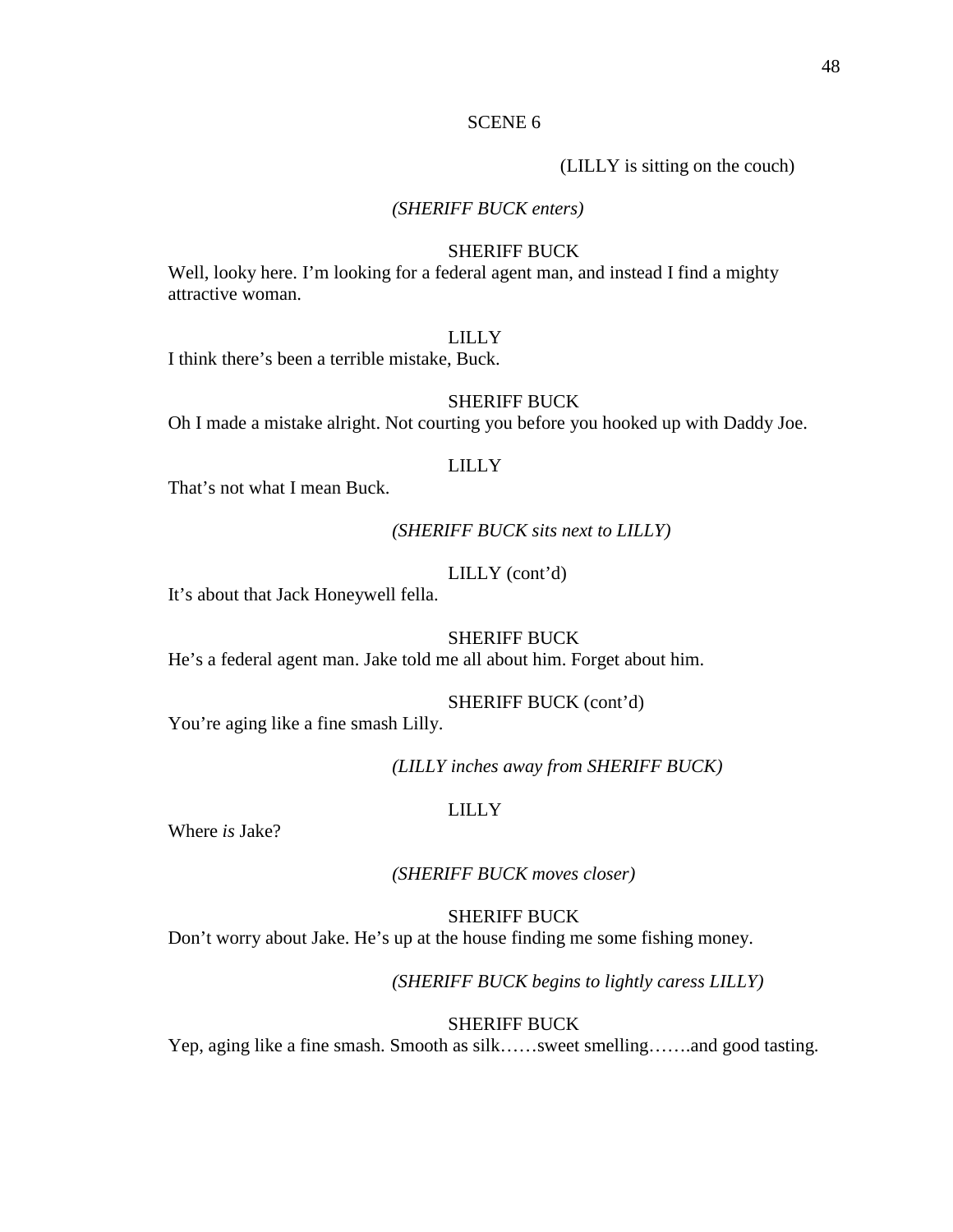# SHERIFF BUCK

Where ya off to girl? We're just getting started.

## LILLY

*(struggling)*

Stop it Buck!

# SHERIFF BUCK

You best be nice to me girl. Sounds like to me your family needs some protecting.

*(LILLY pulls free from SHERIFF BUCK and jumps up from the couch)*

# LILLY

Protecting from you!

## SHERIFF BUCK

Whoa there lassie.

*(LILLY heads over to bar and begins to remove shotgun from rack. SHERIFF BUCK quickly follows and wrestles gun from LILLIE)*

SHERIFF BUCK Now what the hell were ya thinking of doing with this here shotgun?

*(enter JACK HONEYWELL)*

#### LILLIE

Oh, thank god. Mr. Honeywell.

JACK HONEYWELL

Miss Lilly? You ok?

SHERIFF BUCK

Honeywell?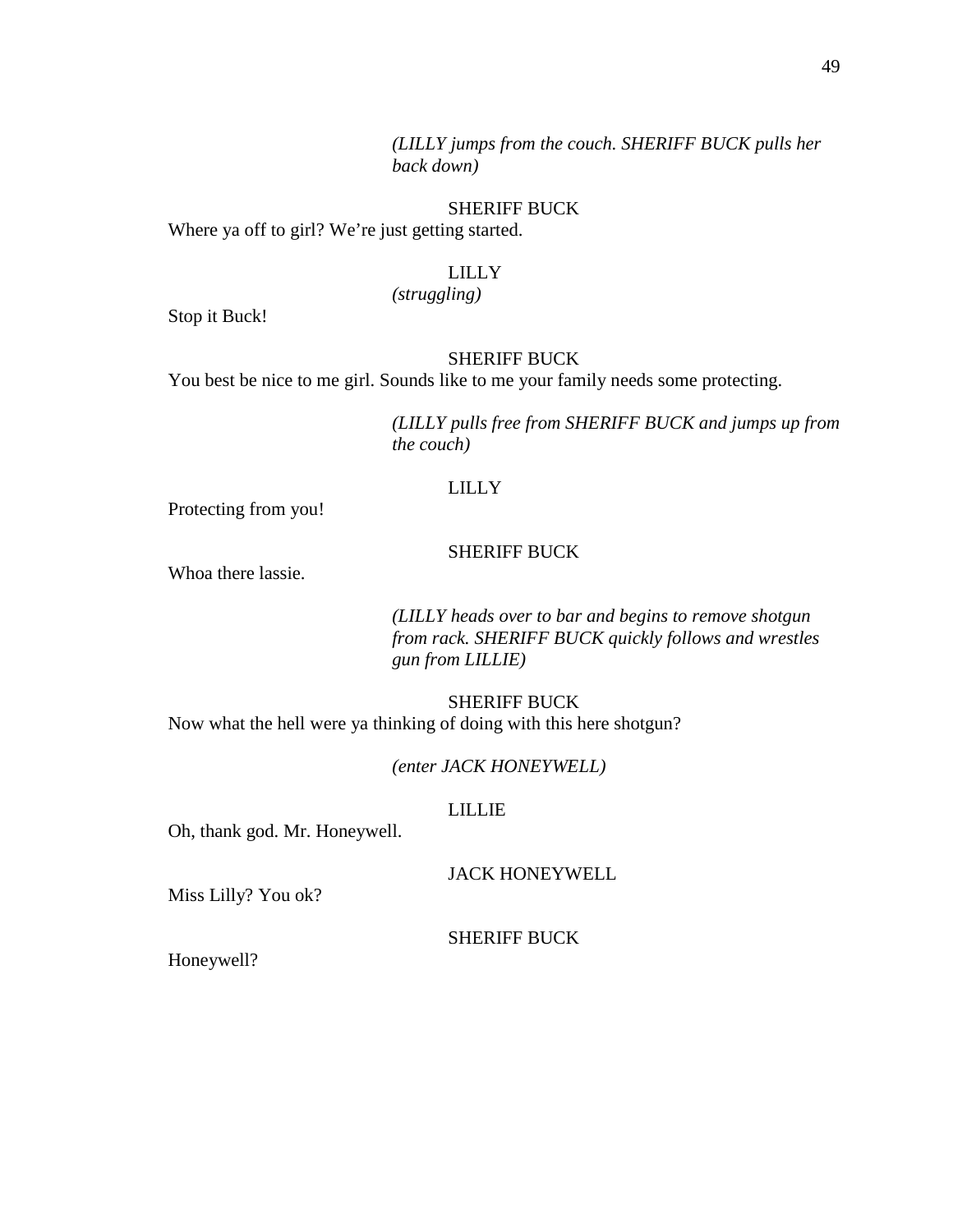# SHERIFF BUCK (cont'd)

Federal Agent Honeywell.

# JACK HONEYWELL

I'm not a federal agent. I'm the soap man……I mean tobacco man.

# SHERIFF BUCK

Stop your babbling. You undercover boys never get your story right. Raise them hands in the air where I can see em.

# *(enter ED NORTHWOOD)*

# SHERIFF BUCK

What the hell you doing here, Ed?

# JACK HONEYWELL

The good sheriff here is under the misbelief that I'm a federal agent.

# LILLY

Put the gun down Buck!

# SHERIFF BUCK

Quiet your mouth Lilly. Sit your ass down in that couch, RIGHT NOW!

## ED NORTHWOOD

What are you doing Buck? This here fella is from the American Tobacco Company, he's no federal agent.

## SHERIFF BUCK

I got good information he is.

## ED NORTHWOOD

What kind of good information?

## SHERIFF BUCK

Jake!

## ED NORTHWOOD

*(laughing)*

Jake? That boy couldn't smell a federal agent even if he was bunking with him.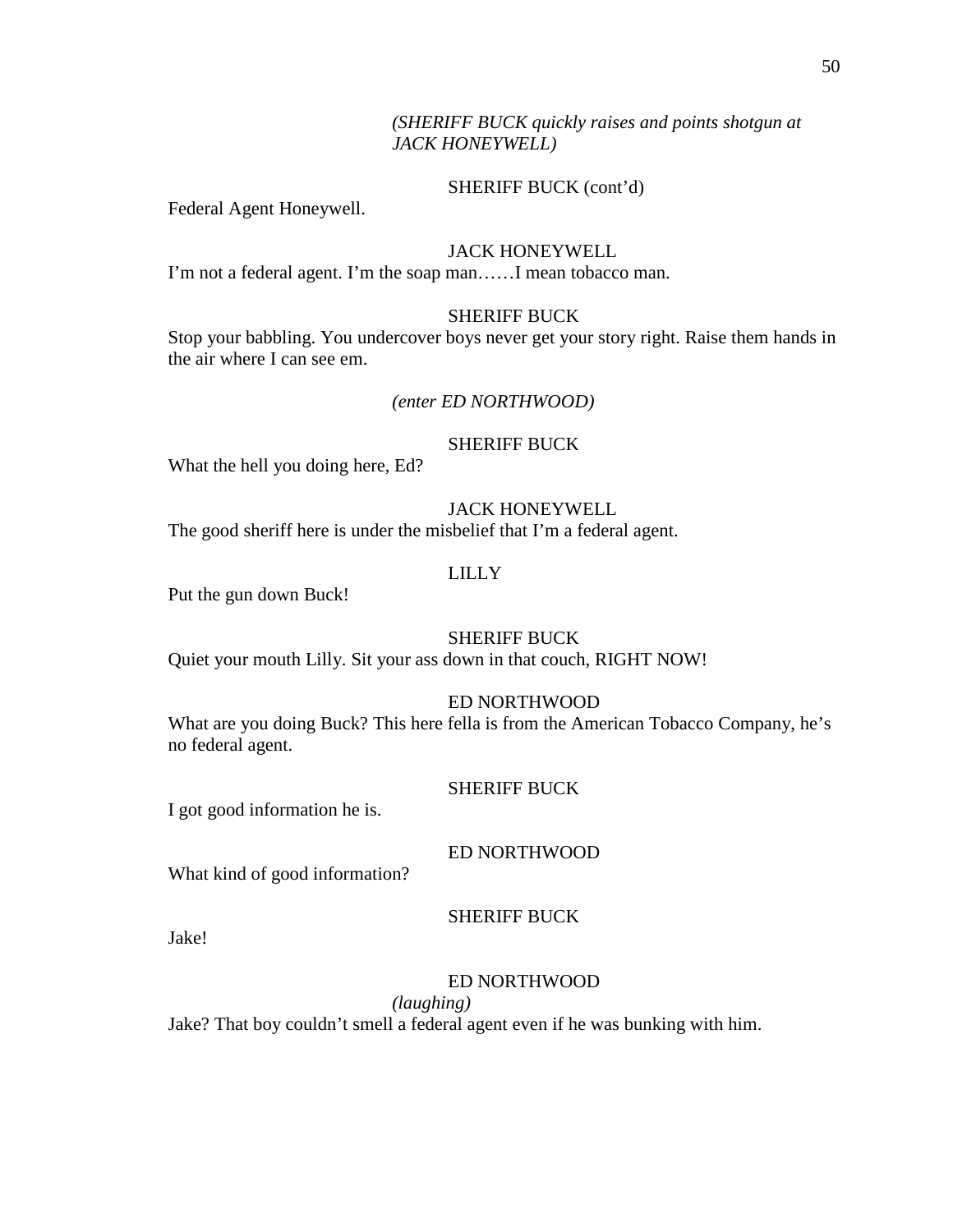# LILLY

I told you Buck, it's all a mistake.

# SHERIFF BUCK

# *(cocking shotgun)*

I told you to quiet your mouth!

## JACK HONEYWELL

Easy sheriff. I'm sure we can straighten this all out with a phone call.

SHERIFF BUCK

Oh I'm sure you'd like that…..calling all your federal buddies.

*(pulls handcuffs out and hands them to ED NORTHWOOD)*

SHERIFF BUCK (cont'd)

Cuff him. I'm taking him for a ride.

## ED NORTHWOOD

But sheriff……..

# SHERIFF BUCK

DO IT, Ed! I'm not playing.

*(ED NORTHWOOD cuffs him)*

SHERIFF BUCK (cont'd)

How long you known this boy, Ed?

ED NORTHWOOD

Few days.

SHERIFF BUCK

Few days? Did you verify his workplace?

ED NORTHWOOD Well…..no. Where the hell did Jake hear you were a federal agent?

JACK HONEYWELL

I'm not a federal agent!

# LILLY

Otis May.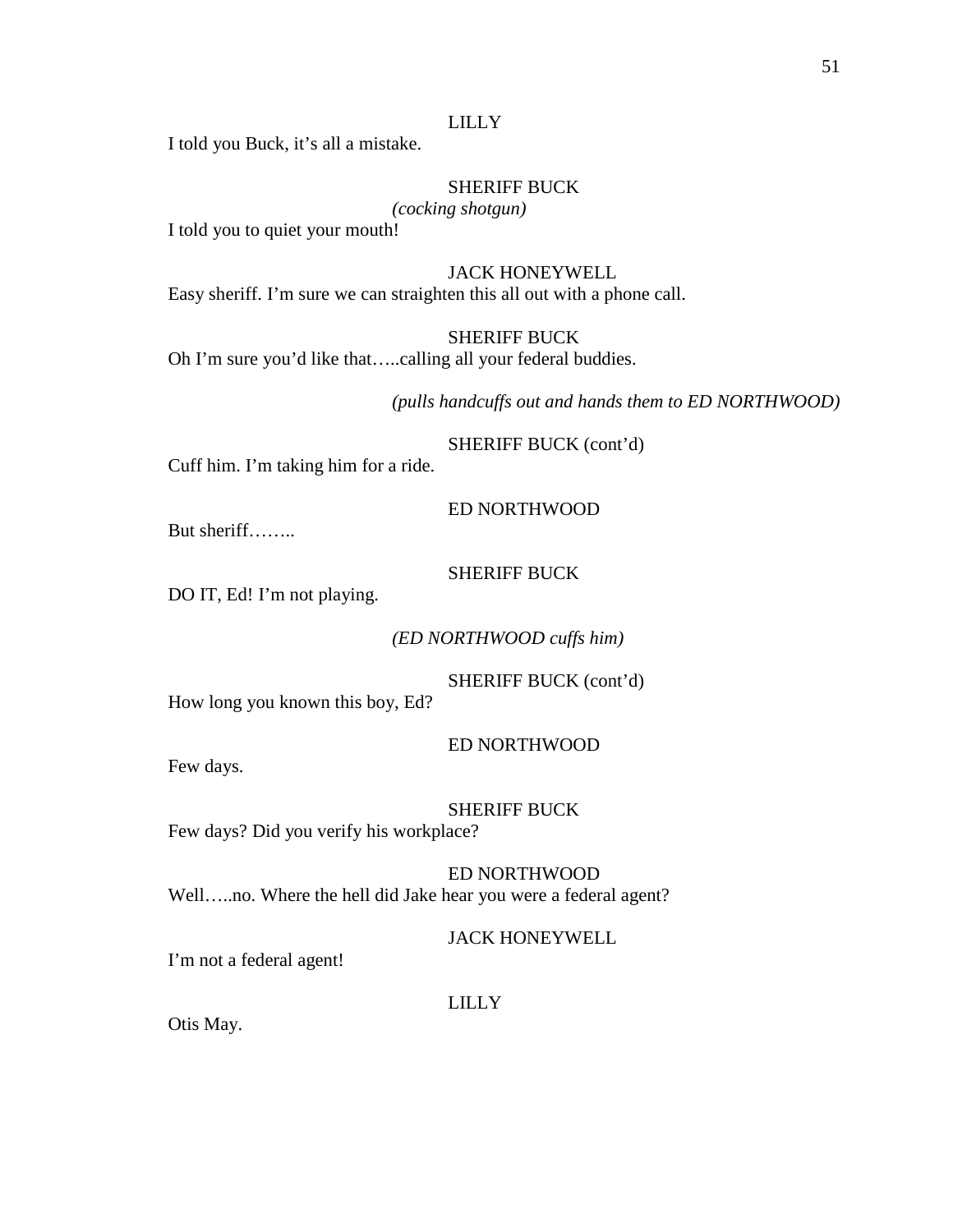## ED NORTHWOOD

The colored fella?

# SHERIFF BUCK

Colored fella!

# LILLY

Otis May is Abby's friend visiting from school. He was funning with Jake and misguided him into believing Mr. Honeywell was a federal agent.

#### SHERIFF BUCK

Colored?

# *(enter ABBY, JEB, DADDY JOE, GRAN DAD JOE)*

# DADDY JOE

What the hell you doing with that shotgun Buck?

# SHERIFF BUCK

Everybody get over there by Lilly, except for you Honeywell. I ain't funning, MOVE!

# GRAN DAD JOE

This is all a mistake Buck.

#### SHERIFF BUCK

#### *(moves next to JACK HONEYWELL)*

A mistake I'm about to permanently fix. What kinda family you running here, Daddy Joe. I think maybe it's time for Jake to take over the family business. Let's go for a ride, Honeywell. It's time for both of us to disappear.

> *(As SHERIFF BUCK begins to hustle JACK HONEYWELL out of the barn, OTIS MAY enters wearing dirty Klan hood and JAKE's clothes)*

#### SHERIFF BUCK (cont'd)

That hood looks good on you boy.

*(OTIS MAY walks up to SHERIFF BUCK and takes off hood)*

# OTIS MAY

Thanks, Buck!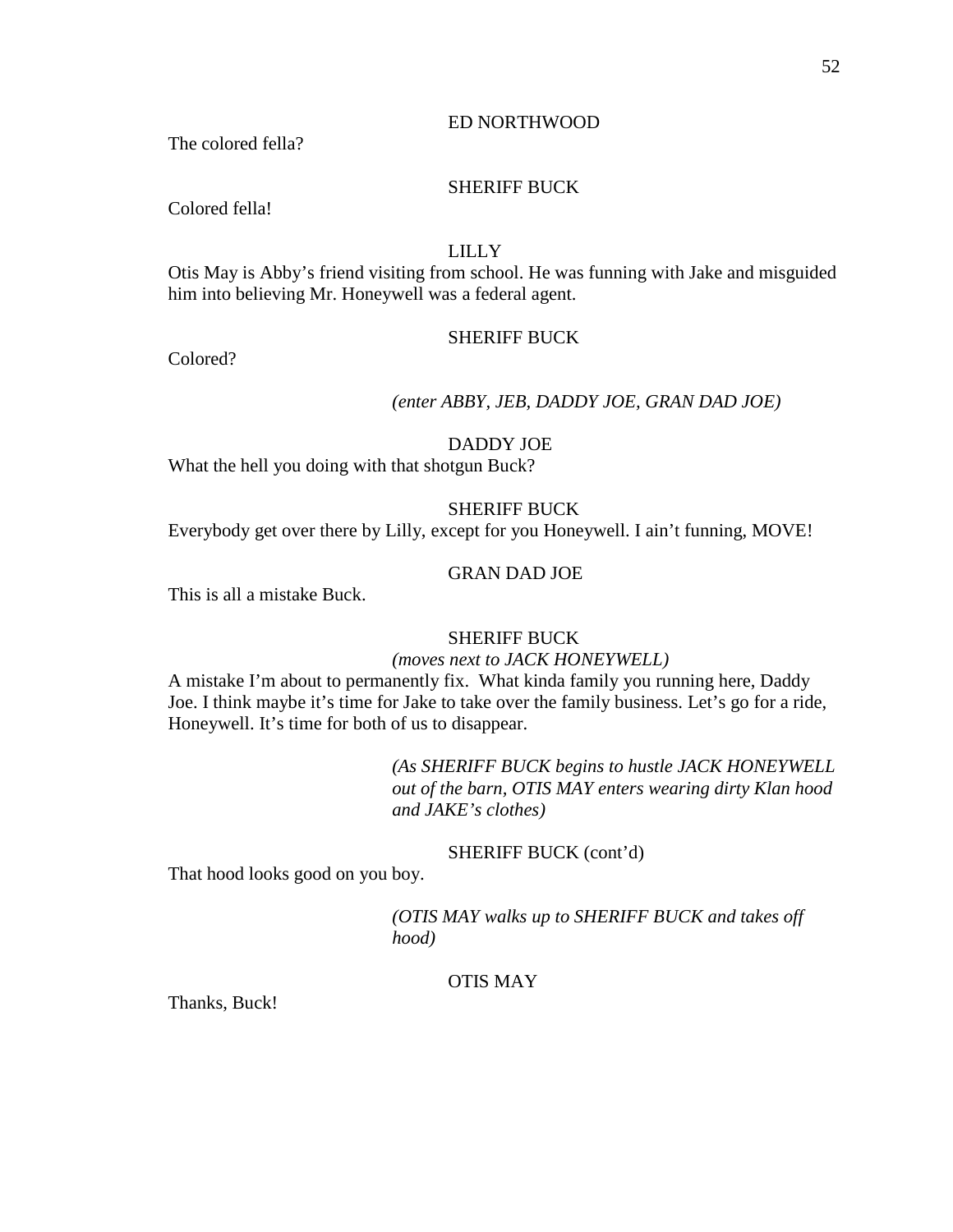## *(Otis May disarms SHERIFF BUCK)*

# OTIS MAY (cont'd)

*(pointing gun)*

On the ground, NOW, cuz I'm surely tempted to blow your head off. Hands behind your head!

#### ABBY

Righteous Otis May!

# OTIS MAY

I'm sorry Abby.

*(OTIS MAY pulls badge from pocket and flashes in the air)*

OTIS MAY FEDERAL MARSHALL. Everybody stay calm and nobody move. You ok, Jack?

# JACK HONEYWELL

I was wondering when you were coming. Get these handcuffs off me Ed!

## ED NORTHWOOD

So *you are* a federal agent.

# JACK HONEYWELL

NO I am not a federal agent, now get these cuffs off me.

# OTIS MAY

Mr. Honeywell was kind enough to assist with my investigation. He really is with the American Tobacco Company.

#### ABBY

You set me up?

#### OTIS MAY

Some things you just gotta do out of necessity, ain't that right Daddy Joe?

#### DADDY JOE

I suspect so Marshal May.

# ABBY

*(to OTIS MAY)*

I guess you passed that *lying in the name of justice* class with flying colors.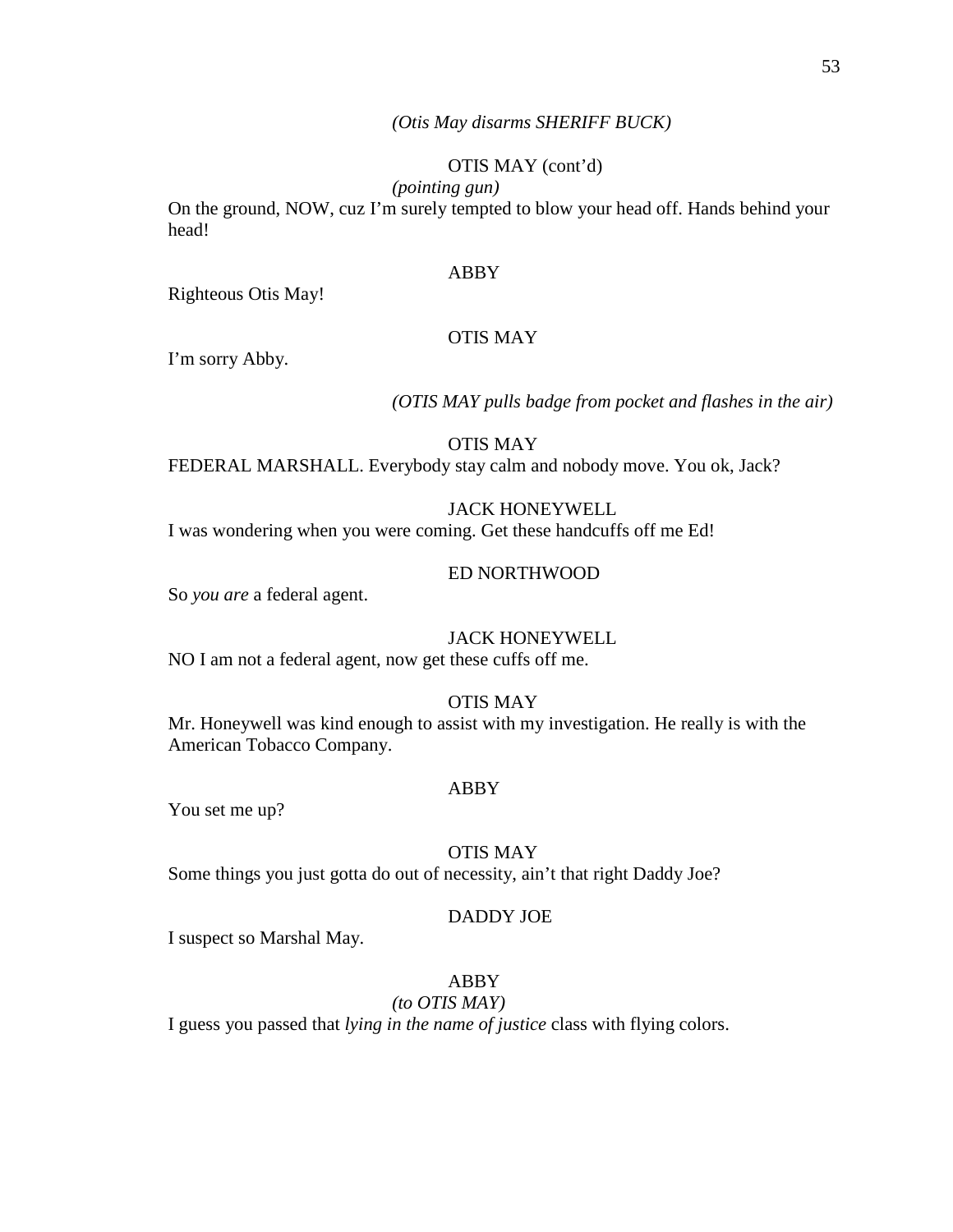# JEB

Are we going to jail?

# GRAN DAD JOE

I knew this day was coming!

# OTIS MAY

Get up Buck! Nice and slow. No Jeb. The only one going to jail is Buck. We figure he knows every still location in the state, ain't that right Buck?

# SHERIFF BUCK

I'm not talking, boy!

# OTIS MAY

That's what they all say, Buck. You did the right thing Daddy Joe.

## JEB

What's he mean, did the right thing?

# DADDY JOE

I cut a deal with the Marshall. I help him catch Buck in exchange for no jail time. Plus, the Marshall forfeited his cut of the tax revenue. Now we can start our new ventures.

# LILLY

Ventures?

## JACK HONEYWELL

Here you go Daddy Joe. Papers for our agreement to go racing, and papers for our agreement for you to tobacco farm for the American Tobacco Company.

## GRAN DAD JOE

Well I'll be damned! This calls for a drink.

*(GRAN DAD JOE and JEB head to the bar and set up drinks)*

## OTIS MAY

I suggest you hurry with them drinks. Local agents will be here momentarily to confiscate your still equipment.

*(enter JAKE stumbling and rubbing the back of his head)*

## JAKE

I think we got robbed. Someone hit me on the head, and I woke up with no clothes!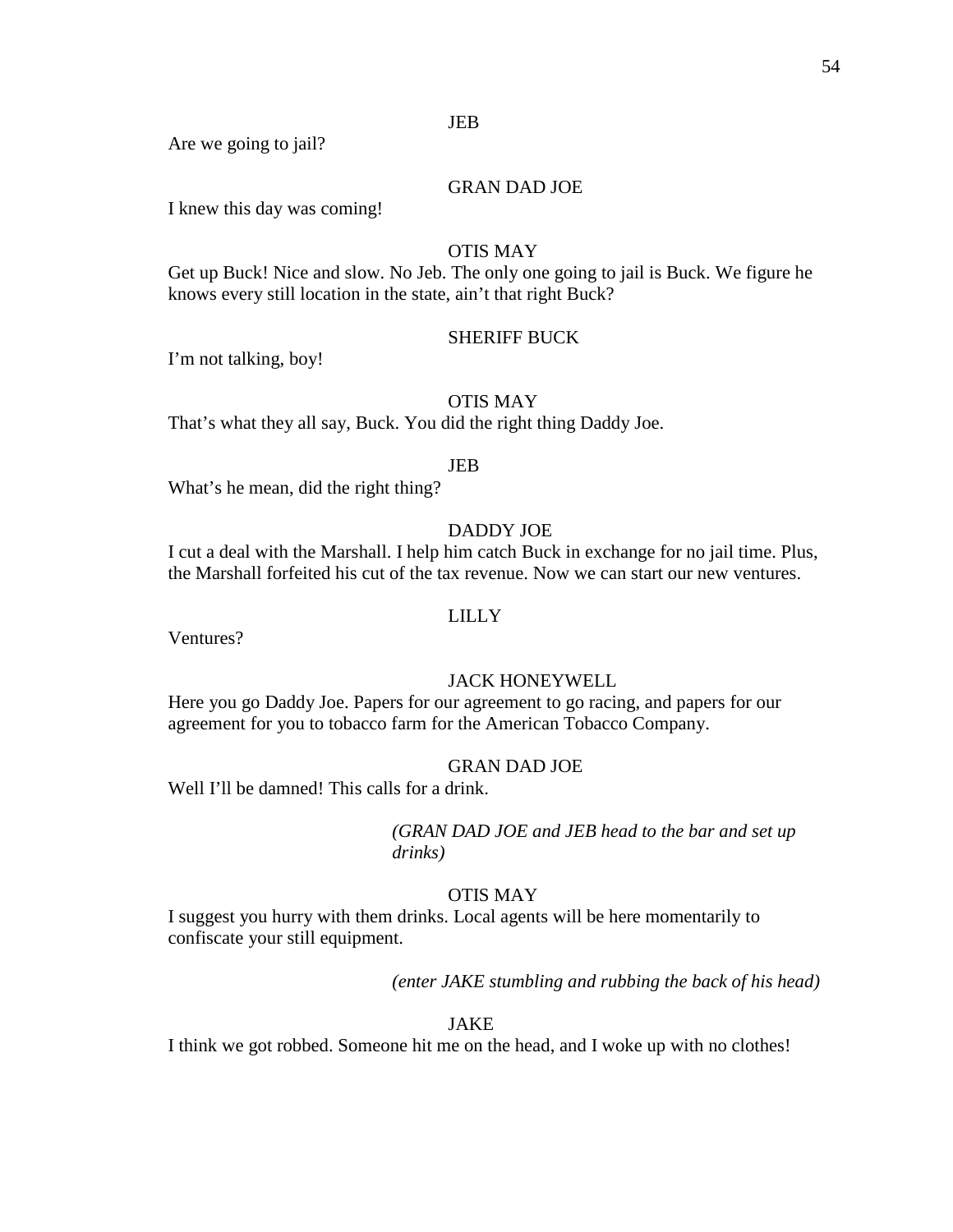GRAN DAD JOE How about joining us for a drink Marshall?

#### OTIS MAY

No thanks.

# OTIS MAY (cont'd)

# *(to ABBY)*

Even though I do hear it's the *best damn moonshine this side of the Mississippi*.

# ABBY

Actually, I think it tastes like shit.

# OTIS MAY

Let's go Buck. You got some singing to do.

#### *(OTIS MAY and SHERIFF BUCK exit)*

# GRAN DAD JOE

How about you, Mr. Honeywell?

#### JACK HONEYWELL

No thanks, Gran Dad. I gotta head back, but I can't say it hasn't been exciting. I'm looking forward to our partnership. Call me with any questions Daddy Joe.

#### *(JACK HONEYWELL exits)*

JAKE

*(still groggy)*

What'd I miss?

## JEB

Your dream world just became a reality, little brother.

#### *(everyone grabs a shot)*

#### ED NORTHWOOD

Let's hope this France fella knows what he's doing. Who knows, one day stock car racing just may hit the big time.